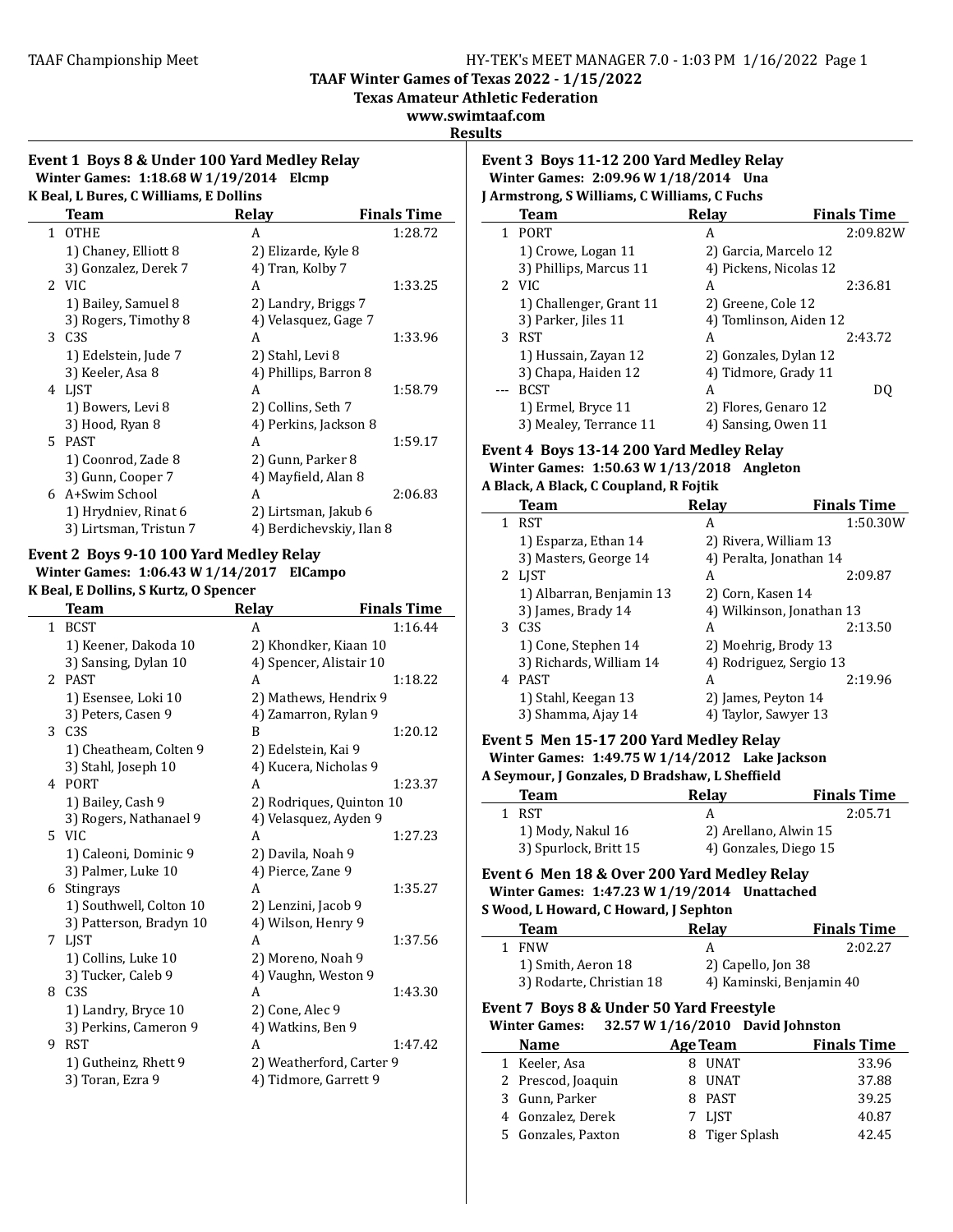**TAAF Winter Games of Texas 2022 - 1/15/2022**

**Texas Amateur Athletic Federation** 

**www.swimtaaf.com Results**

| (Event 7 Boys 8 & Under 50 Yard Freestyle) |                     |                    |                  |         |
|--------------------------------------------|---------------------|--------------------|------------------|---------|
|                                            | Name                | <b>Finals Time</b> |                  |         |
| 6                                          | Landry, Briggs      | 7                  | <b>BCST</b>      | 43.50   |
| 7                                          | Perkins, Jackson    | 8                  | <b>LIST</b>      | 45.99   |
| 8                                          | Stahl, Levi         | 8                  | C <sub>3</sub> S | 47.91   |
| 9                                          | Bailey, Samuel      | 8                  | <b>PORT</b>      | 48.12   |
| 10                                         | Respondek, Ryan     | 8                  | <b>RST</b>       | 50.10   |
| 11                                         | Swink, Braxton      | 8                  | <b>FNW</b>       | 50.57   |
| 12                                         | Kallus, Gabriel     | 7                  | VIC.             | 52.86   |
| 13                                         | Hoard, Dresden      | 8                  | <b>LIST</b>      | 53.35   |
| 14                                         | Berdichevskiy, Ilan | 8                  | A+Swim School    | 55.92   |
| 15                                         | Phillips, Barron    | 8                  | C <sub>3</sub> S | 55.94   |
| 16                                         | Waddles, Ryan       | 8                  | High Performance | 56.95   |
| 17                                         | Mayfield, Alan      | 8                  | <b>PAST</b>      | 1:04.90 |
| 18                                         | Jois, Krishna       | 7                  | <b>UNA</b>       | 1:05.05 |
| 19                                         | Ross, Evan James    | 8                  | <b>NRST</b>      | 1:05.22 |
| 20                                         | Moya, Liam          | 8                  | <b>BCST</b>      | 1:05.90 |
| 21                                         | Southwell, Keith    | 7                  | Stingrays        | 1:11.75 |
| 22                                         | Hansen, Maxx        | 7                  | <b>PAST</b>      | 1:11.87 |

#### Event 8 Boys 9-10 50 Yard Freestyle **Winter Games: 28.42 W 1/19/2013 Collin Fuchs**

 $\mathbf{r}$ 

| uumco.<br>$20.12 \text{ W}$ $1/17/2010$ comm ruchs |                     |    |                     |                    |
|----------------------------------------------------|---------------------|----|---------------------|--------------------|
|                                                    | <b>Name</b>         |    | <b>Age Team</b>     | <b>Finals Time</b> |
| $\mathbf{1}$                                       | Cross, Carter       | 10 | <b>NEWB</b>         | 31.87              |
| 2                                                  | Keener, Dakoda      | 10 | <b>BCST</b>         | 33.27              |
| 3                                                  | Mathews, Hendrix    | 9  | <b>PAST</b>         | 34.73              |
| 4                                                  | Spencer, Alistair   | 10 | <b>BCST</b>         | 35.10              |
| 5                                                  | Hinojosa, Jacob     | 10 | <b>STARS</b>        | 35.77              |
| 6                                                  | Palmer, Luke        | 10 | <b>VIC</b>          | 36.12              |
| 7                                                  | Schulteis, Eli      | 9  | <b>DENT</b>         | 36.49              |
| 8                                                  | Rogers, Nathaniel   | 9  | <b>PORT</b>         | 36.66              |
| 9                                                  | Shelokov, Daniel    | 10 | A+Swim School       | 37.31              |
|                                                    | 10 Caleoni, Dominic | 9  | VIC                 | 37.68              |
| 11                                                 | Wingrin, Noah       | 9  | <b>Tiger Splash</b> | 37.79              |
| 12                                                 | Edelstein, Kai      | 9  | C3S                 | 38.09              |
| 13                                                 | Peters, Casen       | 9  | <b>PAST</b>         | 38.38              |
| 14                                                 | Moreno, Noah        | 9  | <b>LJST</b>         | 38.47              |
|                                                    | 15 Stahl, Joseph    | 10 | C3S                 | 38.83              |
|                                                    | 16 Mccloy, Liam     | 9  | <b>NRST</b>         | 38.96              |
|                                                    | 17 Tucker, Caleb    | 9  | <b>LJST</b>         | 39.66              |
|                                                    | 18 Lenzini, Jacob   | 9  | Stingrays           | 40.54              |
|                                                    | 19 Martinez, Rocco  | 9  | <b>TMST</b>         | 40.65              |
|                                                    | 20 Landry, Bryce    | 10 | <b>BCST</b>         | 40.80              |
| 21                                                 | Santiago, Justin    | 9  | TMST                | 41.41              |
|                                                    | 22 Kucera, Nicholas | 9  | <b>BCST</b>         | 41.97              |
| 23                                                 | Collins, Luke       | 10 | <b>LJST</b>         | 42.01              |
| 24                                                 | Bailey, Cash        | 9  | PORT                | 42.47              |
| 25                                                 | Abdelhakeem, Yahia  | 10 | <b>PLAN</b>         | 42.80              |
|                                                    | 26 Sansing, Dylan   | 10 | <b>BCST</b>         | 42.87              |
| 27                                                 | Zamarron, Rylan     | 9  | <b>PAST</b>         | 42.90              |
|                                                    | 28 Pierce, Zane     | 9  | <b>VIC</b>          | 44.27              |
| 29                                                 | Baird, Jason        | 9  | <b>PAST</b>         | 44.54              |
| 30                                                 | Watkins, Benjamin   | 9  | C <sub>3</sub> S    | 45.26              |
| 31                                                 | McLendon, Jade      | 9  | <b>RST</b>          | 48.75              |
| 32                                                 | Storbeck, Jedidiah  | 10 | <b>PAST</b>         | 49.40              |
| 33                                                 | Reiter, Kamden      | 9  | <b>PAST</b>         | 49.89              |

| டை |                     |        |         |
|----|---------------------|--------|---------|
|    | 34 Velasquez, Ayden | 9 VIC  | 50.05   |
|    | 35 Tidmore, Garrett | 9 RST  | 50.69   |
|    | 36 Gutheinz, Rhett  | 9 RST  | 53.76   |
|    | 37 Perkins, Cameron | 9 FLMN | 55.78   |
|    | 38 Hidalgo, Maxen   | 9 PLAN | 57.41   |
|    | 39 Vaughn, Weston   | 9 LIST | 1:03.25 |
|    | 40 Ng, Nathan       | RST    | 1:08.28 |

# **Event 9 Boys 11-12 100 Yard Freestyle**<br>Winter Games: 54.07.10.11.110.12040

|    | <b>Winter Games:</b> |    | 54.07 W 1/19/2019 Travis Thames |                    |
|----|----------------------|----|---------------------------------|--------------------|
|    | <b>Name</b>          |    | <b>Age Team</b>                 | <b>Finals Time</b> |
| 1  | Pickens, Nicolas     |    | 12 High Performance             | 57.78              |
| 2  | Parker, Jiles        | 11 | <b>UNAT</b>                     | 1:08.42            |
|    | 3 Tomlinson, Aiden   |    | 12 LIST                         | 1:08.74            |
| 4  | DeNovellis, Kai      |    | 12 Stingrays                    | 1:12.48            |
|    | 5 Nowell, Michael    | 11 | <b>OTHE</b>                     | 1:13.98            |
| 6  | Gentry, Max          | 11 | <b>WEAT</b>                     | 1:17.34            |
| 7  | Tidmore, Grady       | 11 | <b>RST</b>                      | 1:17.68            |
| 8  | Lane, Corbin         | 11 | <b>WEAT</b>                     | 1:19.35            |
| 9  | Ramon, Sebastian     | 12 | TMST                            | 1:20.29            |
| 10 | Challenger, Grant    | 11 | <b>UNAT</b>                     | 1:20.55            |
| 11 | Baker, Ethan         | 11 | PAST                            | 1:24.18            |
|    | 12 Sansing, Owen     | 11 | <b>BCST</b>                     | 1:29.96            |
| 13 | Mayfield, Jack       | 11 | <b>PAST</b>                     | 1:32.52            |
|    | 14 Etheredge, Luke   | 12 | <b>PAST</b>                     | 1:52.43            |
|    | 15 Hussain, Zayan    |    | 12 RST                          | 2:09.47            |

## Event 10 Boys 13-14 100 Yard Freestyle

|    | <b>Winter Games:</b>   |     | 49.69 W 1/16/2010 Liam Garrott |                    |
|----|------------------------|-----|--------------------------------|--------------------|
|    | <b>Name</b>            |     | Age Team                       | <b>Finals Time</b> |
| 1  | McIntyre, Wesley       |     | 14 ALICE                       | 59.72              |
| 2  | James, Brady           |     | 14 LJST                        | 1:00.44            |
| 3  | Lopez, Gavin           | 13  | TMST                           | 1:01.21            |
| 4  | Waddles, Barrett       | 13  | High Performance               | 1:01.80            |
|    | 5 Nguyen, Kevin        | 13  | GRPR                           | 1:03.79            |
| 6  | Molina, Jake           | 13  | ALICE                          | 1:04.04            |
| 7  | Nowell, Gabriel        | 14  | OTHE                           | 1:04.57            |
| 8  | Dollins, Preston       | 13. | FNW                            | 1:04.83            |
| 9  | Moehrig, Brody         |     | 13 BCST                        | 1:05.47            |
| 10 | Riley, Kade            |     | 14 ALIC                        | 1:06.47            |
|    | 11 Wilkinson, Jonathan |     | 13 LIST                        | 1:07.98            |
|    | 12 Taylor, Sawyer      |     | 13 VIC                         | 1:08.15            |
| 13 | Martinez, Ivan         | 14  | RST                            | 1:13.93            |
|    | 14 Cortez, Jackson     |     | 13 TMST                        | 1:19.18            |

## Event 11 Men 15-17 100 Yard Freestyle

|   | <b>Winter Games:</b> |                 | 48.84 W 1/19/2013 Chad Brandon |                    |
|---|----------------------|-----------------|--------------------------------|--------------------|
|   | <b>Name</b>          | <b>Age Team</b> |                                | <b>Finals Time</b> |
|   | 1 Goodrich, Dustin   | 17 RST          |                                | 49.99              |
|   | 2 Crisman, William   | 17 ALICE        |                                | 52.49              |
|   | 3 Molina, Jaden      | 17 ALIC         |                                | 52.61              |
|   | 4 Williamson, Aaron  | 15 FNW          |                                | 55.62              |
|   | 5 Stahl, Vernon      | 15 C3S          |                                | 1:03.28            |
|   | 6 Flores, Zachariah  | 15 OTHE         |                                | 1:03.37            |
|   | 7 Sandberg, Alex     | 15 CTA          |                                | 1:05.35            |
|   | 8 Lewinski, Alex     |                 | 15 Bryan Barracudas            | 1:08.06            |
| 9 | Mody, Nakul          | 16 RST          |                                | 1:08.97            |
|   |                      |                 |                                |                    |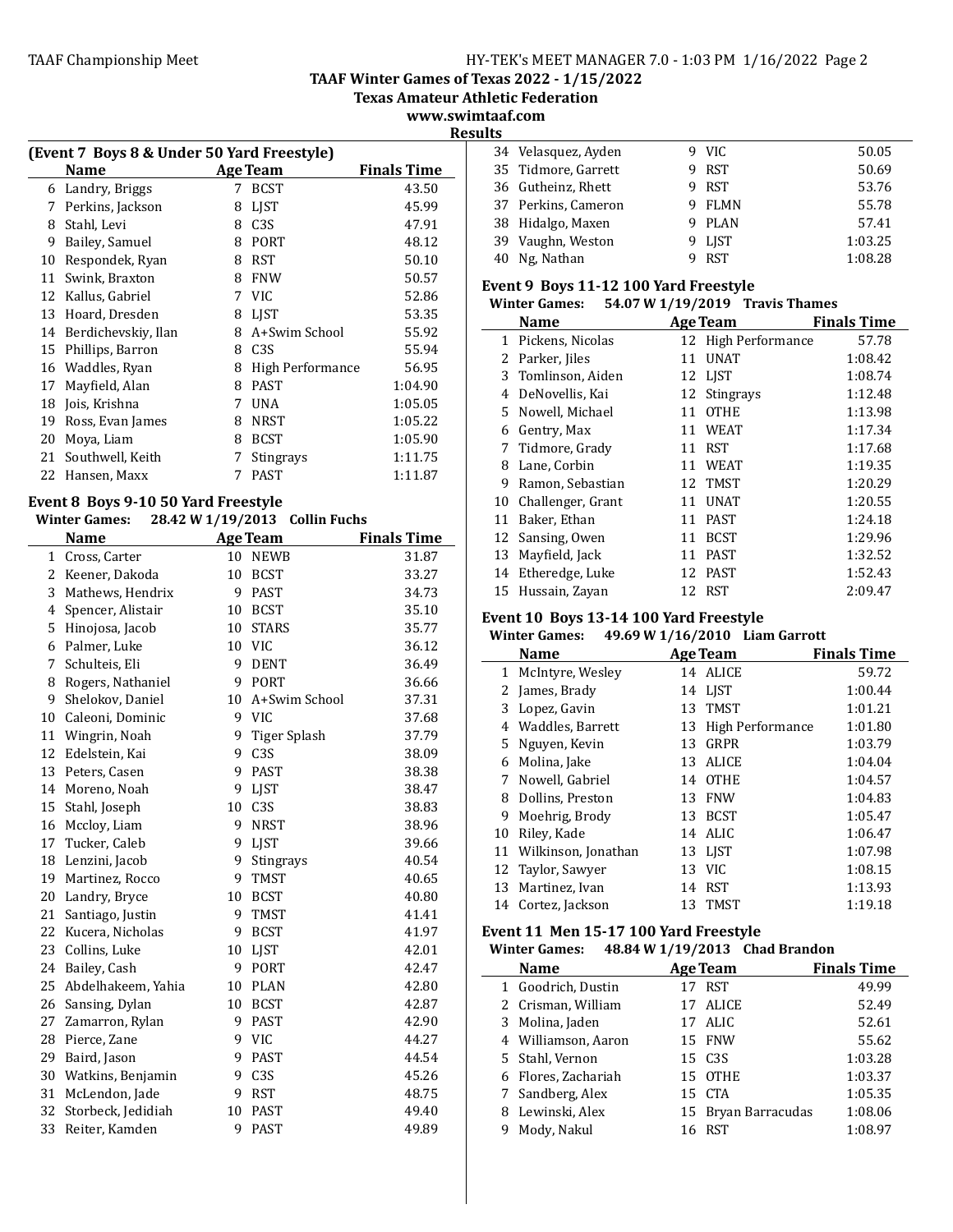**TAAF Winter Games of Texas 2022 - 1/15/2022**

**Texas Amateur Athletic Federation** 

**www.swimtaaf.com**

|              |                                                                     |                 |                                  | Texas Alliateur Athleti<br>www.swimtaat |                |
|--------------|---------------------------------------------------------------------|-----------------|----------------------------------|-----------------------------------------|----------------|
|              |                                                                     |                 |                                  |                                         | <b>Results</b> |
|              | (Event 11 Men 15-17 100 Yard Freestyle)                             |                 |                                  |                                         | 7              |
|              | Name                                                                |                 | <b>Age Team</b>                  | <b>Finals Time</b>                      | 8              |
|              | 10 Goff, Michael                                                    |                 | 16 WEAT                          | 1:13.11                                 | 9              |
|              | 11 Hall, Aaron                                                      |                 | 15 VIC                           | 1:14.20                                 | 10             |
|              |                                                                     |                 |                                  |                                         | 11             |
|              | Event 12 Men 18-24 100 Yard Freestyle                               |                 |                                  |                                         | 12             |
|              | <b>Winter Games:</b>                                                |                 | 52.46 W 1/18/2015 Michael Montez |                                         | 13             |
|              | <b>Name</b>                                                         | <b>Age Team</b> |                                  | <b>Finals Time</b>                      | 14             |
|              | 1 Herbert, Javonte                                                  |                 | 24 CTA                           | 51.70W                                  | 15             |
|              | 2 Felan, Colin                                                      |                 | 18 RST                           | 53.85                                   | 16             |
|              | 3 Ramirez, Andrew                                                   | 24 CTA          |                                  | 57.03                                   | 17             |
|              | 4 McDaniel, Braeden                                                 |                 | 21 WHAL                          | 1:02.56                                 | 18             |
|              | Event 12 Men 30-34 100 Yard Freestyle                               |                 |                                  |                                         | 19             |
|              | Winter Games: 56.13 W 1/20/2019 Vi Nguyen                           |                 |                                  |                                         | 20             |
|              | <b>Name</b>                                                         |                 | <b>Age Team</b>                  | <b>Finals Time</b>                      | 21             |
|              | 1 Howard, Landon                                                    |                 | 33 RST                           | 54.32W                                  | 22             |
|              |                                                                     |                 |                                  |                                         | 23             |
|              | Event 12 Men 65-69 100 Yard Freestyle                               |                 |                                  |                                         | 24             |
|              | Name Age Team Finals Time                                           |                 |                                  |                                         | 25             |
|              | 1 Kelly, Robert                                                     |                 | 67 SBEL                          | 2:18.63                                 | 26             |
|              | Event 13 Boys 6 & Under 25 Yard Backstroke                          |                 |                                  |                                         | 27             |
|              | <b>Winter Games:</b>                                                |                 | 21.84 W 1/17/2016 Gavin Ip       |                                         | 28             |
|              | <b>Name</b>                                                         |                 | <b>Age Team</b> Finals Time      |                                         | 29             |
|              | 1 Worden, Rush                                                      |                 | 6 LJST                           | 23.61                                   |                |
|              | 2 Pfardrescher, Rhett                                               |                 | 6 ELCM                           | 26.35                                   |                |
|              | 3 Aertker, Will                                                     |                 | 6 ELCM                           | 27.96                                   |                |
|              | 4 Rubio, Aiden                                                      |                 | 6 CTA                            | 28.43                                   |                |
|              | 5 Mccloy, Levi                                                      |                 | 6 NRST                           | 30.53                                   |                |
|              | 6 Keeler, Titus                                                     |                 | 5 UNA                            | 30.83                                   | Ever           |
|              | 7 Davila, Jace                                                      |                 | 6 VIC                            | 30.94                                   | Wii            |
|              | 8 Riley, Kroy                                                       |                 | 6 ALIC                           | 31.81                                   |                |
|              | 9 Bailey, Jett                                                      |                 | 6 PORT                           | 33.86                                   | 1              |
|              | 10 Perkins, Parker                                                  |                 | 6 LJST                           | 35.16                                   | $\overline{c}$ |
|              | 11 Reiter, Kasen                                                    |                 | 5 PAST                           | 37.92                                   | 3              |
|              | 12 Cheatheam, Conner                                                |                 | 6 C3S                            | 38.17                                   | $\overline{4}$ |
|              | 13 Kallus, Xavier                                                   |                 | 5 VIC                            | 39.08                                   | 5              |
|              | 14 Cone, Moses                                                      |                 | 6 C3S                            | 39.72                                   | 6              |
| 15           | Elizarde, Drew                                                      |                 | 6 FLMN                           | 42.26                                   | 7              |
|              | 16 Shnowski, Connor                                                 |                 | 6 VIC                            | 44.13                                   | 8              |
|              | 17 Cummins, Lory                                                    |                 | 5 VIC                            | 1:08.46                                 | 9              |
|              | --- Tuchak, Artem                                                   |                 | 5 A+Swim School                  | DQ                                      | 10             |
|              | --- Pierce, Wyatt                                                   |                 | 6 VIC                            | DQ                                      | 11             |
|              | --- Lirtsman, Jakub                                                 |                 | 6 A+Swim School                  | DQ                                      | 12             |
|              | --- Ledesma, Ben                                                    |                 | 6 C3S                            | DQ                                      | 13             |
|              | --- Clark, Brayden                                                  |                 | 5 PAST                           | DQ                                      | 14             |
|              | --- Hrydniev, Rinat                                                 |                 | 6 A+Swim School                  | DQ                                      | 15             |
|              |                                                                     |                 |                                  |                                         | 16             |
|              | <b>Event 14 Boys 7-8 25 Yard Backstroke</b><br><b>Winter Games:</b> |                 | 20.54 W 1/13/2018 Andrew Loe     |                                         | 17             |
|              |                                                                     |                 |                                  |                                         | 18             |
| $\mathbf{1}$ | Name<br><b>Example 2</b> Age Team<br>Tran Kolby                     |                 | <b>7 IICT</b>                    | <b>Finals Time</b><br>21.21             | 19             |

| inter Games:          | 20.54 W 1/13/2018 Andrew Loe |                    |
|-----------------------|------------------------------|--------------------|
| <b>Name</b>           | Age Team                     | <b>Finals Time</b> |
| 1 Tran, Kolby         | 7 LIST                       | 21.21              |
| 2 Rogers, Timothy     | 8 PORT                       | 21.74              |
| 3 Chaney, Elliott     | 8 FLMN                       | 22.34              |
| 4 Seerden, Cade       | OTHE                         | 23.35              |
| 5 Elizarde, Kyle      | <b>FLMN</b>                  | 24.40              |
| 6 Berdichevskiy, Ilan | 8 A+Swim School              | 24.44              |

| 7              | Landry, Briggs        | 7 | <b>BCST</b>      | 24.77 |
|----------------|-----------------------|---|------------------|-------|
| 8              | Respondek, Ryan       | 8 | <b>RST</b>       | 24.81 |
| 9              | Velasquez, Gage       | 7 | <b>VIC</b>       | 24.93 |
| 10             | Bowers, Levi          | 8 | LIST             | 25.56 |
| 11             | Welder Iii, Roger     | 7 | <b>UNA</b>       | 25.61 |
| 12             | Bailey, Samuel        | 8 | <b>PORT</b>      | 26.41 |
| 13             | Gentry, Harrison      | 8 | <b>WEAT</b>      | 26.55 |
| 14             | Phillips, Barron      | 8 | C <sub>3S</sub>  | 26.84 |
| 15             | Kallus, Gabriel       | 7 | <b>VIC</b>       | 26.86 |
| 16             | Ross, Evan James      | 8 | <b>NRST</b>      | 27.13 |
| 17             | Hood, Ryan            | 8 | <b>LIST</b>      | 27.27 |
| 18             | Gunn, Cooper          | 7 | <b>PAST</b>      | 27.72 |
| 19             | Edelstein, Jude       | 7 | C <sub>3S</sub>  | 28.08 |
| 20             | Gruzensky, Brent      | 8 | C <sub>3</sub> S | 28.12 |
| 21             | Leske, Stratton       | 7 | <b>OTHE</b>      | 32.39 |
| 22             | Southwell, Keith      | 7 | <b>Stingrays</b> | 32.41 |
| 23             | Collins, Seth         | 7 | <b>LIST</b>      | 32.99 |
| 24             | Hoard, Dresden        | 8 | <b>LIST</b>      | 33.25 |
| 25             | Meager, Arthur        | 7 | Stingrays        | 33.46 |
| 26             | Wolf, Brady           | 8 | <b>Stingrays</b> | 35.84 |
| 27             | Ranijiwala, Hasnain   | 8 | <b>VIC</b>       | 35.86 |
| 28             | Caleoni, Dylan        | 7 | <b>VIC</b>       | 37.30 |
| 29             | Hiltzman, Drake       | 7 | Stingrays        | 48.14 |
| ---            | Swink, Braxton        | 8 | <b>FNW</b>       | DQ    |
| $---$          | Scalf Ii, (Dj) Donald | 8 | <b>PAST</b>      | DQ    |
| ---            | Hansen, Maxx          | 7 | <b>PAST</b>      | DQ    |
| $---$          | Jois, Krishna         | 7 | <b>UNA</b>       | DQ    |
| $\overline{a}$ | Lirtsman, Tristun     | 7 | A+Swim School    | DQ    |

# Event 15 Boys 9-10 25 Yard Backstroke

## **Winter Games:** 15.87 **W** 1/13/2018 **Ethan Esparza**

|              | <b>Name</b>         | <b>Age Team</b> |                  | <b>Finals Time</b> |
|--------------|---------------------|-----------------|------------------|--------------------|
| $\mathbf{1}$ | Chen, Albert        | 9               | <b>UNAT</b>      | 15.93              |
| 2            | Keener, Dakoda      | 10              | <b>BCST</b>      | 17.56              |
| 3            | Brawner, Kyle       | 10              | GRNB             | 17.72              |
| 4            | Ross, Yuri          | 10              | A+Swim School    | 18.65              |
| 5            | Guy, Kaisen         | 10              | <b>GTSA</b>      | 19.10              |
| 6            | Esensee, Loki       | 10              | <b>PAST</b>      | 20.26              |
| 7            | Shelokov, Daniel    | 10              | A+Swim School    | 20.65              |
| 8            | Hyland, Miles       | 9               | <b>DENT</b>      | 20.96              |
| 9            | Southwell, Colton   | 10              | <b>Stingrays</b> | 21.16              |
| 10           | Edelstein, Kai      | 9               | C <sub>3</sub> S | 21.32              |
| 11           | Davila, Noah        | 9               | <b>VIC</b>       | 21.47              |
| 12           | Mccloy, Liam        | 9               | <b>NRST</b>      | 21.62              |
| 13           | Trotter, Penn       | 9               | Tiger Splash     | 21.76              |
| 14           | Landry, Bryce       | 10              | <b>BCST</b>      | 22.11              |
| 15           | Moreno, Noah        | 9               | LJST             | 22.34              |
| 16           | Weatherford, Carter | 9               | <b>RST</b>       | 22.39              |
| 17           | Schulteis, Eli      | 9               | <b>DENT</b>      | 22.40              |
| 18           | Logan, Joshua       | 10              | <b>VIC</b>       | 22.64              |
| 19           | Bryan, Carson       | 10              | <b>VIC</b>       | 23.57              |
| 20           | Kucera, Nicholas    | 9               | <b>BCST</b>      | 23.66              |
| 21           | Martinez, Rocco     | 9               | <b>TMST</b>      | 23.70              |
| 22           | Toran, Ezra         | 9               | <b>RST</b>       | 24.71              |
| 23           | Caleoni, Dominic    | 9               | <b>VIC</b>       | 24.93              |
| 24           | Peters, Casen       | 9               | <b>PAST</b>      | 25.15              |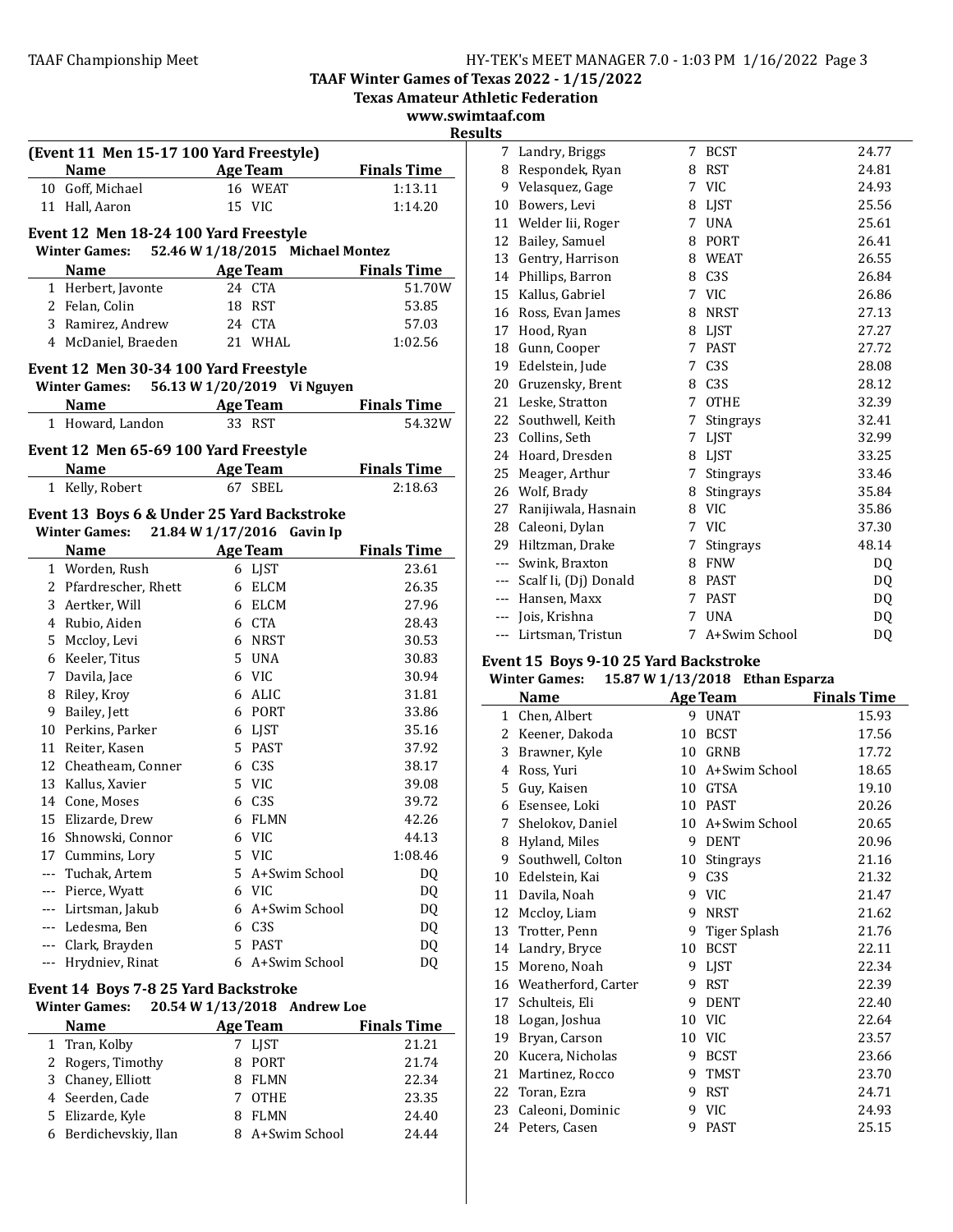**TAAF Winter Games of Texas 2022 - 1/15/2022**

**Texas Amateur Athletic Federation** 

**www.swimtaaf.com**

| ш<br>Π<br>н<br>. . |  |
|--------------------|--|
|                    |  |

| (Event 15 Boys 9-10 25 Yard Backstroke) |                      |                    |                  |       |  |  |
|-----------------------------------------|----------------------|--------------------|------------------|-------|--|--|
|                                         | Name                 | <b>Finals Time</b> |                  |       |  |  |
| 25                                      | Hidalgo, Maxen       | q                  | <b>PLAN</b>      | 25.17 |  |  |
|                                         | *26 Velasquez, Ayden | q                  | VIC.             | 25.48 |  |  |
| *26                                     | Tidmore, Garrett     | 9                  | RST              | 25.48 |  |  |
| 28                                      | Goodman, Dominic     | 9                  | VIC.             | 26.51 |  |  |
| 29                                      | Gutheinz, Rhett      | 9                  | <b>RST</b>       | 27.22 |  |  |
| 30                                      | Reiter, Kamden       | 9                  | <b>PAST</b>      | 27.63 |  |  |
| 31                                      | Watkins, Benjamin    | 9                  | C <sub>3</sub> S | 28.35 |  |  |
|                                         | 32 Perkins, Cameron  | 9                  | <b>FLMN</b>      | 30.35 |  |  |
| 33                                      | Meager, Jack         | 9                  | <b>Stingrays</b> | 30.62 |  |  |
| 34                                      | Storbeck, Jedidiah   | 10                 | <b>PAST</b>      | 31.06 |  |  |
| 35                                      | Ng, Nathan           | 9                  | <b>RST</b>       | 32.19 |  |  |
| 36                                      | Vaughn, Weston       | 9                  | <b>LIST</b>      | 35.43 |  |  |
|                                         | Tan, Nathan          | 10                 | <b>PLAN</b>      | D0    |  |  |

# Event 16 Boys 11-12 50 Yard Backstroke

# **Winter Games: 27.55 W 1/18/2020 Charles Yu**

|              | <b>Name</b>          |    | <b>Age Team</b>  | <b>Finals Time</b> |
|--------------|----------------------|----|------------------|--------------------|
| $\mathbf{1}$ | Garcia, Ivan Marcelo | 12 | <b>PORT</b>      | 31.26              |
| 2            | Jones, Chasyn        | 12 | Tiger Splash     | 33.11              |
| 3            | Chapa, Haiden        | 12 | <b>RST</b>       | 34.52              |
| 4            | Moore, Liam          | 11 | <b>GTSA</b>      | 36.77              |
| 5            | Nguyen, Jonathan     | 11 | GRPR             | 37.16              |
| 6            | Tomlinson, Aiden     | 12 | <b>LIST</b>      | 37.65              |
| 7            | Nguyen, Ryan         | 11 | GRPR             | 39.03              |
| 8            | DeNovellis, Kai      | 12 | Stingrays        | 39.73              |
| 9            | Gonzales, Dylan      | 12 | <b>RST</b>       | 40.05              |
| 10           | Tidmore, Grady       | 11 | <b>RST</b>       | 41.18              |
| 11           | Kincaid, Bayliss     | 11 | <b>VIC</b>       | 42.45              |
| 12           | Ho, Silas            | 11 | <b>CTA</b>       | 42.63              |
| 13           | Lane, Corbin         | 11 | <b>WEAT</b>      | 44.01              |
| 14           | Allen, Austin        | 11 | <b>FRIS</b>      | 45.56              |
| 15           | Flores, Genaro       | 12 | <b>BCST</b>      | 45.77              |
| 16           | Greene, Cole         | 12 | <b>UNAT</b>      | 46.66              |
| 17           | Baker, Ethan         | 11 | <b>PAST</b>      | 47.19              |
| 18           | Mayfield, Jack       | 11 | <b>PAST</b>      | 51.10              |
| 19           | Turner, Milo         | 11 | Bryan Barracudas | 54.99              |
| 20           | Ermel, Bryce         | 11 | LJST             | 56.74              |
| 21           | Hussain, Zayan       | 12 | <b>RST</b>       | 1:02.85            |
| 22           | Morren, Dylan        | 11 | Stingrays        | 1:07.46            |
| 23           | Jain, Mandeep        |    | 12 VIC           | 1:09.71            |

#### Event 17 Boys 13-14 50 Yard Backstroke **Winter Games: 25.94 W 1/13/2018** Abel Black

|   | Name              |  | Age Team            | <b>Finals Time</b> |  |  |  |  |  |
|---|-------------------|--|---------------------|--------------------|--|--|--|--|--|
|   | Esparza, Ethan    |  | 14 RST              | 26.98              |  |  |  |  |  |
|   | 2 Masters, George |  | 14 RST              | 28.74              |  |  |  |  |  |
| 3 | Molina, Jason     |  | 14 ALIC             | 33.48              |  |  |  |  |  |
| 4 | Richards, William |  | 14 C <sub>3</sub> S | 34.90              |  |  |  |  |  |
|   | 5 Martinez, Ivan  |  | 14 RST              | 47.08              |  |  |  |  |  |
|   | 6 Quinney, Todd   |  | 13 VIC              | 48.63              |  |  |  |  |  |
| 7 | McLendon, Jodi    |  | 14 RST              | 51.49              |  |  |  |  |  |
| 8 | Flippin, Jake     |  | 13 Stingrays        | 52.17              |  |  |  |  |  |
|   | Corn, Kasen       |  | 14 LIST             | D0                 |  |  |  |  |  |

|    | 26.47 W 1/17/2016 Riley Manuel<br><b>Winter Games:</b><br>Name                         |                                              | <b>Finals Time</b> |
|----|----------------------------------------------------------------------------------------|----------------------------------------------|--------------------|
|    |                                                                                        | <b>Age Team</b>                              |                    |
|    | 1 Crisman, William                                                                     | 17 ALICE                                     | 28.52              |
|    | 2 Travis, Nathan                                                                       | 16 DENT                                      | 29.26              |
|    | 3 Williamson, Aaron                                                                    | 15 FNW                                       | 29.70              |
|    | 4 Parker, Daniel                                                                       | 17 DENT                                      | 29.99              |
|    | 5 Sandberg, Alex                                                                       | 15 CTA                                       | 36.30              |
| 6  | Hall, Aaron                                                                            | 15 VIC                                       | 37.63              |
|    | 7 Mody, Nakul                                                                          | 16 RST                                       | 40.34              |
|    | --- Quinney, William                                                                   | 15 VIC                                       | DQ                 |
|    | Event 19 Men 30-34 50 Yard Backstroke                                                  |                                              |                    |
|    | <b>Winter Games:</b>                                                                   | 29.56 W 1/19/2020 Landon Howard              |                    |
|    | <b>Name</b>                                                                            | <b>Age Team</b>                              | <b>Finals Time</b> |
|    | 1 Howard, Landon                                                                       | 33 RST                                       | 29.19W             |
|    | Event 19 Men 35-39 50 Yard Backstroke                                                  |                                              |                    |
|    | Winter Games: 32.33 W 1/14/2012 Bryan Hohne                                            |                                              |                    |
|    | <b>Name</b>                                                                            | <b>Example 2</b> Age Team                    | <b>Finals Time</b> |
|    |                                                                                        |                                              |                    |
|    | 1 Chaney, Jake<br>Event 20 Boys 8 & Under 25 Yard Breaststroke<br><b>Winter Games:</b> | 38 FLMN<br>20.18 W 1/17/2009 Austin Chambers | 36.47              |
|    | <b>Name</b>                                                                            | <b>Age Team</b>                              | <b>Finals Time</b> |
|    | 1 Keeler, Asa                                                                          | 8 UNAT                                       | 22.50              |
| 2  | Rogers, Timothy                                                                        | 8 PORT                                       | 23.32              |
| 3  | Tran, Kolby                                                                            | 7 LJST                                       | 24.33              |
|    | 4 Chaney, Elliott                                                                      | 8 FLMN                                       | 27.08              |
| 5. | Malota, Carter                                                                         | 8 RST                                        | 28.03              |
|    | 6 Gunn, Cooper                                                                         | 7 PAST                                       | 28.04              |
| 7  | Stahl, Levi                                                                            | 8 C3S                                        | 28.56              |
| 8  | Lirtsman, Jakub                                                                        | 6 A+Swim School                              | 30.41              |
| 9  | Elizarde, Kyle                                                                         | 8 FLMN                                       | 31.41              |
|    | 10 Hood, Ryan                                                                          | 8 LJST                                       | 34.48              |
|    | 11 Kallus, Gabriel                                                                     | 7 VIC                                        | 40.83              |
|    | --- Caleoni, Dylan                                                                     | 7 VIC                                        | DQ                 |
|    | --- Lirtsman, Tristun                                                                  | 7 A+Swim School<br>8 WEAT                    | DQ                 |
|    | --- Gentry, Harrison                                                                   |                                              | <b>DQ</b>          |
|    | --- Tuchak, Artem                                                                      | 5 A+Swim School                              | DQ                 |
|    | --- Bowers, Levi                                                                       | 8 LJST                                       | DQ                 |
|    | --- Collins, Seth                                                                      | 7 LJST<br>6 FLMN                             | DQ                 |
|    | --- Elizarde, Drew<br>--- Waddles, Ryan                                                | 8 High Performance                           | DQ<br>DQ           |

| <b>Name</b>         |    | <b>Age Team</b>  | <b>Finals Time</b> |
|---------------------|----|------------------|--------------------|
| 1 Ross, Yuri        |    | 10 A+Swim School | 20.19              |
| 2 Nguyen, Terry     |    | GRPR             | 21.29              |
| 3 Tan, Nathan       |    | 10 PLAN          | 21.99              |
| 4 Mathews, Hendrix  |    | PAST             | 22.25              |
| 5 Rogers, Nathaniel |    | PORT             | 23.28              |
| 6 Khondker, Kiaan   | 10 | <b>BCST</b>      | 23.40              |
| 7 Davila, Noah      |    | <b>VIC</b>       | 23.49              |
| West. Colin         | 10 | Bryan Barracudas | 23.59              |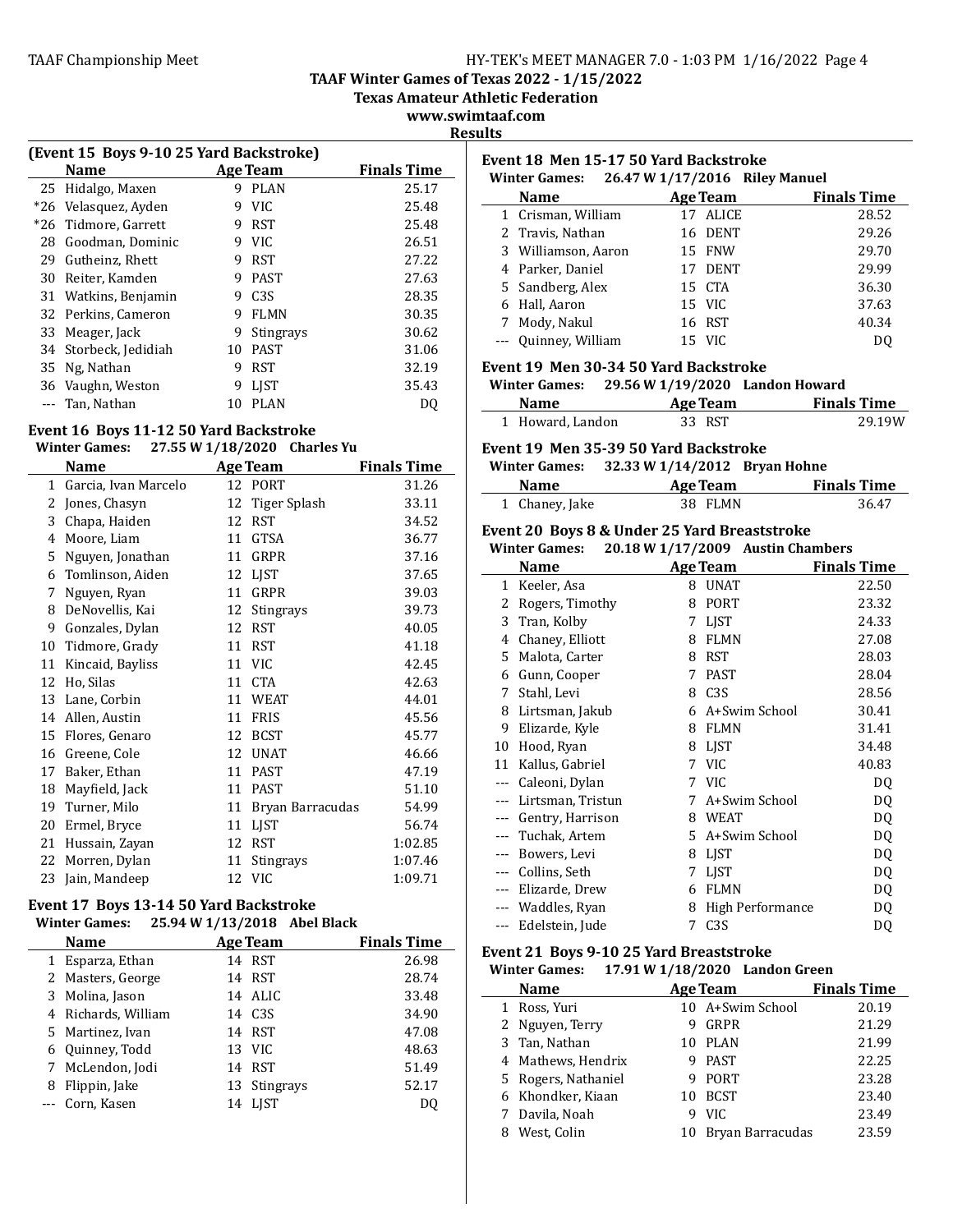**TAAF Winter Games of Texas 2022 - 1/15/2022**

**Texas Amateur Athletic Federation**

**www.swimtaaf.com Results**

|    | (Event 21 Boys 9-10 25 Yard Breaststroke) |    |                  |                    |  |  |
|----|-------------------------------------------|----|------------------|--------------------|--|--|
|    | Name                                      |    | <b>Age Team</b>  | <b>Finals Time</b> |  |  |
| 9  | Stahl, Joseph                             | 10 | C <sub>3S</sub>  | 23.63              |  |  |
| 10 | Schulteis, Eli                            | 9  | <b>DENT</b>      | 23.65              |  |  |
| 11 | Zamarron, Rylan                           | 9  | <b>PAST</b>      | 23.71              |  |  |
| 12 | Bjork, Dylan                              | 9  | <b>ALLE</b>      | 23.74              |  |  |
| 13 | Lenzini, Jacob                            | 9  | <b>Stingrays</b> | 25.98              |  |  |
| 14 | Cheatheam, Colten                         | 9  | C <sub>3</sub> S | 26.02              |  |  |
| 15 | Abdelhakeem, Yahia                        | 10 | <b>PLAN</b>      | 26.92              |  |  |
| 16 | Tucker, Caleb                             | 9  | <b>LIST</b>      | 26.93              |  |  |
| 17 | Elizarde, Luke                            | 10 | <b>FLMN</b>      | 27.07              |  |  |
| 18 | Wingrin, Noah                             | 9  | Tiger Splash     | 27.40              |  |  |
| 19 | Goodman, Dominic                          | 9  | <b>VIC</b>       | 27.63              |  |  |
| 20 | Sansing, Dylan                            | 10 | <b>BCST</b>      | 28.78              |  |  |
| 21 | Hidalgo, Maxen                            | 9  | <b>PLAN</b>      | 29.67              |  |  |
| 22 | Cone, Alec                                | 9  | C <sub>3S</sub>  | 29.68              |  |  |
| 23 | Pierce, Zane                              | 9  | VIC.             | 30.36              |  |  |
| 24 | Baird, Jason                              | 9  | <b>PAST</b>      | 31.00              |  |  |
| 25 | McLendon, Jade                            | 9  | <b>RST</b>       | 31.26              |  |  |

#### Event 22 Boys 11-12 50 Yard Breaststroke **Winter Games: 31.68 W 1/19/2015 John Rovic DelaCruz**

|           | mici games.       |    | $31.00 \text{ W}$ $1/17/2013$ John Novic Delaci uz |                    |
|-----------|-------------------|----|----------------------------------------------------|--------------------|
|           | Name              |    | <b>Age Team</b>                                    | <b>Finals Time</b> |
| $1 \quad$ | Gonzales, Dylan   |    | 12 RST                                             | 36.31              |
| 2         | Crowe, Logan      | 11 | <b>GRNB</b>                                        | 37.56              |
| 3         | Prescod, Isaac    | 11 | <b>UNAT</b>                                        | 37.65              |
| 4         | Nguyen, Jonathan  | 11 | GRPR                                               | 38.56              |
| 5         | Jones, Chasyn     | 12 | Tiger Splash                                       | 40.04              |
| 6         | Poage, Cooper     | 12 | Bryan Barracudas                                   | 41.27              |
| 7         | Nguyen, Ryan      | 11 | GRPR                                               | 41.44              |
| 8         | Nowell, Michael   | 11 | <b>OTHE</b>                                        | 44.45              |
| 9         | Phillips, Marcus  | 11 | <b>PORT</b>                                        | 44.49              |
| 10        | Rodriguez, Damian | 12 | Bryan Barracudas                                   | 44.53              |
| 11        | Kincaid, Bayliss  | 11 | <b>VIC</b>                                         | 48.47              |
| 12        | Riley, Kolt       | 11 | <b>ALIC</b>                                        | 48.97              |
| 13        | Ho, Silas         | 11 | <b>CTA</b>                                         | 50.27              |
| 14        | Greene, Cole      | 12 | <b>UNAT</b>                                        | 51.50              |
| 15        | Flores, Genaro    | 12 | <b>BCST</b>                                        | 52.10              |
| 16        | Peperis, Noah     | 11 | <b>PLAN</b>                                        | 55.67              |
| 17        | Allen, Austin     | 11 | <b>FRIS</b>                                        | 56.15              |
| 18        | Mayfield, Jack    | 11 | <b>PAST</b>                                        | 57.58              |
| 19        | Dhandi, Shloak    | 11 | <b>PLAN</b>                                        | 1:04.21            |
| 20        | Ermel, Bryce      | 11 | <b>LJST</b>                                        | 1:08.17            |
|           | Jain, Mandeep     | 12 | <b>VIC</b>                                         | DQ                 |
|           | Ramon, Sebastian  | 12 | <b>TMST</b>                                        | DQ                 |
| $---$     | Sansing, Owen     | 11 | <b>BCST</b>                                        | DQ                 |
| ---       | Mealey, Terrance  | 11 | <b>LJST</b>                                        | DQ                 |
| ---       | Etheredge, Luke   | 12 | <b>PAST</b>                                        | DQ                 |

## Event 23 Boys 13-14 50 Yard Breaststroke

**Winter Games: 29.55 W 1/14/2017 Brandon Michna**

| <b>Name</b>       | Age Team            | <b>Finals Time</b> |
|-------------------|---------------------|--------------------|
| 1 Rivera, William | 13 RST              | 31.65              |
| 2 West, Hugo      | 13 Bryan Barracudas | 33.42              |
| 3 Stahl, Keegan   | 13 PORT             | 35.09              |
| 4 Cone, Finn      | 14 C <sub>3</sub> S | 35.29              |

| .     |                        |    |                  |         |
|-------|------------------------|----|------------------|---------|
|       | 5 Smirnov, Max         |    | 13 A+Swim School | 36.04   |
| 6     | Nguyen, Kevin          | 13 | GRPR             | 36.32   |
|       | Riley, Kade            | 14 | ALIC.            | 38.19   |
| 8     | Moehrig, Brody         | 13 | <b>BCST</b>      | 38.24   |
| 9     | Corn, Kasen            |    | 14 LJST          | 38.76   |
|       | 10 Waddles, Barrett    | 13 | High Performance | 40.47   |
|       | 11 Mccloy, Jackson     | 14 | NRST             | 41.16   |
|       | 12 Taylor, Sawyer      |    | 13 VIC           | 41.33   |
|       | 13 Petmecky, Jacob     |    | 13 RST           | 41.74   |
|       | 14 Wilkinson, Jonathan |    | 13 LJST          | 41.87   |
|       | 15 McLendon, Jodi      | 14 | <b>RST</b>       | 49.41   |
|       | 16 Flippin, Jake       |    | 13 Stingrays     | 1:19.96 |
| $---$ | James, Brady           |    | 14 LJST          | DO      |

# Event 24 Men 15-17 50 Yard Breaststroke

**Winter Games: 27.41 W 1/19/2013 Chad Brandon**

|   | <b>Name</b>               |    | <b>Age Team</b> | <b>Finals Time</b> |
|---|---------------------------|----|-----------------|--------------------|
|   | 1 Goodrich, Dustin        | 17 | <b>RST</b>      | 28.39              |
|   | 2 Shelley - Herndon, Zane |    | 15 OTHE         | 30.21              |
|   | 3 Travis, Nathan          |    | 16 DENT         | 30.39              |
|   | 4 Perez, Emerico          |    | 17 ALIC         | 30.89              |
|   | 5 Arellano, Alwin         |    | 15 RST          | 32.24              |
|   | 6 Gonzales, Diego         |    | 15 RST          | 32.79              |
|   | 7 Spurlock, Britt         |    | 15 RST          | 32.93              |
| 8 | Crowe, Heath              |    | 16 GRNB         | 34.08              |
| 9 | Monday, Willy             |    | 16 Den Dolphins | 34.37              |
|   | 10 Flores, Zachariah      | 15 | <b>OTHE</b>     | 40.50              |

#### Event 25 Men 18-24 50 Yard Breaststroke

**Winter Games: 30.33 W 1/19/2014 Carson Howard**

| <b>Name</b>         | Age Team | <b>Finals Time</b> |
|---------------------|----------|--------------------|
| 1 Smith, Major      | 18 FNW   | 31.53              |
| 2 McDaniel, Braeden | 21 WHAL  | 35.82              |
| 3 Salazar, Sylvino  | 19 STARS | 47.73              |

#### **Event 25 Men 30-34 50 Yard Breaststroke**

| <b>Winter Games:</b> | 46.06 W 1/19/2013 Tye Castle |                    |
|----------------------|------------------------------|--------------------|
| <b>Name</b>          | Age Team                     | <b>Finals Time</b> |
| 1 Howard, Landon     | 33 RST                       | 35.31W             |

#### Event 25 Men 40-44 50 Yard Breaststroke

| <b>Winter Games:</b> | 33.70 W 1/19/2013 Russell Brown |                    |
|----------------------|---------------------------------|--------------------|
| <b>Name</b>          | Age Team                        | <b>Finals Time</b> |
| 1 Elizarde, Vince    | 44 FLMN                         | 35.16              |
| 2 Kaminski, Ben      | 40 FNW                          | 44.19              |

#### Event 25 Men 65-69 50 Yard Breaststroke

| <b>Winter Games:</b> | 48.28 W 1/19/2013 Sandy Thatcher |                    |
|----------------------|----------------------------------|--------------------|
| <b>Name</b>          | Age Team                         | <b>Finals Time</b> |
| 1 Kelly, Robert      | 67 SBEL                          | 57.38              |

# **Event 26 Boys 8 & Under 25 Yard Butterfly**

 $\overline{\phantom{a}}$ 

#### **Winter Games:** 16.59 **W** 1/16/2010 David Johnston

| <b>Name</b> |                    | Age Team |                    | <b>Finals Time</b> |  |
|-------------|--------------------|----------|--------------------|--------------------|--|
|             | 1 Yazvin, Denis    |          | 8 High Performance | 17.95              |  |
|             | 2 Gonzalez, Derek  |          | 7 LIST             | 21.71              |  |
|             | 3 Gunn, Parker     |          | 8 PAST             | 22.12              |  |
|             | 4 Prescod, Joaquin |          | 8 UNAT             | 22.27              |  |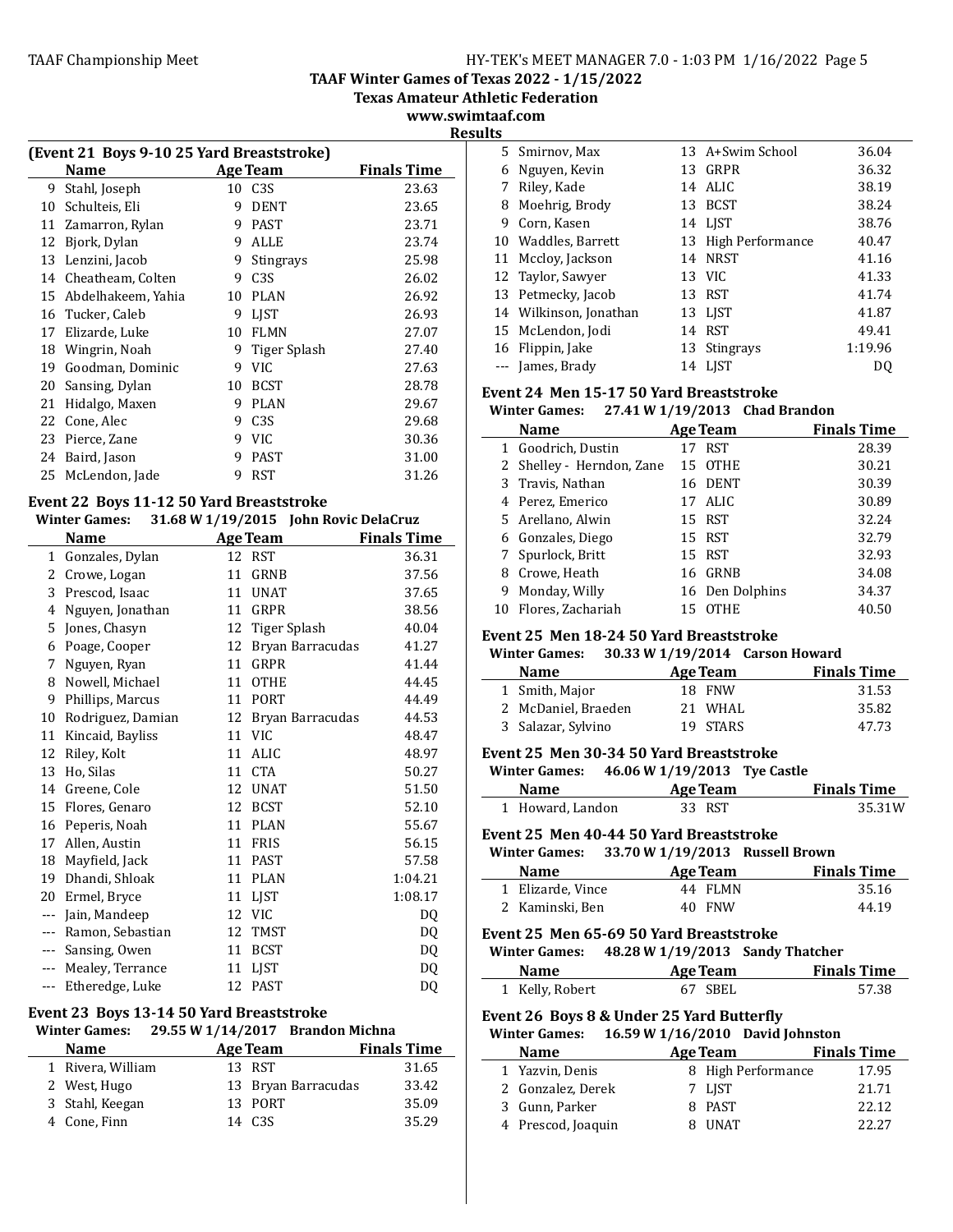**TAAF Winter Games of Texas 2022 - 1/15/2022**

**Texas Amateur Athletic Federation**

**www.swimtaaf.com Results**

 $\overline{a}$ 

| (Event 26 Boys 8 & Under 25 Yard Butterfly) |  |
|---------------------------------------------|--|
|                                             |  |
|                                             |  |

| Name                    |   | <b>Age Team</b>  | <b>Finals Time</b> |
|-------------------------|---|------------------|--------------------|
| 5 Velasquez, Gage       |   | <b>VIC</b>       | 32.01              |
| --- Moya, Liam          | 8 | <b>BCST</b>      | DO.                |
| --- Ranijiwala, Hasnain | 8 | VIC              | DQ                 |
| --- Hiltzman, Drake     |   | <b>Stingrays</b> | DQ                 |
| --- Meager, Arthur      |   | Stingrays        | DQ                 |
| --- Gonzales, Paxton    |   | 8 Tiger Splash   | DQ                 |
| --- Hrydniev, Rinat     |   | 6 A+Swim School  | DQ                 |
| --- Wolf, Brady         |   | <b>Stingrays</b> | DO                 |
|                         |   |                  |                    |

#### Event 27 Boys 9-10 25 Yard Butterfly **Winter Games: 15.29 W 1/14/2017 Jake Cierkey**

|              | willter Games:         |    | 15.49 W $1/14/201/$ Jake Gierkey |                    |
|--------------|------------------------|----|----------------------------------|--------------------|
|              | <b>Name</b>            |    | <b>Age Team</b>                  | <b>Finals Time</b> |
| $\mathbf{1}$ | Chen, Albert           | 9  | <b>UNAT</b>                      | 15.55              |
| 2            | Cross, Carter          | 10 | <b>NEWB</b>                      | 15.89              |
| 3            | Rodriguez, Quintin     | 10 | <b>PORT</b>                      | 17.18              |
| 4            | Guy, Kaisen            | 10 | <b>GTSA</b>                      | 18.50              |
| 5            | Mathews, Hendrix       | 9  | <b>PAST</b>                      | 18.57              |
| 6            | Esensee, Loki          | 10 | <b>PAST</b>                      | 18.70              |
| 7            | Keener, Dakoda         | 10 | <b>BCST</b>                      | 18.90              |
| 8            | Hyland, Miles          | 9  | <b>DENT</b>                      | 19.20              |
| 9            | Nguyen, Terry          | 9  | <b>GRPR</b>                      | 19.29              |
| 10           | Stahl, Joseph          | 10 | C <sub>3</sub> S                 | 19.70              |
| 11           | Palmer, Luke           | 10 | <b>VIC</b>                       | 19.87              |
| 12           | West, Colin            | 10 | Bryan Barracudas                 | 20.71              |
| 13           | Bjork, Dylan           | 9  | ALLE                             | 21.28              |
| 14           | Khondker, Kiaan        | 10 | <b>BCST</b>                      | 21.96              |
| $*15$        | Tucker, Caleb          | 9  | <b>LIST</b>                      | 22.58              |
| $*15$        | Santiago, Justin       | 9  | <b>TMST</b>                      | 22.58              |
| 17           | Trotter, Penn          | 9  | <b>Tiger Splash</b>              | 22.91              |
| 18           | Bailey, Cash           | 9  | <b>PORT</b>                      | 24.54              |
| 19           | Baird, Jason           | 9  | <b>PAST</b>                      | 26.87              |
| 20           | Meager, Jack           | 9  | <b>Stingrays</b>                 | 29.65              |
| 21           | Cone, Alec             | 9  | C <sub>3</sub> S                 | 29.80              |
|              | 22 Weatherford, Carter | 9  | <b>RST</b>                       | 29.83              |
|              | Toran, Ezra            | 9  | <b>RST</b>                       | DO                 |
| $---$        | Hinojosa, Jacob        | 10 | <b>STARS</b>                     | DQ                 |

## Event 28 Boys 11-12 50 Yard Butterfly

# **Winter Games: 27.19 W 1/17/2009 Matthew Brigadier**

|   | Name                   |    | <b>Age Team</b>     | <b>Finals Time</b> |  |
|---|------------------------|----|---------------------|--------------------|--|
|   | 1 Pickens, Nicolas     |    | 12 High Performance | 28.73              |  |
|   | 2 Garcia, Ivan Marcelo | 12 | <b>PORT</b>         | 29.60              |  |
|   | 3 Parker, Jiles        | 11 | <b>UNAT</b>         | 32.96              |  |
| 4 | Chapa, Haiden          |    | 12 RST              | 32.99              |  |
|   | 5 Crowe, Logan         | 11 | GRNB                | 33.60              |  |
| 6 | Poage, Cooper          |    | 12 Bryan Barracudas | 34.94              |  |
|   | Moore, Liam            | 11 | <b>GTSA</b>         | 35.04              |  |
|   | 8 Tomlinson, Aiden     |    | 12 LJST             | 35.39              |  |
| 9 | Gentry, Max            | 11 | WEAT                | 46.69              |  |
|   | 10 Challenger, Grant   | 11 | <b>UNAT</b>         | 49.36              |  |
|   | 11 Sansing, Owen       | 11 | <b>BCST</b>         | 58.98              |  |
|   | --- Mealey, Terrance   | 11 | LIST                | DO                 |  |
|   | Morren, Dylan          |    | Stingrays           | DO                 |  |

| Event 29 Boys 13-14 50 Yard Butterfly<br>24.98 W 1/16/2010 Matthew Bitara<br><b>Winter Games:</b> |                      |                     |                  |                    |
|---------------------------------------------------------------------------------------------------|----------------------|---------------------|------------------|--------------------|
|                                                                                                   | <b>Name</b>          | <b>Age Team</b>     |                  | <b>Finals Time</b> |
| 1                                                                                                 | Rivera, William      | 13 RST              |                  | 26.25              |
| $\mathbf{Z}$                                                                                      | Del Angel, Levi      | 14 SBEL             |                  | 26.28              |
|                                                                                                   | 3 Fernandes, Gareth  | 14 UNAT             |                  | 26.54              |
| 4                                                                                                 | Esparza, Ethan       | 14 RST              |                  | 27.28              |
| 5.                                                                                                | Albarran, Benjamin   | 13 LIST             |                  | 30.35              |
| 6                                                                                                 | Molina, Jake         | 13                  | <b>ALICE</b>     | 32.08              |
| 7                                                                                                 | Dollins, Preston     | 13 FNW              |                  | 33.41              |
| 8                                                                                                 | Smirnov, Max         |                     | 13 A+Swim School | 33.68              |
| 9                                                                                                 | Richards, William    | 14 C <sub>3</sub> S |                  | 34.02              |
| 10                                                                                                | Petmecky, Jacob      | RST<br>13           |                  | 37.87              |
| 11                                                                                                | Rodriguez, Sergio    | 13                  | <b>BCST</b>      | 37.90              |
|                                                                                                   | 12 Cortez, Jackson   | 13                  | TMST             | 45.30              |
|                                                                                                   | --- McIntyre, Wesley | 14                  | ALICE            | D0                 |

## Event 30 Men 15-17 50 Yard Butterfly

# **Winter Games:** 24.81 **W** 1/19/2013 **Logan** Sheffield

|   | <b>Name</b>               |    | <b>Age Team</b>  | <b>Finals Time</b> |
|---|---------------------------|----|------------------|--------------------|
|   | 1 Spurlock, Britt         |    | 15 RST           | 26.08              |
|   | 2 Molina, Jaden           |    | 17 ALIC          | 26.18              |
|   | 3 Perez. Emerico          |    | 17 ALIC          | 26.33              |
|   | 4 Dollins, Eli            |    | 15 OTHE          | 27.09              |
|   | 5 Monday, Willy           |    | 16 Den Dolphins  | 28.40              |
|   | 6 Parker, Daniel          | 17 | <b>DENT</b>      | 29.29              |
|   | 7 Shelley - Herndon, Zane |    | 15 OTHE          | 29.36              |
| 8 | Miller, Lance             |    | 15 RST           | 29.90              |
| 9 | Arellano, Alwin           |    | 15 RST           | 30.56              |
|   | 10 Gonzales, Diego        |    | 15 RST           | 32.87              |
|   | 11 Goff, Michael          |    | 16 WEAT          | 33.32              |
|   | 12 Lewinski, Alex         | 15 | Bryan Barracudas | 33.79              |

#### Event 31 Men 18-24 50 Yard Butterfly

#### **Winter Games: 24.78 W 1/17/2016 Rafael Suarez**

| <b>Name</b>           | Age Team | <b>Finals Time</b> |
|-----------------------|----------|--------------------|
| 1 Felan. Colin        | 18 RST   | 26.42              |
| 2 Ramirez, Andrew     | 24 CTA   | 26.56              |
| 3 Besecker, Christian | 18 RST   | 34.61              |

#### Event 32 Boys 6 & Under 25 Yard Freestyle **Winter Games:** 17.35 **W** 1/20/2019 Albert Chen

|    | <b>Name</b>         |    | <b>Age Team</b>  | <b>Finals Time</b> |
|----|---------------------|----|------------------|--------------------|
|    | 1 Worden, Rush      | 6  | <b>LIST</b>      | 20.47              |
| 2  | Pfardrescher, Rhett | 6  | <b>ELCM</b>      | 21.79              |
| 3  | Rubio, Aiden        | 6  | <b>CTA</b>       | 24.24              |
|    | 4 Ledesma, Ben      | 6  | C <sub>3</sub> S | 25.55              |
| 5. | Mccloy, Levi        | 6  | <b>NRST</b>      | 25.84              |
| 6  | Keeler, Titus       | 5. | <b>UNA</b>       | 25.91              |
|    | Davila, Jace        | 6  | <b>VIC</b>       | 26.05              |
| 8  | Bailey, Jett        | 6  | <b>PORT</b>      | 26.61              |
| 9  | Riley, Kroy         | 6  | <b>ALIC</b>      | 26.62              |
| 10 | Cheatheam, Conner   | 6  | C <sub>3</sub> S | 27.43              |
| 11 | Hrydniev, Rinat     | 6  | A+Swim School    | 28.84              |
| 12 | Aertker, Will       | 6  | <b>ELCM</b>      | 30.17              |
|    | 13 Cone, Moses      | 6  | C <sub>3</sub> S | 31.00              |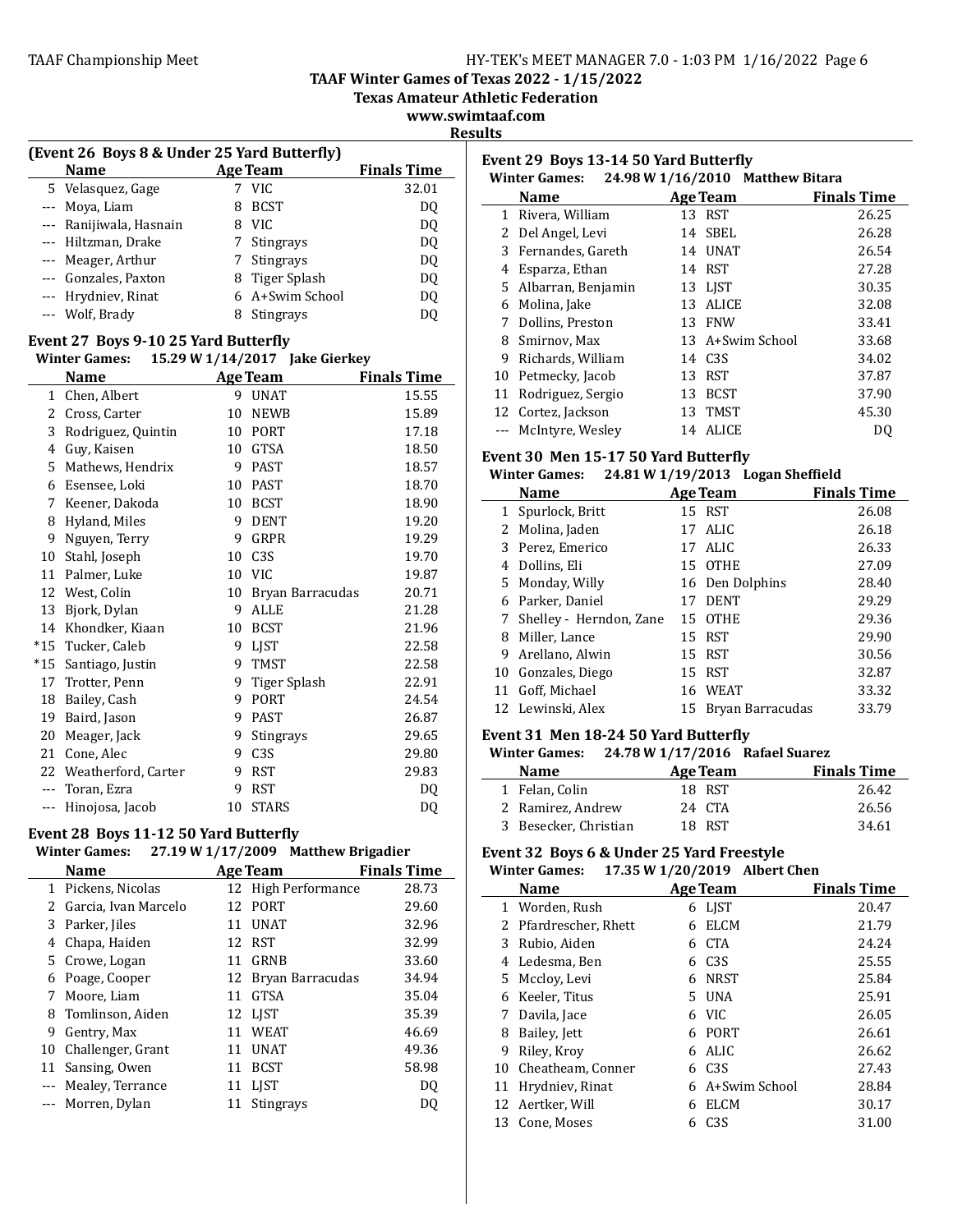**TAAF Winter Games of Texas 2022 - 1/15/2022**

**Texas Amateur Athletic Federation**

**www.swimtaaf.com Results**

|    | (Event 32 Boys 6 & Under 25 Yard Freestyle) |   |                 |                    |  |
|----|---------------------------------------------|---|-----------------|--------------------|--|
|    | Name                                        |   | <b>Age Team</b> | <b>Finals Time</b> |  |
|    | 14 Lirtsman, Jakub                          |   | 6 A+Swim School | 31.28              |  |
|    | 15 Perkins, Parker                          | 6 | LIST            | 31.54              |  |
| 16 | Reiter, Kasen                               |   | 5 PAST          | 32.61              |  |
| 17 | Shnowski, Connor                            | 6 | <b>VIC</b>      | 35.34              |  |
| 18 | Kallus, Xavier                              |   | 5 VIC           | 35.86              |  |
| 19 | Tuchak, Artem                               |   | 5 A+Swim School | 37.94              |  |
| 20 | Elizarde, Drew                              | 6 | FLMN            | 38.82              |  |
| 21 | Shnowski, Nathan                            | 4 | VIC.            | 45.23              |  |
| 22 | Cummins, Lory                               |   | 5 VIC           | 46.47              |  |
|    | 23 Pierce, Wyatt                            | 6 | VIC.            | 47.68              |  |
| 24 | Holliday, Collin                            | 6 | <b>NRST</b>     | 48.03              |  |
| 25 | Clark, Brayden                              | 5 | <b>PAST</b>     | 54.32              |  |

### Event 33 Boys 7-8 25 Yard Freestyle

#### **Winter Games: 16.37 W 1/13/2018** Nicolas Pickens

|    | <b>Name</b>            |             | <u>Age Team</u>    | <b>Finals Time</b> |
|----|------------------------|-------------|--------------------|--------------------|
| 1  | Keeler, Asa            |             | 8 UNAT             | 15.94W             |
|    | 2 Yazvin, Denis        |             | 8 High Performance | 16.77              |
|    | 3 Tran, Kolby          |             | 7 LJST             | 16.81              |
|    | 4 Gonzalez, Derek      |             | 7 LJST             | 17.92              |
|    | 5 Gunn, Parker         |             | 8 PAST             | 18.26              |
|    | 6 Seerden, Cade        | $7^{\circ}$ | <b>OTHE</b>        | 19.62              |
|    | 7 Gentry, Harrison     |             | 8 WEAT             | 19.98              |
| 8  | Malota, Carter         |             | 8 RST              | 20.06              |
| 9  | Landry, Briggs         | $7^{\circ}$ | <b>BCST</b>        | 20.54              |
|    | 10 Velasquez, Gage     | 7           | <b>VIC</b>         | 20.69              |
| 11 | Edelstein, Jude        | 7           | C <sub>3</sub> S   | 20.86              |
|    | 12 Perkins, Jackson    |             | 8 LJST             | 21.26              |
|    | 13 Stahl, Levi         |             | 8 C3S              | 21.49              |
|    | 14 Gunn, Cooper        |             | 7 PAST             | 21.50              |
|    | 15 Bailey, Samuel      |             | 8 PORT             | 21.69              |
|    | 16 Berdichevskiy, Ilan |             | 8 A+Swim School    | 22.30              |
|    | 17 Respondek, Ryan     |             | 8 RST              | 22.36              |
|    | 18 Welder Iii, Roger   | 7           | <b>UNA</b>         | 22.58              |
|    | 19 Caleoni, Dylan      | 7           | <b>VIC</b>         | 22.79              |
| 20 | Swink, Braxton         |             | 8 FNW              | 23.19              |
|    | 21 Bowers, Levi        |             | 8 LJST             | 24.06              |
|    | 22 Elizarde, Kyle      |             | 8 FLMN             | 24.21              |
|    | 23 Hoard, Dresden      |             | 8 LJST             | 24.47              |
|    | 24 Mayfield, Alan      |             | 8 PAST             | 24.70              |
| 25 | Phillips, Barron       |             | 8 C3S              | 24.71              |
| 26 | Ranijiwala, Hasnain    |             | 8 VIC              | 25.30              |
| 27 | Jois, Krishna          | 7           | <b>UNA</b>         | 25.59              |
|    | 28 Waddles, Ryan       | 8           | High Performance   | 25.62              |
| 29 | Collins, Seth          | 7           | <b>LJST</b>        | 25.74              |
| 30 | Hood, Ryan             |             | 8 LJST             | 27.14              |
| 31 | Leske, Stratton        | 7           | <b>OTHE</b>        | 27.29              |
|    | 32 Gruzensky, Brent    |             | 8 C3S              | 27.46              |
|    | 33 Ross, Evan James    |             | 8 NRST             | 28.04              |
|    | 34 Moya, Liam          |             | 8 BCST             | 28.05              |
|    | 35 Meager, Arthur      | $7^{\circ}$ | Stingrays          | 28.28              |
|    | 36 Lirtsman, Tristun   | 7           | A+Swim School      | 28.65              |
| 37 | Southwell, Keith       | 7           | Stingrays          | 30.89              |
| 38 | Hansen, Maxx           | $7^{\circ}$ | <b>PAST</b>        | 31.08              |

| . |                          |             |       |
|---|--------------------------|-------------|-------|
|   | 39 Wright, Jacob         | 7 ALIC      | 32.26 |
|   | 40 Scalf Ii, (Di) Donald | 8 PAST      | 33.26 |
|   | 41 Wolf, Brady           | 8 Stingrays | 34.30 |
|   | 42 Hiltzman, Drake       | 7 Stingrays | 40.72 |

## Event 34 Boys 9-10 25 Yard Freestyle

**Winter Games:** 13.32 **W** 1/14/2017 Oliver Spencer

|                                                                                         | <b>Name</b>          |    | <b>Age Team</b> | <b>Finals Time</b> |
|-----------------------------------------------------------------------------------------|----------------------|----|-----------------|--------------------|
| $*_{1}$                                                                                 | Brawner, Kyle        |    | 10 GRNB         | 14.22              |
| $*_{1}$                                                                                 | Cross, Carter        |    | 10 NEWB         | 14.22              |
| 3                                                                                       | Spencer, Alistair    |    | 10 BCST         | 15.98              |
| 4                                                                                       | Esensee, Loki        |    | 10 PAST         | 16.23              |
| 5                                                                                       | Rodriguez, Quintin   |    | 10 PORT         | 16.54              |
| 6                                                                                       | Hyland, Miles        |    | 9 DENT          | 16.61              |
| $\overline{7}$                                                                          | Hinojosa, Jacob      |    | 10 STARS        | 16.66              |
| *8                                                                                      | Moreno, Noah         |    | 9 LJST          | 17.31              |
| $*8$                                                                                    | Lenzini, Jacob       |    | 9 Stingrays     | 17.31              |
| 10                                                                                      | Tan, Nathan          |    | 10 PLAN         | 17.70              |
| $*11$                                                                                   | Edelstein, Kai       |    | 9 C3S           | 17.95              |
|                                                                                         | *11 Zamarron, Rylan  | 9  | PAST            | 17.95              |
| 13                                                                                      | Southwell, Colton    | 10 | Stingrays       | 18.11              |
|                                                                                         | 14 Landry, Bryce     | 10 | <b>BCST</b>     | 18.25              |
| 15                                                                                      | Bjork, Dylan         | 9  | ALLE            | 18.40              |
|                                                                                         | 16 Wingrin, Noah     |    | 9 Tiger Splash  | 18.43              |
| 17                                                                                      | Kucera, Nicholas     |    | 9 BCST          | 18.58              |
| 18                                                                                      | Peters, Casen        |    | 9 PAST          | 18.73              |
| 19                                                                                      | Santiago, Justin     |    | 9 TMST          | 18.74              |
| 20                                                                                      | Martinez, Rocco      |    | 9 TMST          | 18.82              |
| 21                                                                                      | Caleoni, Dominic     | 9  | VIC             | 18.93              |
|                                                                                         | 22 Cheatheam, Colten |    | 9 C3S           | 18.98              |
| 23                                                                                      | Bailey, Cash         | 9  | PORT            | 19.23              |
| 24                                                                                      | Logan, Joshua        |    | 10 VIC          | 19.29              |
| 25                                                                                      | Elizarde, Luke       |    | 10 FLMN         | 19.32              |
| 26                                                                                      | Abdelhakeem, Yahia   |    | 10 PLAN         | 19.69              |
| 27                                                                                      | Collins, Luke        | 10 | LJST            | 19.90              |
| 28                                                                                      | Pierce, Zane         |    | 9 VIC           | 20.12              |
| 29                                                                                      | Weatherford, Carter  |    | 9 RST           | 20.29              |
| 30                                                                                      | Watkins, Benjamin    |    | 9 C3S           | 20.55              |
| 31                                                                                      | Goodman, Dominic     |    | 9 VIC           | 20.68              |
| 32                                                                                      | Storbeck, Jedidiah   |    | 10 PAST         | 20.92              |
| 33                                                                                      | Meager, Jack         |    | 9 Stingrays     | 21.09              |
| 34                                                                                      | McLendon, Jade       |    | 9 RST           | 21.22              |
| 35                                                                                      | Bryan, Carson        |    | 10 VIC          | 21.24              |
| 36                                                                                      | Cone, Alec           |    | 9 C3S           | 21.48              |
| 37                                                                                      | Reiter, Kamden       |    | 9 PAST          | 22.06              |
|                                                                                         | 38 Velasquez, Ayden  |    | 9 VIC           | 22.87              |
| 39                                                                                      | Perkins, Cameron     | 9. | FLMN            | 22.99              |
| 40                                                                                      | Tidmore, Garrett     |    | 9 RST           | 23.00              |
| 41                                                                                      | Gutheinz, Rhett      | 9. | <b>RST</b>      | 24.28              |
| 42                                                                                      | Vaughn, Weston       |    | 9 LJST          | 28.66              |
| 43                                                                                      | Ng, Nathan           | 9  | <b>RST</b>      | 31.48              |
| Event 35 Boys 11-12 50 Yard Freestyle<br>Winter Games: 25.29 W 1/19/2008 Matthew Bitara |                      |    |                 |                    |

**Age Team Finals Time** Pickens, Nicolas 12 High Performance 25.82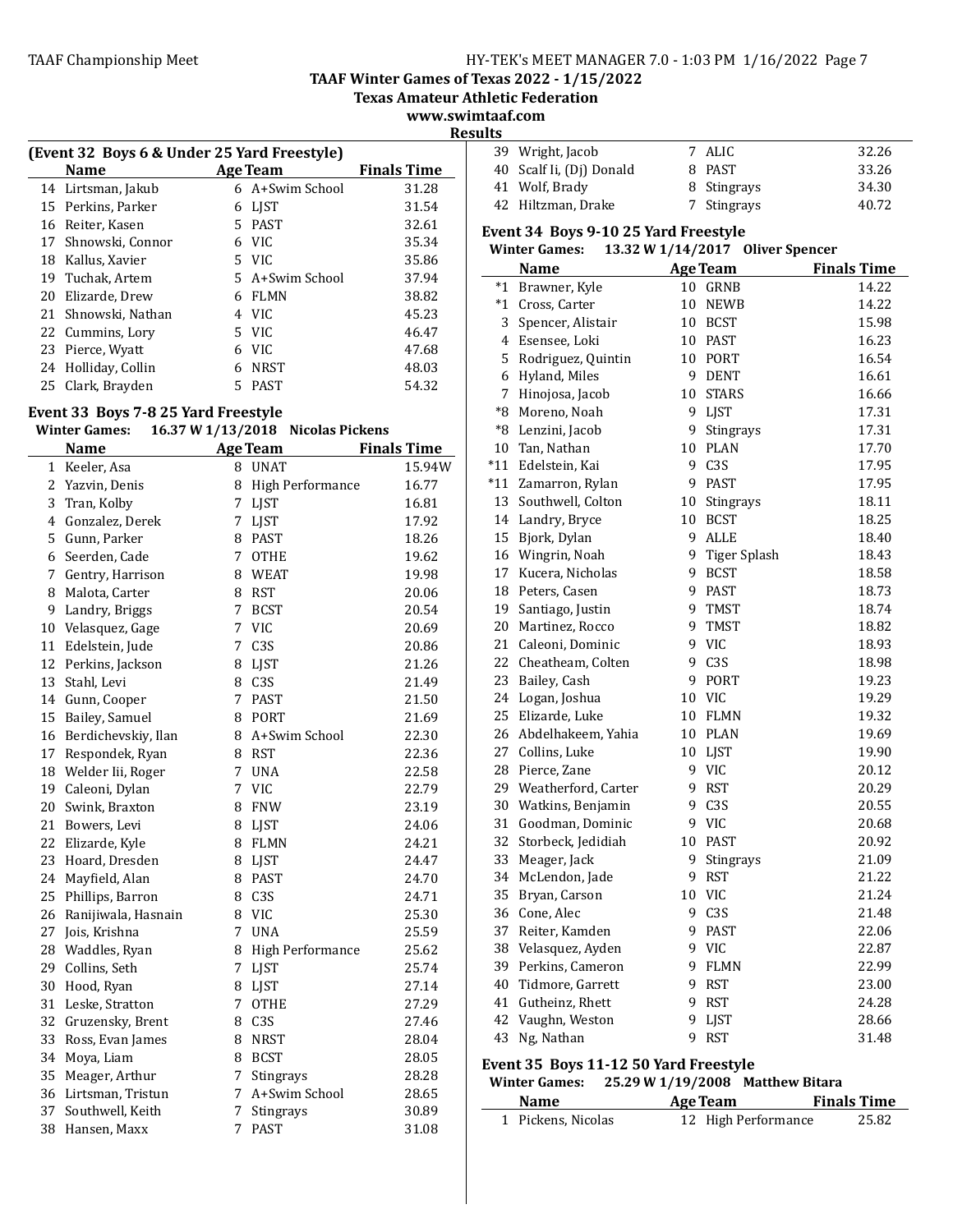**TAAF Winter Games of Texas 2022 - 1/15/2022**

**Texas Amateur Athletic Federation**

**www.swimtaaf.com Results**

 $\mathbb{R}^2$ 

j.

|    | (Event 35 Boys 11-12 50 Yard Freestyle) |    |                  |                    |  |  |
|----|-----------------------------------------|----|------------------|--------------------|--|--|
|    | Name                                    |    | <b>Age Team</b>  | <b>Finals Time</b> |  |  |
| 2  | Garcia, Ivan Marcelo                    |    | 12 PORT          | 26.27              |  |  |
| 3  | Chapa, Haiden                           | 12 | <b>RST</b>       | 28.83              |  |  |
| 4  | Gonzales, Dylan                         | 12 | <b>RST</b>       | 30.57              |  |  |
| 5  | Parker, Jiles                           | 11 | <b>UNAT</b>      | 30.63              |  |  |
| 6  | Prescod, Isaac                          | 11 | <b>UNAT</b>      | 30.75              |  |  |
| 7  | Phillips, Marcus                        | 11 | PORT             | 30.91              |  |  |
| 8  | DeNovellis, Kai                         | 12 | <b>Stingrays</b> | 31.83              |  |  |
| 9  | Nowell, Michael                         | 11 | <b>OTHE</b>      | 32.66              |  |  |
| 10 | Rodriguez, Damian                       | 12 | Bryan Barracudas | 33.57              |  |  |
| 11 | Riley, Kolt                             | 11 | <b>ALIC</b>      | 33.61              |  |  |
| 12 | Greene, Cole                            | 12 | <b>UNAT</b>      | 34.50              |  |  |
| 13 | Tidmore, Grady                          | 11 | <b>RST</b>       | 34.94              |  |  |
| 14 | Nguyen, Ryan                            | 11 | GRPR             | 35.50              |  |  |
| 15 | Flores, Genaro                          | 12 | <b>BCST</b>      | 35.80              |  |  |
| 16 | Lane, Corbin                            | 11 | <b>WEAT</b>      | 36.11              |  |  |
| 17 | Ho, Silas                               | 11 | <b>CTA</b>       | 36.55              |  |  |
| 18 | Baker, Ethan                            | 11 | <b>PAST</b>      | 38.28              |  |  |
| 19 | Ramon, Sebastian                        | 12 | <b>TMST</b>      | 38.52              |  |  |
| 20 | Peperis, Noah                           | 11 | <b>PLAN</b>      | 41.72              |  |  |
| 21 | Mealey, Terrance                        | 11 | <b>LJST</b>      | 41.85              |  |  |
| 22 | Turner, Milo                            | 11 | Bryan Barracudas | 44.36              |  |  |
| 23 | Allen, Austin                           | 11 | <b>FRIS</b>      | 45.01              |  |  |
| 24 | Ermel, Bryce                            | 11 | LIST             | 46.26              |  |  |
| 25 | Morren, Dylan                           | 11 | Stingrays        | 47.64              |  |  |
| 26 | Etheredge, Luke                         | 12 | <b>PAST</b>      | 50.35              |  |  |
| 27 | Hussain, Zayan                          | 12 | <b>RST</b>       | 57.26              |  |  |
| 28 | Jain, Mandeep                           | 12 | <b>VIC</b>       | 1:01.51            |  |  |
| 29 | Dhandi, Shloak                          | 11 | <b>PLAN</b>      | 1:09.11            |  |  |

#### Event 36 Boys 13-14 50 Yard Freestyle **Winter Games: 22.75 W 1/16/2010 Liam Garrott**

L.

|    | <b>Name</b>            |    | Age Team         | <b>Finals Time</b> |
|----|------------------------|----|------------------|--------------------|
| 1  | Rivera, William        |    | 13 RST           | 23.89              |
| 2  | Masters, George        | 14 | <b>RST</b>       | 24.04              |
| 3  | Esparza, Ethan         | 14 | RST              | 24.37              |
| 4  | Fernandes, Gareth      | 14 | <b>UNAT</b>      | 24.58              |
| 5  | Stahl, Keegan          | 13 | <b>PORT</b>      | 25.93              |
| 6  | Molina, Jason          | 14 | ALIC             | 26.17              |
| 7  | McIntyre, Wesley       | 14 | ALICE            | 27.03              |
| 8  | Lopez, Gavin           | 13 | <b>TMST</b>      | 27.35              |
| 9  | Moehrig, Brody         | 13 | <b>BCST</b>      | 27.50              |
| 10 | West, Hugo             | 13 | Bryan Barracudas | 27.66              |
| 11 | James, Brady           | 14 | LJST             | 27.98              |
| 12 | Waddles, Barrett       | 13 | High Performance | 28.29              |
| 13 | Albarran, Benjamin     | 13 | <b>LIST</b>      | 28.41              |
| 14 | Dollins, Preston       | 13 | <b>FNW</b>       | 28.90              |
| 15 | Cone, Finn             | 14 | C <sub>3S</sub>  | 28.94              |
| 16 | Nowell, Gabriel        | 14 | <b>OTHE</b>      | 29.07              |
| 17 | Nguyen, Kevin          | 13 | GRPR             | 29.14              |
| 18 | Molina, Jake           | 13 | ALICE            | 29.50              |
| 19 | Richards, William      | 14 | C3S              | 29.73              |
| 20 | Taylor, Sawyer         | 13 | VIC              | 30.34              |
| 21 | Petmecky, Jacob        | 13 | <b>RST</b>       | 31.40              |
|    | 22 Wilkinson, Jonathan | 13 | LIST             | 31.76              |

| டை |                    |              |       |
|----|--------------------|--------------|-------|
|    | 23 Martinez, Ivan  | 14 RST       | 33.46 |
|    | 24 Cortez, Jackson | 13 TMST      | 35.10 |
|    | 25 Mccloy, Jackson | 14 NRST      | 36.09 |
|    | 26 Quinney, Todd   | 13 VIC       | 36.13 |
|    | 27 McLendon, Jodi  | 14 RST       | 39.87 |
|    | 28 Flippin, Jake   | 13 Stingrays | 44.35 |
|    |                    |              |       |

## Event 37 Men 15-17 50 Yard Freestyle

## **Winter Games:** 21.70 **W**  $1/19/2013$  **Chad Brandon**

|    | <b>Name</b>         |    | <b>Age Team</b>     | <b>Finals Time</b> |
|----|---------------------|----|---------------------|--------------------|
|    | 1 Molina, Jaden     |    | 17 ALIC             | 23.65              |
| 2  | Crisman, William    |    | 17 ALICE            | 23.94              |
| 3  | Spurlock, Britt     |    | 15 RST              | 24.26              |
| 4  | Dollins, Eli        |    | 15 OTHE             | 25.28              |
|    | 5 Williamson, Aaron |    | 15 FNW              | 25.43              |
| 6  | Gonzales, Diego     |    | 15 RST              | 26.88              |
|    | 7 Arellano, Alwin   |    | 15 RST              | 27.24              |
| 8  | Miller, Lance       |    | 15 RST              | 27.81              |
| 9  | Stahl, Christian    |    | 15 C <sub>3</sub> S | 27.85              |
| 10 | Goff, Michael       |    | 16 WEAT             | 28.01              |
| 11 | Lewinski, Alex      | 15 | Bryan Barracudas    | 29.82              |
|    | 12 Sandberg, Alex   | 15 | <b>CTA</b>          | 29.91              |
| 13 | Mody, Nakul         |    | 16 RST              | 30.66              |
| 14 | Quinney, William    |    | 15 VIC              | 30.85              |

## Event 38 Men 18-24 50 Yard Freestyle

# **Winter Games:** 22.83 **W**  $1/17/2016$  **Rafael Suarez**

| <b>Name</b>           | <b>Age Team</b> | <b>Finals Time</b> |
|-----------------------|-----------------|--------------------|
| 1 Herbert, Javonte    | 24 CTA          | 23.65              |
| 2 Felan, Colin        | 18 RST          | 24.30              |
| 3 Ramirez, Andrew     | 24 CTA          | 25.53              |
| 4 Salazar, Sylvino    | 19 STARS        | 28.35              |
| 5 Besecker, Christian | 18 RST          | 30.61              |

### Event 38 Men 40-44 50 Yard Freestyle

#### **Winter Games: 23.45 W 1/19/2020 Pablo Lohmann**

| <b>Name</b>       | Age Team | <b>Finals Time</b> |
|-------------------|----------|--------------------|
| 1 Elizarde, Vince | 44 FLMN  | 25.30              |
| 2 Kaminski, Ben   | 40 FNW   | 29.77              |

#### Event 38 Men 65-69 50 Yard Freestyle

| Name            | Age Team | <b>Finals Time</b> |
|-----------------|----------|--------------------|
| 1 Kelly, Robert | 67 SBEL  | 49.42              |

#### Event 39 Boys 8 & Under 100 Yard IM **Winter Games: 1:23.85 W 1/16/2010** David Johnston

| <b>Name</b>          |   | <b>Age Team</b>    | <b>Finals Time</b> |
|----------------------|---|--------------------|--------------------|
| 1 Yazvin, Denis      |   | 8 High Performance | 1:32.27            |
| 2 Prescod, Joaquin   |   | <b>UNAT</b>        | 1:36.86            |
| 3 Rogers, Timothy    | 8 | PORT               | 1:39.81            |
| 4 Chaney, Elliott    | 8 | <b>FLMN</b>        | 2:10.47            |
| --- Gonzales, Paxton |   | 8 Tiger Splash     | DQ                 |
| --- Malota, Carter   |   | RST                | D <sub>0</sub>     |
| --- Perkins, Jackson |   | <b>LIST</b>        | D0                 |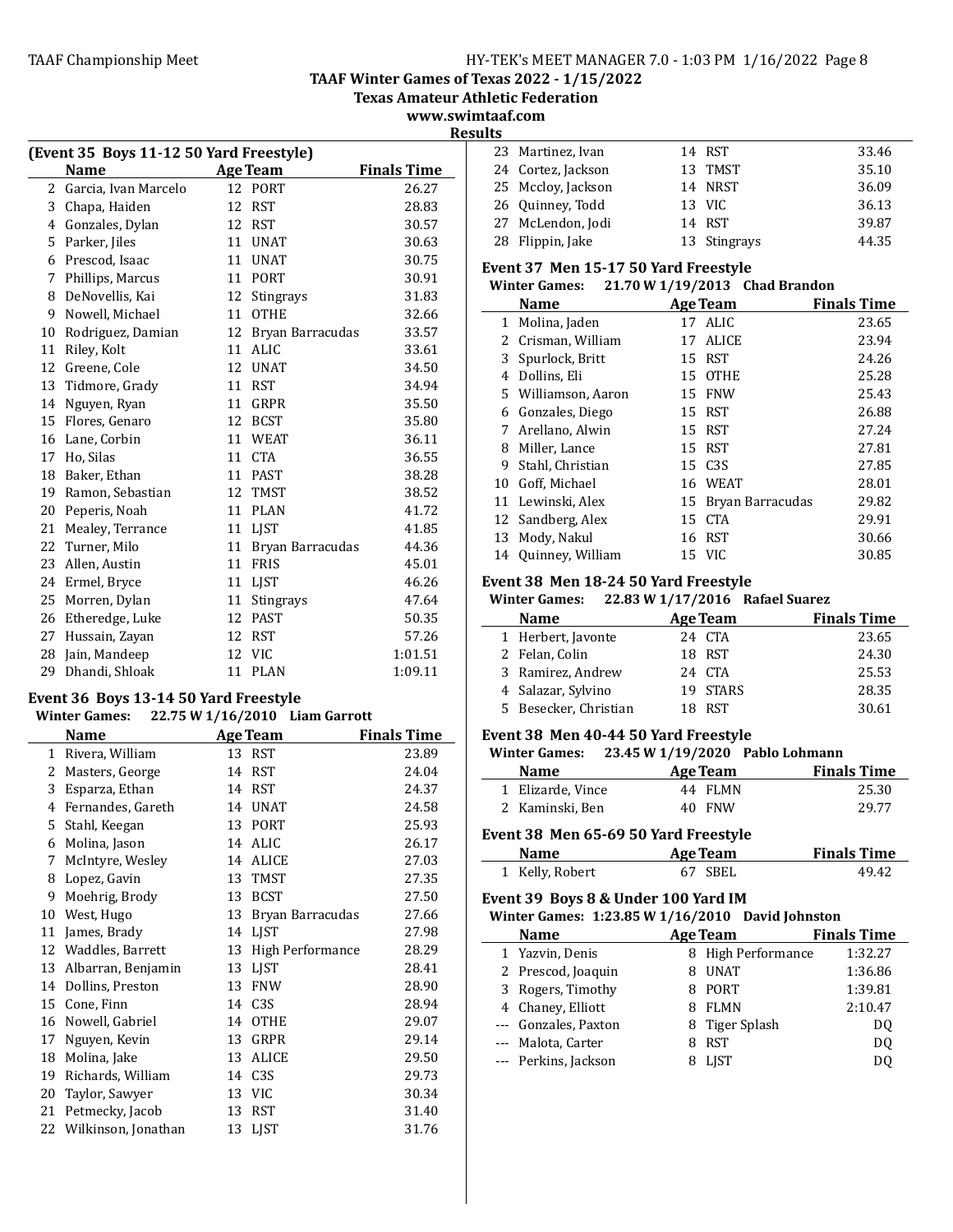**TAAF Winter Games of Texas 2022 - 1/15/2022**

**Texas Amateur Athletic Federation** 

**www.swimtaaf.com**

| Winter Games: 1:13.62 W 1/18/2020 Landon Green |                                           |    |                  |                    |  |
|------------------------------------------------|-------------------------------------------|----|------------------|--------------------|--|
|                                                | Name                                      |    | <b>Age Team</b>  | <b>Finals Time</b> |  |
| $\mathbf{1}$                                   | Chen, Albert                              | 9  | <b>UNAT</b>      | 1:12.80W           |  |
| 2                                              | Brawner, Kyle                             | 10 | GRNB             | 1:17.53            |  |
| 3                                              | Guy, Kaisen                               | 10 | <b>GTSA</b>      | 1:30.72            |  |
| 4                                              | Nguyen, Terry                             | 9  | GRPR             | 1:31.27            |  |
| 5                                              | Shelokov, Daniel                          | 10 | A+Swim School    | 1:32.06            |  |
| 6                                              | West, Colin                               | 10 | Bryan Barracudas | 1:34.31            |  |
| 7                                              | Rodriguez, Quintin                        | 10 | <b>PORT</b>      | 1:38.17            |  |
| 8                                              | Spencer, Alistair                         | 10 | <b>BCST</b>      | 1:39.21            |  |
| 9                                              | Mccloy, Liam                              | 9  | <b>NRST</b>      | 1:45.32            |  |
| 10                                             | Rogers, Nathaniel                         | 9  | <b>PORT</b>      | 1:45.33            |  |
| 11                                             | Toran, Ezra                               | 9  | <b>RST</b>       | 1:49.58            |  |
| 12                                             | Southwell, Colton                         | 10 | <b>Stingrays</b> | 1:56.80            |  |
| 13                                             | Elizarde, Luke                            | 10 | <b>FLMN</b>      | 1:58.09            |  |
| 14                                             | Collins, Luke                             | 10 | <b>LIST</b>      | 2:04.18            |  |
| $---$                                          | Palmer, Luke                              | 10 | <b>VIC</b>       | DQ                 |  |
| $---$                                          | Khondker, Kiaan                           | 10 | <b>BCST</b>      | DQ                 |  |
|                                                | Trotter, Penn                             | 9  | Tiger Splash     | DQ                 |  |
| $---$                                          | Cheatheam, Colten                         | 9  | C <sub>3S</sub>  | DQ                 |  |
| $---$                                          | Ross, Yuri                                | 10 | A+Swim School    | DQ                 |  |
|                                                | $\overline{\phantom{a}}$<br>$\cdots$<br>. |    |                  |                    |  |

# **Event 41 Boys 11-12 100 Yard IM**

**Winter Games: 1:01.55 W 1/18/2020 Charles Yu** 

|    | <b>Name</b>           |    | Age Team            | <b>Finals Time</b> |
|----|-----------------------|----|---------------------|--------------------|
|    | 1 Crowe, Logan        | 11 | GRNB                | 1:13.36            |
| 2  | Jones, Chasyn         |    | 12 Tiger Splash     | 1:14.98            |
| 3  | Nguyen, Jonathan      | 11 | GRPR                | 1:16.73            |
|    | 4 Prescod, Isaac      | 11 | <b>UNAT</b>         | 1:17.06            |
| 5. | Moore, Liam           | 11 | GTSA                | 1:17.25            |
|    | 6 Poage, Cooper       |    | 12 Bryan Barracudas | 1:17.43            |
|    | Riley, Kolt           | 11 | ALIC.               | 1:31.22            |
| 8  | Phillips, Marcus      | 11 | PORT                | 1:32.13            |
| 9  | Gentry, Max           |    | 11 WEAT             | 1:32.15            |
| 10 | Kincaid, Bayliss      |    | 11 VIC              | 1:38.16            |
|    | --- Turner, Milo      | 11 | Bryan Barracudas    | DO                 |
|    | --- Rodriguez, Damian | 12 | Bryan Barracudas    | DO.                |

## **Event 42 Boys 13-14 100 Yard IM**

# **Winter Games: 57.04 W 1/16/2010 Matthew Bitara**

|    | Name                 |    | <b>Age Team</b>     | <b>Finals Time</b> |
|----|----------------------|----|---------------------|--------------------|
| 1  | Masters, George      |    | 14 RST              | 1:00.29            |
|    | 2 Del Angel, Levi    | 14 | <b>SBEL</b>         | 1:00.43            |
|    | 3 Fernandes, Gareth  | 14 | UNAT                | 1:04.52            |
| 4  | Stahl, Keegan        | 13 | <b>PORT</b>         | 1:07.78            |
|    | 5 West, Hugo         |    | 13 Bryan Barracudas | 1:08.30            |
| 6  | Molina, Jason        |    | 14 ALIC             | 1:11.86            |
|    | 7 Albarran, Benjamin |    | 13 LIST             | 1:12.44            |
| 8  | Smirnov, Max         |    | 13 A+Swim School    | 1:12.50            |
| 9  | Cone, Finn           |    | 14 C <sub>3</sub> S | 1:14.06            |
|    | 10 Corn, Kasen       |    | 14 LIST             | 1:14.79            |
| 11 | Riley, Kade          | 14 | ALIC.               | 1:19.92            |
|    | 12 Lopez, Gavin      | 13 | TMST                | 1:21.05            |
| 13 | Rodriguez, Sergio    | 13 | <b>BCST</b>         | 1:25.30            |

| Winter Games: 58.65 W 1/17/2016 Aaren Perez                                                    |        |                 |                               |                    |
|------------------------------------------------------------------------------------------------|--------|-----------------|-------------------------------|--------------------|
| Name Age Team Finals Time                                                                      |        |                 |                               |                    |
| 1 Goodrich, Dustin                                                                             |        | 17 RST          |                               | 57.37W             |
| 2 Perez, Emerico                                                                               |        | 17 ALIC         |                               | 1:02.06            |
| 3 Shelley - Herndon, Zane 15 OTHE                                                              |        |                 |                               | 1:04.72            |
| 4 Crowe, Heath                                                                                 |        | 16 GRNB         |                               | 1:06.36            |
| 5 Stahl, Vernon                                                                                |        | 15 C3S          |                               | 1:14.92            |
| <b>Event 44 Men 18-24 100 Yard IM</b>                                                          |        |                 |                               |                    |
| <b>Winter Games:</b>                                                                           |        |                 | 58.91 W 1/15/2017 Aaren Perez |                    |
| <b>Example 2 Age Team</b> Finals Time<br><b>Name</b>                                           |        |                 |                               |                    |
| 1 Smith, Major                                                                                 |        | <b>18 FNW</b>   |                               | 1:05.93            |
| 2 Salazar, Sylvino 19 STARS                                                                    |        |                 |                               | 1:13.91            |
| Event 44 Men 35-39 100 Yard IM                                                                 |        |                 |                               |                    |
| Winter Games: 1:12.14 W 1/13/2018 Brandon Palmer                                               |        |                 |                               |                    |
| Name Age Team Finals Time                                                                      |        |                 |                               |                    |
| 1 Chaney, Jake                                                                                 |        | 38 FLMN         |                               | 1:43.63            |
| <b>Event 44 Men 40-44 100 Yard IM</b>                                                          |        |                 |                               |                    |
| Winter Games: 1:04.61 W 1/13/2018 Derrick Mauk                                                 |        |                 |                               |                    |
| <b>Name Age Team</b> Finals Time                                                               |        |                 |                               |                    |
| 1 Kaminski, Ben                                                                                |        | 40 FNW          |                               | 1:22.63            |
| --- Elizarde, Vince                                                                            |        | 44 FLMN         |                               | DQ                 |
| Winter Games: 1:51.62 W 1/13/2018 Aaron Black<br>Name<br><b>Example 2 Age Team</b> Finals Time |        |                 |                               |                    |
| 1 Del Angel, Levi                                                                              |        | 14 SBEL         |                               | 2:04.76            |
|                                                                                                |        |                 |                               |                    |
| 2 Nowell, Gabriel                                                                              |        | 14 OTHE         |                               | 2:33.60            |
| 3 Rodriguez, Sergio                                                                            |        |                 | 13 BCST                       | 2:42.96            |
| Event 46 Men 15-17 200 Yard Freestyle                                                          |        |                 |                               |                    |
| Winter Games: 1:52.67 W 1/19/2014 Brandon Baron                                                |        |                 |                               |                    |
| <b>Name Age Team Finals Time</b>                                                               |        |                 |                               |                    |
| 1 Monday, Willy                                                                                |        |                 | 16 Den Dolphins               | 2:07.78            |
| $2$ Parker, Daniel                                                                             |        | 17 DENT         |                               | 2:09.01            |
| 3 Crowe, Heath                                                                                 |        | 16 GRNB         |                               | 2:13.40            |
| 4 Miller, Lance                                                                                | 15 RST |                 |                               | 2:16.78            |
| Event 47 Men 18-24 200 Yard Freestyle                                                          |        |                 |                               |                    |
| Winter Games: 1:53.32 W 1/17/2016 Drew Anderson                                                |        |                 |                               |                    |
| Name                                                                                           |        | <b>Age Team</b> |                               | <b>Finals Time</b> |
| 1 Herbert, Javonte                                                                             |        | 24 CTA          |                               | 1:57.33            |
| 2 McDaniel, Braeden                                                                            |        | 21 WHAL         |                               | 2:45.76            |
| Event 47 Men 35-39 200 Yard Freestyle                                                          |        |                 |                               |                    |
| Winter Games: 2:17.69 W 1/18/2015 David Lunt                                                   |        |                 |                               |                    |
| Name<br><b>Age Team</b>                                                                        |        |                 |                               | <b>Finals Time</b> |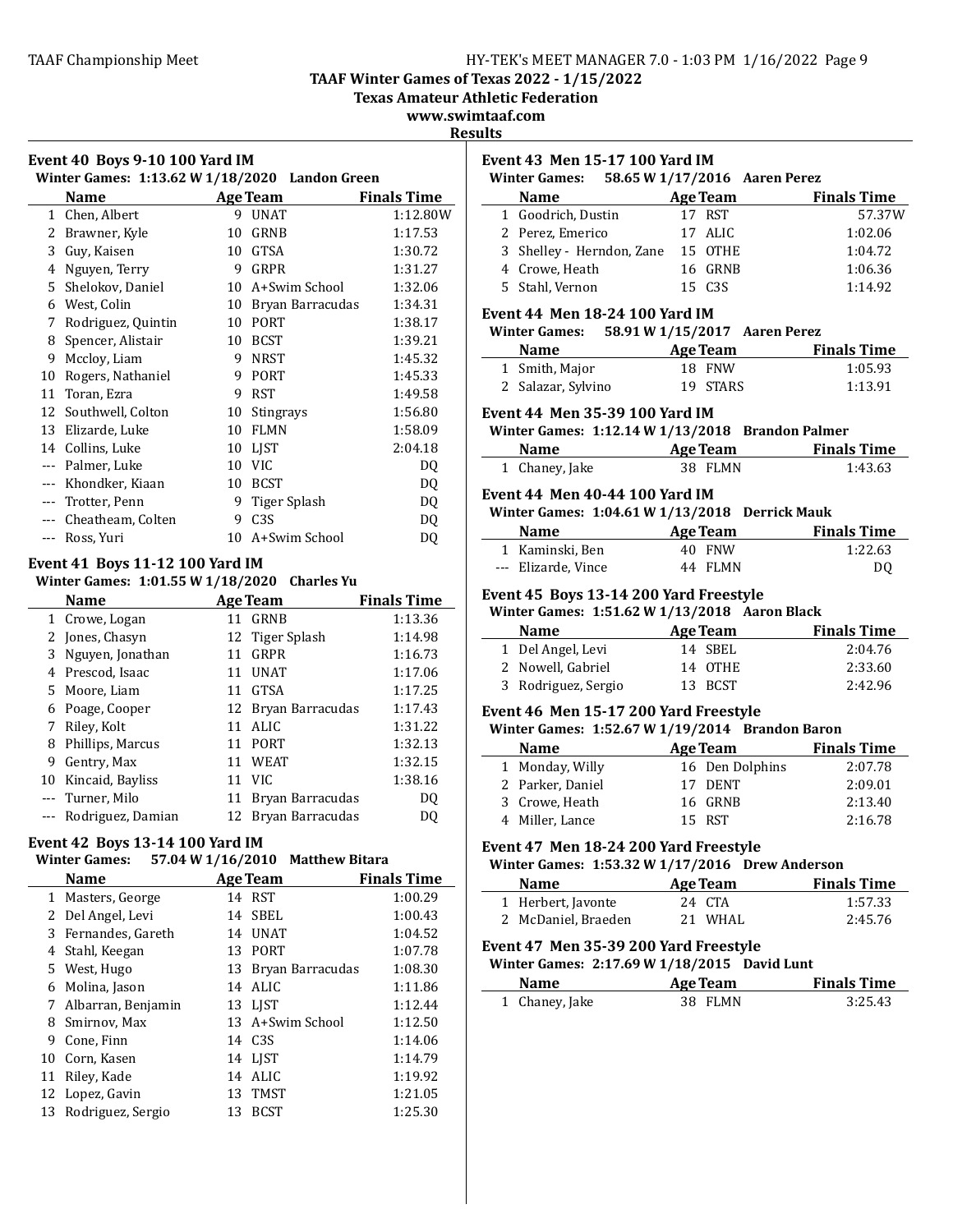**TAAF Winter Games of Texas 2022 - 1/15/2022** 

**Texas Amateur Athletic Federation**

**www.swimtaaf.com**

**Results**

| Event 48 Boys 6 & Under 100 Yard Freestyle Relay | 8 RST  |
|--------------------------------------------------|--------|
| Winter Games: 1:32.23 W 1/17/2016 El Campo       | $1)$ G |
|                                                  | 3) W   |

| J Alade, J Battistic, K Beal, K Spencer |                    |                        |                    |  |  |
|-----------------------------------------|--------------------|------------------------|--------------------|--|--|
|                                         | <b>Team</b>        | Relay                  | <b>Finals Time</b> |  |  |
|                                         | 1 C <sub>3</sub> S | А                      | 1:53.04            |  |  |
|                                         | 1) Keeler, Titus 5 | 2) Ledesma, Ben 6      |                    |  |  |
|                                         | 3) Bailey, Jett 6  | 4) Cheatheam, Conner 6 |                    |  |  |
|                                         | $---$ VIC          | А                      | DO                 |  |  |
|                                         | 1) Davila, Jace 6  | 2) Kallus, Xavier 5    |                    |  |  |
|                                         | 3) Pierce, Wyatt 6 | 4) Worden, Rush 6      |                    |  |  |

# Event 49 Boys 7-8 100 Yard Freestyle Relay

**Winter Games: 1:15.30 W 1/13/2018 Lake Jackson**

#### **O Mcnames, K Spencer, A Tomlinson, C White**

|    | <b>Team</b>           | <b>Relav</b>           | <b>Finals Time</b> |
|----|-----------------------|------------------------|--------------------|
| 1  | LIST                  | C                      | 1:17.95            |
| 2. | C <sub>3S</sub>       | A                      | 1:21.43            |
|    |                       | 2) Edelstein, Jude 7   |                    |
|    | 3) Gruzensky, Brent 8 | 4) Keeler, Asa 8       |                    |
| 3  | <b>BCST</b>           | A                      | 1:24.52            |
|    | 1) Moya, Liam 8       | 2) Rogers, Timothy 8   |                    |
|    | 3) Bailey, Samuel 8   | 4) Landry, Briggs 7    |                    |
|    | 4 VIC                 | B                      | 1:32.03            |
|    | 1) Seerden, Cade 7    | 2) Welder Iii, Roger 7 |                    |
|    | 3) Kallus, Gabriel 7  | 4) Leske, Stratton 7   |                    |
| 5. | LIST                  | A                      | 1:34.53            |
|    | 1) Collins, Seth 7    | 2) Hood, Ryan 8        |                    |
|    | 3) Bowers, Levi 8     | 4) Perkins, Jackson 8  |                    |
| 6  | <b>PAST</b>           | А                      | 1:36.62            |

# Event 50 Boys 9-10 100 Yard Freestyle Relay **Winter Games: 58.57 W 1/14/2017 ElCampo**

# **K** Beal, E Dollins, S Kurtz, O Spencer

| Team                     | Relay                   | <b>Finals Time</b> |
|--------------------------|-------------------------|--------------------|
| 1 BCST                   | A                       | 1:07.30            |
| 1) Keener, Dakoda 10     | 2) Kucera, Nicholas 9   |                    |
| 3) Landry, Bryce 10      | 4) Spencer, Alistair 10 |                    |
| 2 PAST                   | R                       | 1:08.46            |
| 1) Mathews, Hendrix 9    | 2) Peters, Casen 9      |                    |
| 3) Esensee, Loki 10      | 4) Zamarron, Rylan 9    |                    |
| 3 PORT                   | A                       | 1:09.72            |
| 1) Bailey, Cash 9        | 2) Palmer, Luke 10      |                    |
| 3) Rodriques, Quinton 10 | 4) Rogers, Nathanael 9  |                    |
| 4 C <sub>3</sub> S       | R                       | 1:11.39            |
| 1) Cheatheam, Colten 9   | 2) Edelstein, Kai 9     |                    |
| 3) Stahl, Joseph 10      | 4) Sansing, Dylan 10    |                    |
| 5 VIC                    | A                       | 1:18.03            |
| 1) Caleoni, Dominic 9    | 2) Davila, Noah 9       |                    |
| 3) Pierce, Zane 9        | 4) Velasquez, Ayden 9   |                    |
| 6 LJST                   | A                       | 1:23.43            |
| 1) Collins, Luke 10      | 2) Moreno, Noah 9       |                    |
| 3) Tucker, Caleb 9       | 4) Vaughn, Weston 9     |                    |
| 7 C <sub>3</sub> S       | A                       | 1:24.26            |
| 1) Khondker, Kiaan 10    | 2) Cone, Alec 9         |                    |
| 3) Perkins, Cameron 9    | 4) Watkins, Ben 9       |                    |
|                          |                         |                    |

| 8 RST                    |                       | 1:27.88 |
|--------------------------|-----------------------|---------|
| 1) Gutheinz, Rhett 9     | 2) McLendon, Jade 9   |         |
| 3) Weatherford, Carter 9 | 4) Tidmore, Garrett 9 |         |

#### Event 51 Boys 11-12 200 Yard Freestyle Relay **Winter Games: 1:51.10 W 1/18/2014 Una C Williams, S Williams, J Armstrong, C Fuchs**

|    | Team                    | <b>Relay</b>           | <b>Finals Time</b> |
|----|-------------------------|------------------------|--------------------|
|    | 1 PORT                  | A                      | 1:55.64            |
|    | 1) Crowe, Logan 11      | 2) Garcia, Marcelo 12  |                    |
|    | 3) Phillips, Marcus 11  | 4) Pickens, Nicolas 12 |                    |
| 2  | <b>UNA</b>              | A                      | 2:15.77            |
|    | 1) Challenger, Grant 11 | 2) Greene, Cole 12     |                    |
|    | 3) Parker, Jiles 11     | 4) Tomlinson, Aiden 12 |                    |
| 3  | <b>BCST</b>             | A                      | 2:28.88            |
|    | 1) Ermel, Bryce 11      | 2) Flores, Genaro 12   |                    |
|    | 3) Mealey, Terrence 11  | 4) Sansing, Owen 11    |                    |
| 4  | <b>RST</b>              | A                      | 2:29.69            |
|    | 1) Chapa, Haiden 12     | 2) Gonzales, Dylan 12  |                    |
|    | 3) Hussain, Zayan 12    | 4) Tidmore, Grady 11   |                    |
| 5. | <b>PAST</b>             | A                      | 2:42.28            |
|    | 1) Baker, Ethan 11      | 2) Coonrod, Torren 12  |                    |
|    | 3) Etheredge, Luke 12   | 4) Mayfield, Jack 11   |                    |

# Event 52 Boys 13-14 200 Yard Freestyle Relay

#### **Winter Games: 1:38.30 W 1/13/2018 Lake Jackson R Gasiorowski, R Kuhlman, W Mackebon, D Hensley**

|   | Team                     | <b>Relay</b>              | <b>Finals Time</b> |
|---|--------------------------|---------------------------|--------------------|
| 1 | <b>RST</b>               | A                         | 1:43.93            |
|   | 1) Esparza, Ethan 14     | 2) Rivera, William 13     |                    |
|   | 3) Masters, George 14    | 4) Peralta, Jonathan 14   |                    |
| 2 | C <sub>3</sub> S         | А                         | 1:55.88            |
|   | 1) Cone, Stephen 14      | 2) Moehrig, Brody 13      |                    |
|   | 3) Richards, William 14  | 4) Rodriguez, Sergio 13   |                    |
|   | 3 LIST                   | A                         | 1:58.97            |
|   | 1) Albarran, Benjamin 13 | 2) Corn, Kasen 14         |                    |
|   | 3) James, Brady 14       | 4) Wilkinson, Jonathan 13 |                    |
|   | <b>VIC</b>               | А                         | DΟ                 |
|   | 1) Stahl, Keegan 13      | 2) James, Peyton 14       |                    |
|   | 3) Shamma, Ajay 14       | 4) Taylor, Sawyer 13      |                    |

#### Event 53 Men 15-17 200 Yard Freestyle Relay **Winter Games: 1:36.36 W 1/19/2013 Unattached** L Sheffield, D Redman, X Ramirez, D Frazier

| Team                  | Relay                 | <b>Finals Time</b> |
|-----------------------|-----------------------|--------------------|
| <b>RST</b>            |                       | 1:48.78            |
| 1) Arellano, Alwin 15 | 2) Mody, Nakul 16     |                    |
| 3) Gonzales, Diego 15 | 4) Spurlock, Britt 15 |                    |

#### **Event 54 Men 18 & Over 200 Yard Freestyle Relay Winter Games: 1:42.75 W 1/19/2014 Unattached S** Wood, C Howard, L Howard, J Sephton

| <b>Team</b>              | <b>Relav</b>       | <b>Finals Time</b>       |
|--------------------------|--------------------|--------------------------|
| <b>FNW</b>               | А                  | 1:48.78                  |
| 1) Smith, Aeron 18       | 2) Capello, Jon 38 |                          |
| 3) Rodarte, Christian 18 |                    | 4) Kaminski, Benjamin 40 |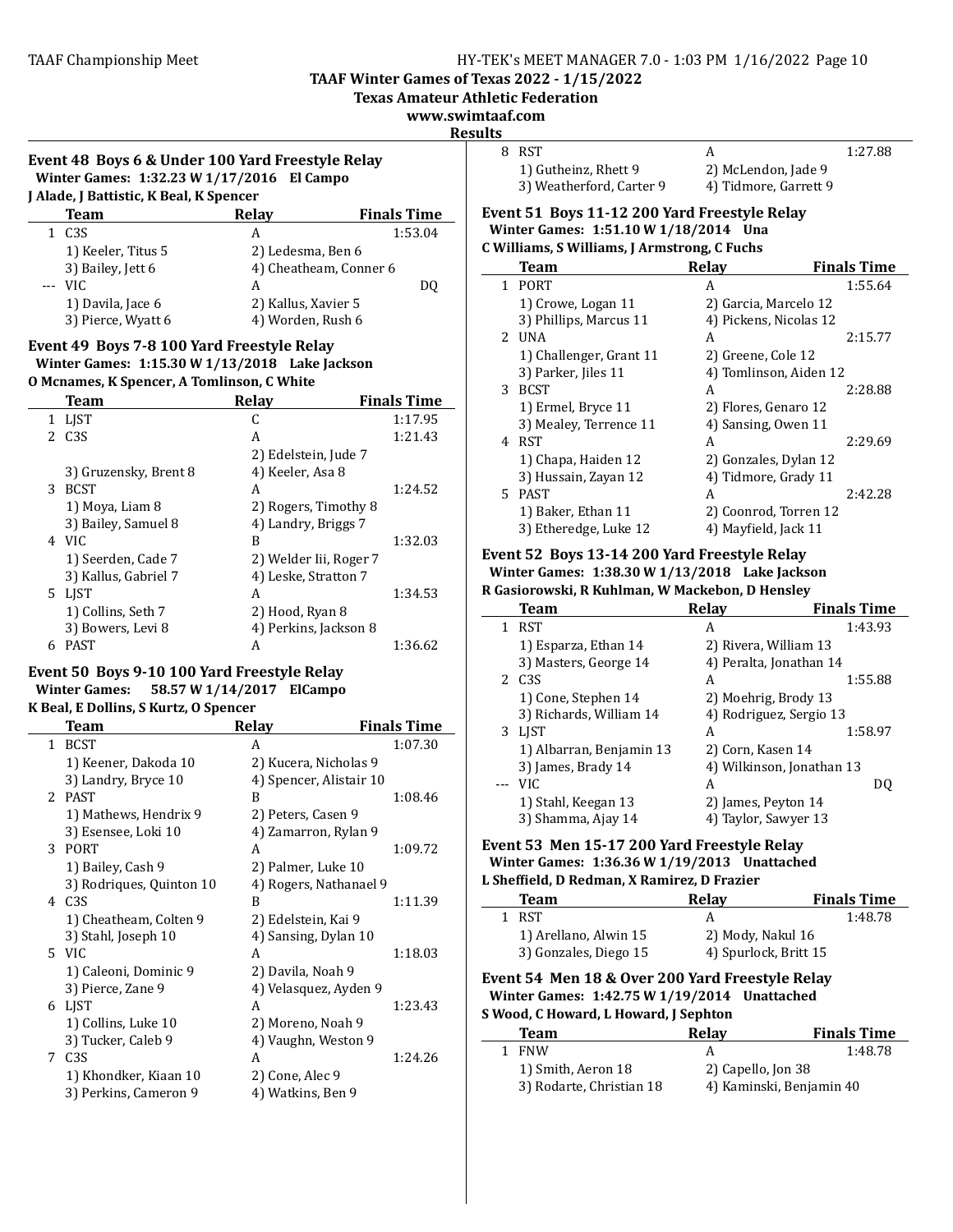**TAAF Winter Games of Texas 2022 - 1/15/2022** 

**Texas Amateur Athletic Federation**

#### **www.swimtaaf.com**

#### **Results**

#### Event 55 Mixed 15-17 200 Yard Medley Relay **Winter Games: 2:01.53 W 1/15/2017 Angleton J Boudreaux, B Calhoun, V Tran, S Williams**

| Douul Caux, D Camoum, Y Tran, 9 Williams |                         |                          |                    |  |
|------------------------------------------|-------------------------|--------------------------|--------------------|--|
|                                          | Team                    | Relay                    | <b>Finals Time</b> |  |
|                                          | <b>FNW</b>              | А                        | 1:59.18W           |  |
|                                          | 1) Dollins, Whitney W17 | 2) Dollins, Eli M15      |                    |  |
|                                          | 3) Smith, Hannah W17    | 4) Williamson, Aaron M15 |                    |  |
|                                          | 2 DENT                  | А                        | 2:07.80            |  |
|                                          | 1) Gattis, Malia W16    | 2) Hawkins, Emily W17    |                    |  |
|                                          | 3) Parker, Daniel M17   | 4) Travis, Nathan M16    |                    |  |
|                                          | 3 RST                   | A                        | 2:13.21            |  |
|                                          | 1) Malone, Bailey W17   | 2) Gonzales, Diego M15   |                    |  |
|                                          | 3) Miller, Lance M15    | 4) Trevino, Estela W15   |                    |  |
|                                          | C <sub>3</sub> S        | А                        | D0                 |  |
|                                          | 1) Bolton, Andrew M15   | 2) Cone, Celeste W16     |                    |  |
|                                          | 3) Rogers, Caroline W16 | 4) Stahl, Christian M15  |                    |  |
|                                          |                         |                          |                    |  |

## **Event 56 Mixed 18 & Over 200 Yard Medley Relay Winter Games: 1:59.78 W 1/17/2016 Westbury**

## **V Jones, F Blanco, M Kuhner, C Kutac**

| <b>Team</b> |                          | Relay |                         | <b>Finals Time</b> |
|-------------|--------------------------|-------|-------------------------|--------------------|
| WHAL        |                          |       |                         | 2:32.41            |
|             | 1) McDaniel, Braeden M21 |       | 2) McDaniel, Carrie W50 |                    |
|             | 3) Morgan, Nicole W43    |       | 4) Sharp, Rebecca W24   |                    |
| 2 FLMN      |                          | А     |                         | 2:36.77            |
|             | 1) Chaney, Robin W37     |       | 2) Chaney, Jake M38     |                    |
|             | 3) Elizarde, Vince M44   |       | 4) Payne, Kristin W41   |                    |

# Event 57 Mixed 15-17 100 Yard Freestyle Relay

#### **Winter Games: 47.22 W 1/15/2017 Unattached V Tran, S Williams, B Calhoun, J Boudreaux**

| <b>Team</b>            | Relay                  | <b>Finals Time</b> |  |
|------------------------|------------------------|--------------------|--|
| <b>DENT</b>            |                        | 53.73              |  |
| 1) Gattis, Malia W16   | 2) Hawkins, Emily W17  |                    |  |
| 3) Parker, Daniel M17  | 4) Travis, Nathan M16  |                    |  |
| <b>RST</b>             | А                      | 55.61              |  |
| 1) Juarez, Abigail W15 | 2) Arellano, Alwin M15 |                    |  |
| 3) Trevino, Estela W15 | 4) Miller, Lance M15   |                    |  |
|                        |                        |                    |  |

#### Event 58 Mixed 18 & Over 100 Yard Freestyle Relay **Winter Games: 49.23 W 1/15/2017 Westbury V** Jones, M Kuhner, C Kutac, R Smith

## **Team Relay Finals** Time 1 FLMN A 59.49 1) Chaney, Jake M38 2) Chaney, Robin W37 3) Elizarde, Vince M44 4) Payne, Kristin W41 2 WHAL A 1:03.50 1) McDaniel, Braeden M21 2) McDaniel, Carrie W50 3) Morgan, Nicole W43 4) Sharp, Rebecca W24

# Event 59 Mixed 15-17 200 Yard Freestyle Relay **Winter Games: 1:41.84 W 1/18/2020 Pearland**

# **L Sisung, T Sisung**

| <b>Team</b>             | <b>Relav</b>             | <b>Finals Time</b> |
|-------------------------|--------------------------|--------------------|
| 1 PAST                  |                          | 1:46.97            |
| 1) Dollins, Whitney W17 | 2) Dollins, Eli M15      |                    |
| 3) Smith, Hannah W17    | 4) Williamson, Aaron M15 |                    |

| <b>DENT</b>             | А                       | 2:01.47 |
|-------------------------|-------------------------|---------|
| 1) Parker, Daniel M17   | 2) Gattis, Malia W16    |         |
| 3) Hawkins, Emily W17   | 4) Travis, Nathan M16   |         |
| <b>RST</b>              | А                       | 2:07.32 |
| 1) Mody, Nakul M16      | 2) Juarez, Abigail W15  |         |
| 3) Miller, Lance M15    | 4) Malone, Bailey W17   |         |
| C <sub>3</sub> S        | А                       | 2:09.15 |
| 1) Bolton, Andrew M15   | 2) Cone, Celeste W16    |         |
| 3) Rogers, Caroline W16 | 4) Stahl, Christian M15 |         |
|                         |                         |         |

## Event 60 Mixed 18 & Over 200 Yard Freestyle Relay **Winter Games: 1:48.09 W 1/16/2010** Lewisville Wave **D** Larson, E Estrada, J Jones, J Bowling

| Team                    | <b>Relay</b>             | <b>Finals Time</b> |
|-------------------------|--------------------------|--------------------|
| <b>FLMN</b>             | А                        | 2:20.17            |
| 1) Chaney, Jake M38     | 2) Chaney, Robin W37     |                    |
| 3) Elizarde, Vince M44  | 4) Payne, Kristin W41    |                    |
| WHAI.                   |                          | 2:26.61            |
| 1) McDaniel, Carrie W50 | 2) McDaniel, Braeden M21 |                    |
| 3) Morgan, Nicole W43   | 4) Sharp, Rebecca W24    |                    |

# Event 61 Girls 8 & Under 100 Yard Medley Relay **Winter Games: 1:15.98 W 1/13/2018 Frisco**

# **C Cavin, M Sennett, D Richard, A Oushalkas**

|   | Team                    | Relav                       | <b>Finals Time</b> |
|---|-------------------------|-----------------------------|--------------------|
| 1 | <b>PORT</b>             | А                           | 1:35.22            |
|   | 1) Edwards, Ava 8       | 2) Gomez-Cisneros, Corina 7 |                    |
|   | 3) Rodriguez, Payton 7  | 4) Schnurpel, Jillian 7     |                    |
|   | 2 LIST                  | А                           | 1:56.43            |
|   | 1) Crowder, Brylynn 8   | 2) Ermel, Adelynn 7         |                    |
|   | 3) Montgomery, Peyton 7 | 4) Taylor, Tynslee 8        |                    |
|   | 3 C <sub>3</sub> S      | А                           | 2:01.06            |
|   | 1) Gruzensky, Bella 7   | 2) Dreeben, Olive 8         |                    |
|   | 3) Cawthon, Jubilee 8   | 4) Hunter, Adi 8            |                    |
|   | <b>PAST</b>             | А                           | D0                 |
|   | 1) Brown, Keagan 7      | 2) Walker, Alexandra 7      |                    |
|   | 3) Watson, Lainey 8     | 4) Zamarron, Nora 7         |                    |

## Event 62 Girls 9-10 100 Yard Medley Relay **Winter Games: 1:05.15 W 1/16/2016 Deer Park C Hanson, M Battistic, M Murray, E Burke**

|    | Team                         | <b>Relav</b>            | <b>Finals Time</b> |
|----|------------------------------|-------------------------|--------------------|
| 1  | LIST                         | А                       | 1:13.14            |
|    | 1) Bracken, Clara 10         | 2) Bracken, Sierra 10   |                    |
|    | 3) Crisp, Claire 10          | 4) Sterzinger, Clara 10 |                    |
| 2  | <b>UNA</b>                   | A                       | 1:16.60            |
|    | 1) Brimage, McKenna 9        | 2) Gonzalez, Camila 9   |                    |
|    | 3) Suffredin, Makayla 10     | 4) Worden, Reagan 9     |                    |
| 3  | -VIC                         | A                       | 1:18.59            |
|    | 1) Balli, Willow 9           | 2) Gaebler, Harlty 10   |                    |
|    | 3) Gomez-Cisneros, Carlota 9 | 4) Seerden, Sadie 10    |                    |
| 4  | Stingrays                    | А                       | 1:20.63            |
|    | 1) DeNovellis, Kennedy 10    | 2) Rogers, Roxanne 10   |                    |
|    | 3) Adlesperger, Alex 9       | 4) Cunningham, Evie 10  |                    |
| 5. | <b>RST</b>                   | A                       | 1:21.13            |
|    | 1) Malone, Sophie 10         | 2) Wallace, Avery 10    |                    |
|    | 3) Newell, Skyler 10         | 4) Garza, Marisa 10     |                    |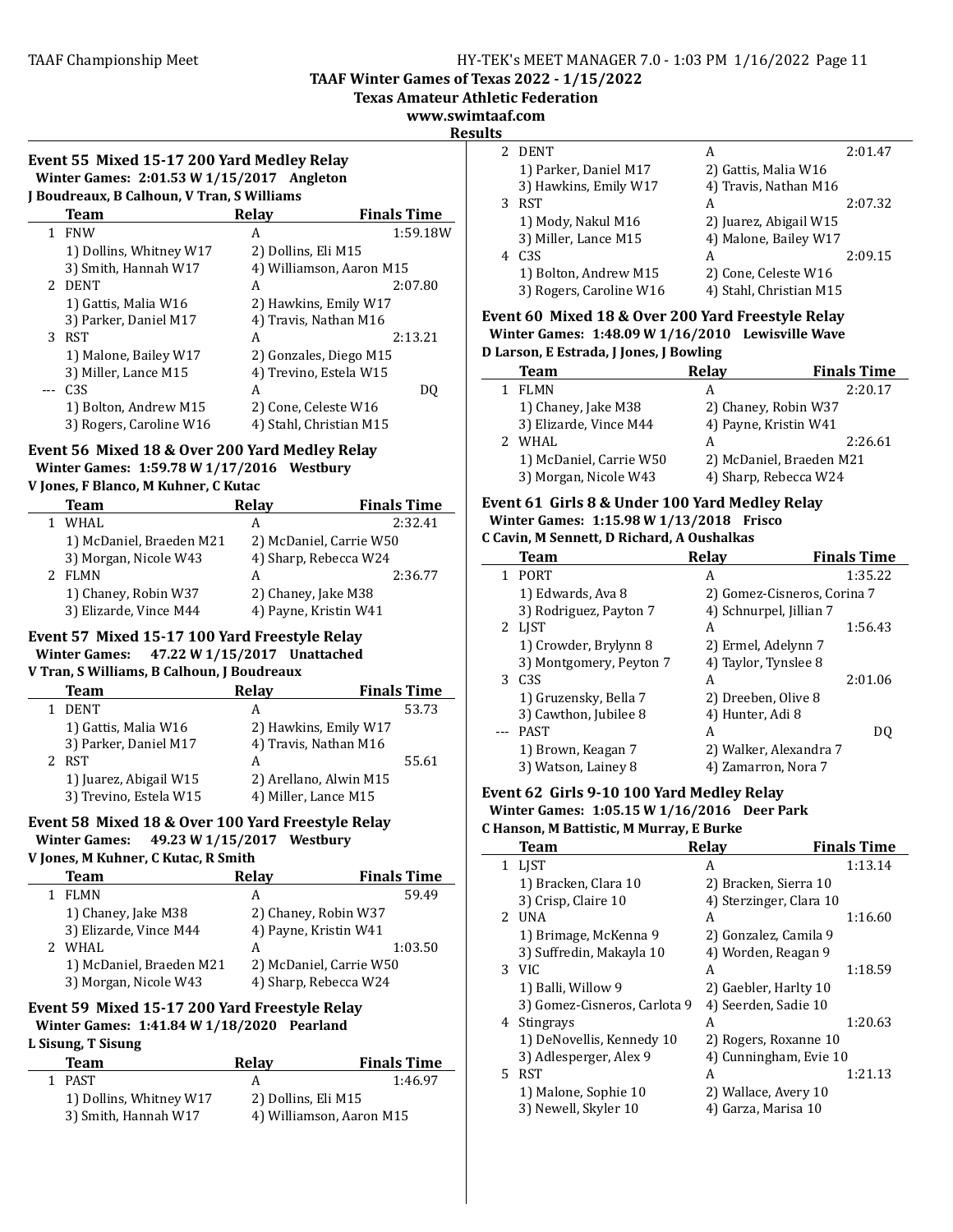**TAAF Winter Games of Texas 2022 - 1/15/2022**

**Texas Amateur Athletic Federation**

**www.swimtaaf.com**

#### **Results**

#### **(Event 62 Girls 9-10 100 Yard Medley Relay)**

| <b>Team</b>           | Relay               | <b>Finals Time</b>      |  |  |
|-----------------------|---------------------|-------------------------|--|--|
| 6 LIST                | В                   | 1:30.39                 |  |  |
| 1) Cline, Evelyn 10   | 2) James, Audrey 9  |                         |  |  |
| 3) Payne, Adysen 10   |                     | 4) Perkins, Reagan 10   |  |  |
| 7 PAST                | A                   | 1:52.34                 |  |  |
| 1) Etheredge, Grace 9 |                     | 2) Lafayette, Autumn 10 |  |  |
| 3) Miller, Crosby 9   | 4) Smith, Annabel 9 |                         |  |  |

#### Event 63 Girls 11-12 200 Yard Medley Relay **Winter Games: 2:05.87 W 1/14/2017 Other C Edmonds, S Gambrel, L Reese, M Tran**

|               | $\frac{1}{2}$<br><b>Team</b> | Relay                     | <b>Finals Time</b> |
|---------------|------------------------------|---------------------------|--------------------|
|               | 1 LJST                       | A                         | 2:16.48            |
|               | 1) Bracken, Larissa 12       | 2) Corn, Kesleigh 12      |                    |
|               | 3) Garza, Adalyn 12          | 4) Pierce, Kyndahl 11     |                    |
| $\mathcal{L}$ | <b>UNA</b>                   | A                         | 2:35.13            |
|               | 1) Crisp, Ava 12             | 2) Keener, Marcail 12     |                    |
|               | 3) Migura, Carly 11          | 4) Montgomery, Emerson 12 |                    |
| 3             | PAST                         | A                         | 2:40.07            |
|               | 1) Fish, Halle 11            | 2) Peters, Jazlyn 11      |                    |
|               | 3) Peters, Jaielle 11        | 4) Sohl, Kirra 11         |                    |
| 4             | RST                          | A                         | 2:49.61            |
|               | 1) Garcia, Mariana 12        | 2) Petmecky, Jessica 11   |                    |
|               | 3) Stuart, Madeleine 11      | 4) White, Emmah 12        |                    |
|               | 5 VIC                        | A                         | 2:49.76            |
|               | 1) Gaebler, Kelty 11         | 2) Patel, Trisha 12       |                    |
|               | 3) Toriz, Tessa 12           | 4) Vincent, Jules 12      |                    |
| 6             | <b>OTHE</b>                  | A                         | 3:05.53            |
|               | 1) Chaney, Caroline 11       | 2) O'Toole, Lilly 11      |                    |
|               | 3) Perkins, Catherine 11     | 4) Scruggs, Juliana 11    |                    |
| 7             | LJST                         | R                         | 3:11.22            |
|               | 1) Albarran, Cora 11         | 2) Keefe, Caroline 12     |                    |
|               | 3) Hipp, Callie 11           | 4) Fort, Alexa 11         |                    |

# Event 64 Girls 13-14 200 Yard Medley Relay **Winter Games: 1:57.94 W 1/19/2019 Unattached**

**E Green, P Orms, L Reese, M Tran**

| Team                    | <b>Relav</b>             | <b>Finals Time</b> |
|-------------------------|--------------------------|--------------------|
| 1 LIST                  | B                        | 2:08.67            |
| 1) Miksch, Abigail 13   | 2) Fort, Jaycie 13       |                    |
| 3) Kadlecik, Hope 13    | 4) Nichols, Makena 13    |                    |
| $2$ ALIC                | A                        | 2:17.14            |
| 1) Jiminian, Suzanne 14 | 2) Crowe, Bethany 14     |                    |
| 3) Pickens, Virginia 14 | 4) Scruggs, Christina 14 |                    |
| 3 VIC                   | A                        | 2:17.92            |
| 1) Bland, Emily 13      | 2) Rogers, Phoebe 13     |                    |
| 3) Berger, Allison 14   | 4) Palmer, Glory 13      |                    |
| 4 RST                   | A                        | 2:21.34            |
| 1) Garza, Danica 14     | 2) Taylor, Jordyn 14     |                    |
| 3) Salamon, Colette 14  | 4) Ping, Micaela 14      |                    |
| 5 CTA                   | A                        | 2:42.36            |
| 6 LIST                  | A                        | 2:53.79            |
| 1) Bolton, Maribelle 13 | 2) Harris, Bailey 14     |                    |
| 3) Meservy, Emma 13     | 4) Wilkinson, Julia 13   |                    |
|                         |                          |                    |

### **Event 66 Women 18 & Over 200 Yard Medley Relay Winter Games: 2:15.08 W 1/17/2016 Plano C Mott, N McCrary, K Etienne, J Princehouse**

| Team                    | Relav               | <b>Finals Time</b>    |
|-------------------------|---------------------|-----------------------|
| 1 LIST                  |                     | 3:00.35               |
| 1) Albarran, Celeste 41 | 2) Hooks, Audrey 38 |                       |
| 3) James, Alyse 34      |                     | 4) Dorsten, Sharon 29 |

#### Event 67 Girls 8 & Under 50 Yard Freestyle **Winter Games: 32.40 W 1/19/2020 Lyza Sosa**

| $5 - 10$ $10 - 27 - 5 - 5$ $-5$ |                                |   |             |                    |  |
|---------------------------------|--------------------------------|---|-------------|--------------------|--|
|                                 | <b>Name</b><br><b>Age Team</b> |   |             | <b>Finals Time</b> |  |
| 1                               | Rodriguez, Payton              |   | <b>PORT</b> | 43.72              |  |
| 2                               | Cummins, Stella                | 8 | <b>OTHE</b> | 45.55              |  |
|                                 | 3 Zibili, Olivia               |   | <b>CTA</b>  | 46.27              |  |
| 4                               | Flores, Caelyn                 | 8 | <b>BCST</b> | 47.59              |  |
|                                 | 5 Taylor, Tynslee              | 8 | <b>LIST</b> | 47.72              |  |
| 6                               | Davis, Rylee                   | 8 | <b>FNW</b>  | 54.38              |  |
| 7                               | Shah, Aashna                   | 8 | <b>VIC</b>  | 55.10              |  |
| 8                               | Ermel, Adelynn                 |   | <b>LIST</b> | 55.44              |  |
| 9                               | Hampton, Brianca               | 8 | <b>VIC</b>  | 59.02              |  |
| 10                              | Crowder, Brylynn               | 8 | <b>LIST</b> | 59.50              |  |
| 11                              | Montgomery, Peyton             |   | <b>LIST</b> | 1:00.69            |  |
|                                 | 12 Comstock, Audrey            | 8 | <b>FNW</b>  | 1:04.08            |  |
|                                 | 13 Walker, Alexandra           |   | <b>PAST</b> | 1:07.36            |  |
| 14                              | Gutierrez, Gabriella           |   | <b>VIC</b>  | 1:16.52            |  |

### Event 68 Girls 9-10 50 Yard Freestyle

|    | <b>Winter Games:</b>   |    | 29.00 W 1/14/2017 Madison Murray |                    |
|----|------------------------|----|----------------------------------|--------------------|
|    | <b>Name</b>            |    | <b>Age Team</b>                  | <b>Finals Time</b> |
| 1  | Vazquez, Jazalynn      | 10 | <b>CTA</b>                       | 31.94              |
| 2  | Bracken, Sierra        | 10 | LJST                             | 34.65              |
| 3  | Payne, Adysen          | 10 | LJST                             | 35.29              |
| 4  | Worden, Reagan         | 9  | LJST                             | 35.63              |
| 5  | Suffredin, Makayla     | 10 | <b>FLMN</b>                      | 36.73              |
| 6  | Lafayette, Autumn      | 10 | <b>PAST</b>                      | 36.83              |
| 7  | Cunningham, Evie       | 10 | Stingrays                        | 37.00              |
| 8  | Rogers, Roxanne        | 10 | <b>Stingrays</b>                 | 37.87              |
| 9  | Crisp, Claire          | 10 | LJST                             | 38.46              |
| 10 | Blanco, Daylet         | 10 | <b>RST</b>                       | 39.03              |
| 11 | Gaebler, Hartly        | 10 | <b>VIC</b>                       | 39.16              |
| 12 | Aertker, Annie         | 9  | <b>ELCM</b>                      | 39.48              |
| 13 | White, Savannah        | 10 | <b>RST</b>                       | 40.11              |
| 14 | Vincent, Ellie         | 9  | <b>BCST</b>                      | 41.39              |
| 15 | Malone, Sophie         | 10 | <b>RST</b>                       | 41.92              |
| 16 | Garza, Marisa          | 10 | <b>RST</b>                       | 41.99              |
| 17 | Newell, Skyler         | 10 | <b>RST</b>                       | 42.19              |
| 18 | Pfardrescher, Kate     | 9  | <b>ELCM</b>                      | 44.50              |
| 19 | Bland, Adalyn          | 10 | <b>VIC</b>                       | 45.11              |
| 20 | Drapela, Breckyn       | 9  | <b>ELCM</b>                      | 47.28              |
| 21 | Riefler, Arria         | 10 | <b>DENT</b>                      | 47.49              |
| 22 | Perkins, Reagan        | 10 | LIST                             | 47.67              |
| 23 | Althaus, Henley Claire | 10 | C <sub>3</sub> S                 | 49.94              |
| 24 | Holley, Natalee        | 10 | <b>VIC</b>                       | 52.29              |
| 25 | Womack, Payton         | 9  | <b>CTA</b>                       | 52.50              |
| 26 | Ibarra, Makincie       | 10 | LJST                             | 1:00.06            |
| 27 | Laake, Brynnley        | 10 | <b>OTHE</b>                      | 1:02.69            |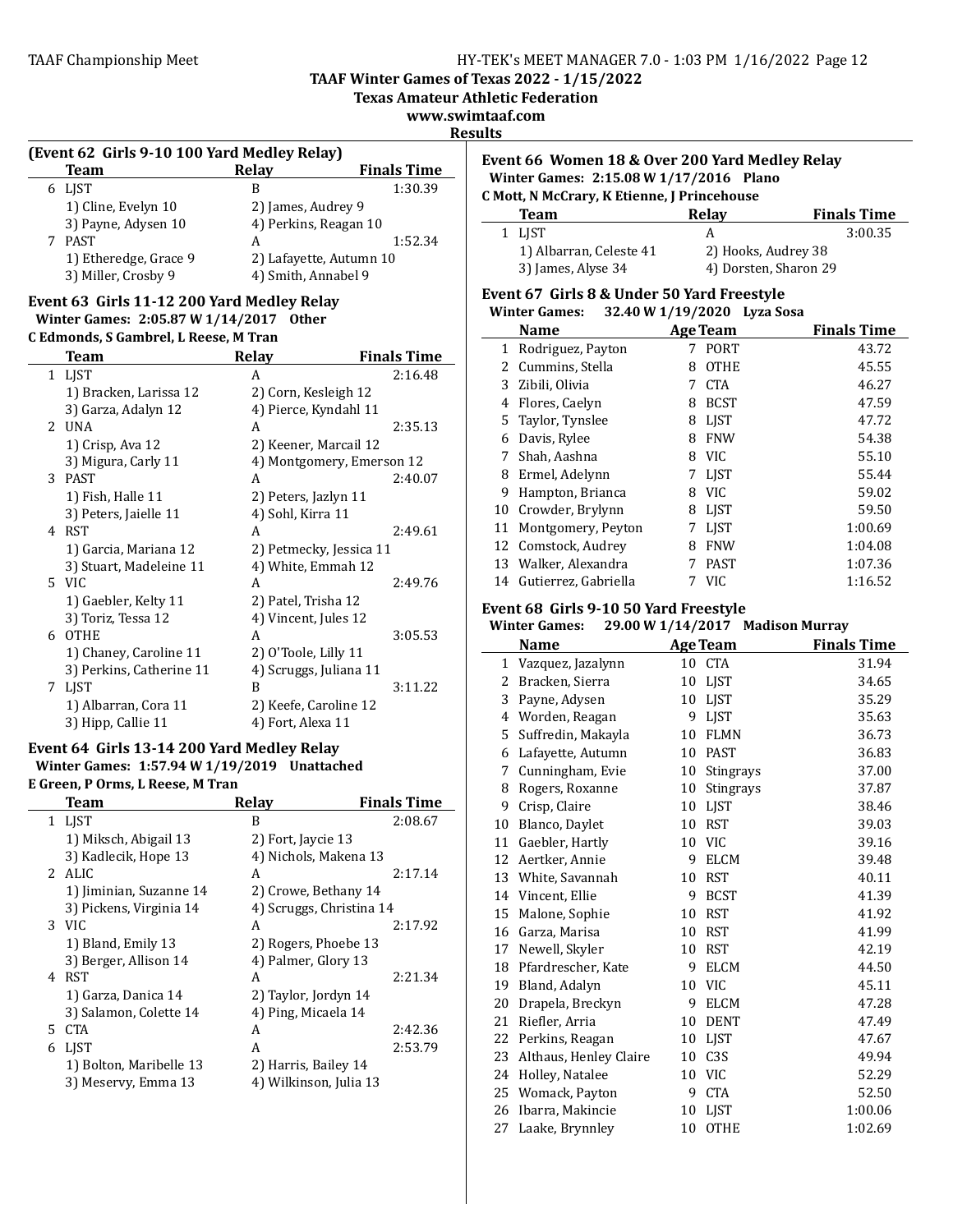**TAAF Winter Games of Texas 2022 - 1/15/2022**

**Texas Amateur Athletic Federation** 

**www.swimtaaf.com**

# **Results**

| (Event 68 Girls 9-10 50 Yard Freestyle) |                                                                 |    |                                           |                    |  |
|-----------------------------------------|-----------------------------------------------------------------|----|-------------------------------------------|--------------------|--|
|                                         | Name                                                            |    | <b>Age Team</b>                           | <b>Finals Time</b> |  |
|                                         | 28 Patel. Hiana                                                 |    | 9 VIC                                     | 1:03.82            |  |
|                                         | 29 Hurlburt, Sadie                                              | 10 | RST                                       | 1:05.89            |  |
|                                         |                                                                 |    |                                           |                    |  |
|                                         | Event 69 Girls 11-12 100 Yard Freestyle<br><b>Winter Games:</b> |    | 58.53 W 1/13/2018 Maria Jhoanne Oushalkas |                    |  |
|                                         | <b>Name</b>                                                     |    | <b>Age Team</b>                           | <b>Finals Time</b> |  |
|                                         | 1 Backus, Kendall                                               |    | 12 UNA                                    | 58.59              |  |
|                                         | 2 Bracken, Larissa                                              |    | 12 LJST                                   | 1:02.37            |  |
|                                         | 3 Potter, Tinsley                                               |    | 12 FLMN                                   | 1:03.22            |  |
|                                         | 4 García, Andrea                                                |    | 12 MCAL                                   | 1:07.84            |  |
|                                         | 5 Horvath, Ainsley                                              |    | 12 Bryan Barracudas                       | 1:08.84            |  |
|                                         |                                                                 |    | 11 BCST                                   | 1:09.23            |  |
|                                         | 6 Pierce, Kyndahl                                               |    |                                           | 1:09.94            |  |
|                                         | 7 Corn, Kesleigh                                                |    | 12 LJST<br>12 BCST                        | 1:10.29            |  |
|                                         | 8 Keener, Marcail                                               |    |                                           |                    |  |
|                                         | 9 Dominguez, Daniela                                            |    | 11 ALICE                                  | 1:11.37            |  |
|                                         | 10 Stacy, Madeline                                              |    | 12 ALICE<br>12 DENT                       | 1:12.71            |  |
|                                         | 11 Travis, Haley                                                |    |                                           | 1:13.11            |  |
|                                         | 12 Montgomery, Emerson                                          |    | 12 LJST<br>12 FNW                         | 1:13.16            |  |
|                                         | 13 Ballou, Laynee                                               |    | <b>11 FNW</b>                             | 1:14.51            |  |
|                                         | 14 Dollins, Liberty                                             |    |                                           | 1:14.61            |  |
|                                         | 15 Veliz, Alaina                                                |    | 12 TMST                                   | 1:14.77            |  |
|                                         | 16 Brashars, Anika                                              |    | 11 High Performance                       | 1:17.02            |  |
|                                         | 17 Garza, Adalyn                                                |    | 12 LJST                                   | 1:18.60            |  |
|                                         | 18 Davtyan, Lilianna                                            |    | 11 A+Swim School                          | 1:18.65            |  |
|                                         | 19 Medina, Alexandria                                           |    | 11 CC                                     | 1:25.33            |  |
|                                         | 20 Trigo, Alianah                                               |    | 12 ALICE                                  | 1:30.04            |  |
|                                         | 21 Vincent, Jules                                               |    | 12 BCST                                   | 1:31.15            |  |
|                                         | 22 Guffey, Olivia                                               |    | 11 LJST                                   | 1:31.70            |  |
|                                         | 23 Hernandez, Madelynne                                         |    | 12 PORT                                   | 1:34.59            |  |
|                                         | 24 Perkins, Catherine                                           |    | 11 FLMN                                   | 1:41.26            |  |
|                                         | 25 Young, Grace                                                 |    | 11 FNW                                    | 2:38.26            |  |
|                                         | Event 70 Girls 13-14 100 Yard Freestyle                         |    |                                           |                    |  |
|                                         | <b>Winter Games:</b>                                            |    | 55.06 W 1/19/2019 Gabriela Gonzalez       |                    |  |
|                                         | <b>Name</b>                                                     |    | Age Team                                  | <b>Finals Time</b> |  |
|                                         | 1 Pickens, Virginia                                             |    | 14 High Performance                       | 56.16              |  |
|                                         | 2 Crowe, Bethany                                                |    | 14 GRNB                                   | 59.36              |  |
|                                         | 3 Hays, Kenzi                                                   |    | <b>14 FNW</b>                             | 1:00.81            |  |
| 4                                       | Garcia, Arriana                                                 | 13 | Stingrays                                 | 1:02.18            |  |
| 5                                       | Miksch, Abigail                                                 | 13 | <b>OTHE</b>                               | 1:02.75            |  |
| 6                                       | Salamon, Colette                                                | 14 | <b>RST</b>                                | 1:06.10            |  |
| 7                                       | Nichols, Makena                                                 | 13 | <b>OTHE</b>                               | 1:08.66            |  |
| 8                                       | Reyes, Audrina                                                  | 13 | <b>STARS</b>                              | 1:13.11            |  |
| 9                                       | Wilkinson, Julia                                                |    | 13 LJST                                   | 1:14.52            |  |
| 10                                      | Bland, Emily                                                    | 13 | VIC                                       | 1:18.46            |  |
| 11                                      | Bolton, Maribelle                                               |    | 13 C3S                                    | 1:25.17            |  |
| 12                                      | Tidmore, Anna                                                   | 13 | <b>RST</b>                                | 1:25.36            |  |
| 13                                      | Miller, Kalei                                                   | 13 | <b>RST</b>                                | 1:30.20            |  |
| 14                                      | Moreno, Jocelyn                                                 | 13 | <b>CTA</b>                                | 1:33.82            |  |
| 15                                      | Williams, Mikayla                                               | 14 | SBEL                                      | 1:37.08            |  |
| 16                                      | Wright, Isabella                                                | 13 | <b>CTA</b>                                | 1:42.26            |  |

|    | Event 71 Women 15-17 100 Yard Freestyle<br>Winter Games: 56.13 W 1/19/2014 Kaylee Brawner |         |                  |                                       |
|----|-------------------------------------------------------------------------------------------|---------|------------------|---------------------------------------|
|    | <b>Name</b><br><b>Example 2</b> Age Team                                                  |         |                  | <b>Finals Time</b>                    |
|    | 1 Dollins, Whitney                                                                        | 17 FNW  |                  | 58.43                                 |
|    | 2 Almanza, Jocelyn                                                                        | 15 CTA  |                  | 1:01.36                               |
|    | 3 Rogers, Ann                                                                             | 15 PORT |                  | 1:02.62                               |
|    | 4 Immenhauser, Hannah                                                                     | 16 VIC  |                  | 1:02.83                               |
|    | 5 Cone, Celeste                                                                           | 16 C3S  |                  | 1:05.47                               |
|    | 6 Page, Laney                                                                             | 15 PORT |                  | 1:05.79                               |
|    | 7 Gattis, Malia                                                                           | 16 DENT |                  | 1:06.73                               |
|    | 8 Belvin, Audry                                                                           | 15 VIC  |                  | 1:10.09                               |
|    | 9 Juarez, Abigail                                                                         | 15 RST  |                  | 1:17.17                               |
|    | Event 72 Women 18-24 100 Yard Freestyle                                                   |         |                  |                                       |
|    | Winter Games: 56.61 W 1/14/2012 Blythe Nava                                               |         |                  |                                       |
|    | Name Age Team                                                                             |         |                  | <b>Finals Time</b>                    |
|    | 1 Chancoco, Gemini                                                                        | 21 RST  |                  | 1:11.25                               |
|    | 2 Martinez, Cinthea                                                                       | 18 SBEL |                  | 1:18.82                               |
|    | Event 72 Women 40-44 100 Yard Freestyle                                                   |         |                  |                                       |
|    | Winter Games: 1:13.37 W 1/17/2016 Kimberly Lawler                                         |         |                  |                                       |
|    | Name Age Team Finals Time                                                                 |         |                  |                                       |
|    | 1 Morgan, Nicole                                                                          | 43 WHAL |                  | 1:10.25W                              |
|    |                                                                                           |         |                  |                                       |
|    | Event 72 Women 45-49 100 Yard Freestyle                                                   |         |                  |                                       |
|    | Winter Games: 1:13.71 W 1/20/2019 Kimberly Lawler                                         |         |                  |                                       |
|    | <b>Name</b>                                                                               |         |                  | <b>Example 2 Age Team</b> Finals Time |
|    | 1 Lawler, Kimberly                                                                        | 48 OTHE |                  | 1:12.91W                              |
|    | Event 72 Women 50-54 100 Yard Freestyle                                                   |         |                  |                                       |
|    | Winter Games: 1:13.34 W 1/17/2016 Kelli Busby                                             |         |                  |                                       |
|    | <b>Name</b><br><b>Example 2 Age Team</b>                                                  |         |                  | <b>Finals Time</b>                    |
|    | 1 McDaniel, Carrie                                                                        |         | 50 WHAL          | 1:40.94                               |
|    |                                                                                           |         |                  |                                       |
|    | Event 72 Women 75-79 100 Yard Freestyle                                                   |         |                  |                                       |
|    | Name Age Team                                                                             |         |                  | <b>Finals Time</b>                    |
|    | 1 Riedl, Barbara                                                                          |         | 75 Den Dolphins  | 1:37.36                               |
|    | Event 73 Girls 6 & Under 25 Yard Backstroke                                               |         |                  |                                       |
|    | Winter Games: 21.87 W 1/15/2017 Jules Stoecker                                            |         |                  |                                       |
|    | Name Age Team Finals Time                                                                 |         |                  |                                       |
|    | 1 Kringle, Camille 6 UNAT                                                                 |         |                  | 22.83                                 |
|    | 2 Griffiths, Ariana                                                                       |         | 6 A+Swim School  | 26.99                                 |
|    | 3 Gaebler, Paitly                                                                         | 6 VIC   |                  | 28.06                                 |
|    | 4 Borodyansky, Ziva                                                                       |         | 6 A+Swim School  | 28.38                                 |
| 5  | Light, Keeara                                                                             | 6 RST   |                  | 30.67                                 |
|    | 6 Spence, Olivia                                                                          | 6       | C <sub>3</sub> S | 32.82                                 |
| 7  | Schlosser, Kylee                                                                          | 6       | <b>DENT</b>      | 32.83                                 |
|    | 8 Carlson, Freya                                                                          | 6 C3S   |                  | 33.65                                 |
| 9  | Patel, Anshi                                                                              | 6 VIC   |                  | 33.87                                 |
| 10 | Branco, Landry                                                                            | 5 C3S   |                  | 36.68                                 |
|    | 11 Cawthon, Liberty                                                                       | 5 C3S   |                  | 38.72                                 |
|    | 12 Keeler, Shiloh                                                                         |         |                  |                                       |
|    |                                                                                           | 5 UNA   |                  | 39.47                                 |
|    | 13 Schlosser, Alexis                                                                      |         | 6 DENT           | 40.02                                 |
|    | 14 Shelokov, Polina                                                                       |         | 6 A+Swim School  | 41.59                                 |
| 15 | Gibson, Oli                                                                               | 6 PAST  |                  | 43.73                                 |
|    | 16 Storbeck, Pearl                                                                        |         | 6 PAST           | 46.53                                 |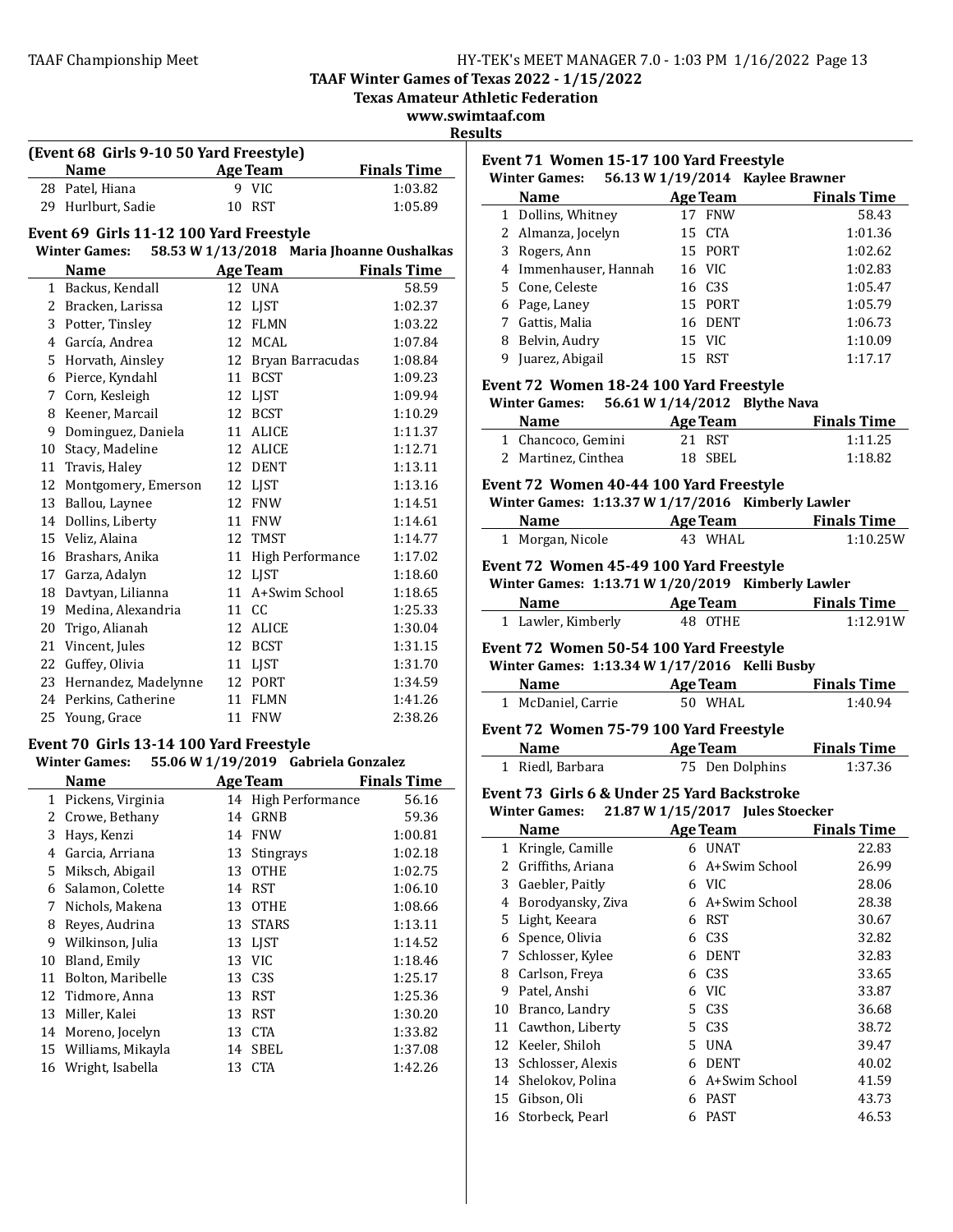**TAAF Winter Games of Texas 2022 - 1/15/2022**

**Texas Amateur Athletic Federation** 

**www.swimtaaf.com Results**

| Event 74  Girls 7-8 25 Yard Backstroke<br><b>Winter Games:</b><br>18.42 W 1/13/2018 Kendall Backus |                        |             |                 |                    |  |
|----------------------------------------------------------------------------------------------------|------------------------|-------------|-----------------|--------------------|--|
|                                                                                                    | <b>Name</b>            |             | <b>Age Team</b> | <b>Finals Time</b> |  |
| 1                                                                                                  | Geer, Ava              |             | 8 PLAN          | 19.41              |  |
| 2                                                                                                  | Shelokov, Anastasia    | 8           | A+Swim School   | 19.51              |  |
| 3                                                                                                  | Citzler, Leah          |             | 8 GRNB          | 21.28              |  |
| $\overline{4}$                                                                                     | Edwards, Ava           |             | 8 PORT          | 21.45              |  |
| 5                                                                                                  | Cross, Chandler        |             | 7 NEWB          | 22.91              |  |
| 6                                                                                                  | Paiva, Leah            |             | 8 RST           | 24.00              |  |
| 7                                                                                                  | Gomez-Cisneros, Corina |             | 7 PORT          | 24.13              |  |
| 8                                                                                                  | Zibili, Olivia         | $7^{\circ}$ | <b>CTA</b>      | 24.80              |  |
| 9                                                                                                  | Taylor, Tynslee        |             | 8 LJST          | 25.62              |  |
| 10                                                                                                 | Hunter, Adi            |             | 8 C3S           | 26.10              |  |
| 11                                                                                                 | Cummins, Stella        | 8           | <b>OTHE</b>     | 26.17              |  |
| 12                                                                                                 | Watson, Lainey         |             | 8 PAST          | 26.62              |  |
| 13                                                                                                 | Shah, Aashna           |             | 8 VIC           | 26.63              |  |
| 14                                                                                                 | Flores, Caelyn         |             | 8 BCST          | 27.57              |  |
| 15                                                                                                 | Dreeben, Olive         |             | 8 C3S           | 27.58              |  |
| 16                                                                                                 | Massey, Alexia         |             | 7 VIC           | 28.17              |  |
| 17                                                                                                 | Crowder, Brylynn       |             | 8 LJST          | 29.00              |  |
| 18                                                                                                 | Comstock, Audrey       |             | 8 FNW           | 29.65              |  |
| 19                                                                                                 | Seerden, Kensie        | $7^{\circ}$ | <b>OTHE</b>     | 29.93              |  |
| 20                                                                                                 | Brown, Keagan          | 7           | <b>PAST</b>     | 33.35              |  |
| 21                                                                                                 | Forbes, Mia            |             | 8 PLAN          | 33.94              |  |
| 22                                                                                                 | Flores, Elizabeth      |             | 8 BCST          | 34.61              |  |
| 23                                                                                                 | Zamarron, Lenora       | $7^{\circ}$ | <b>PAST</b>     | 35.80              |  |
| 24                                                                                                 | Davis, Rylee           |             | 8 FNW           | 36.05              |  |
| 25                                                                                                 | Storbeck, Gwendolyn    |             | 8 PAST          | 36.94              |  |
| 26                                                                                                 | Balli, Liesel          |             | 8 VIC           | 37.49              |  |
| 27                                                                                                 | Cooley, Zoey           |             | 8 C3S           | 40.13              |  |
| 28                                                                                                 | Cooley, Mollee         |             | 8 C3S           | 40.96              |  |
| 29                                                                                                 | Warren, Hayden         |             | 7 VIC           | 41.42              |  |
| 30                                                                                                 | Walker, Alexandra      | $7^{\circ}$ | <b>PAST</b>     | 42.09              |  |
| 31                                                                                                 | Gruzensky, Bella       | 7           | C <sub>3S</sub> | 43.48              |  |
| ---                                                                                                | King, Adalyn           |             | 8 VIC           | DQ                 |  |
| ---                                                                                                | Khondker, Mahek        | $7^{\circ}$ | <b>BCST</b>     | DQ                 |  |
| ---                                                                                                | Greene, Allison        |             | 8 VIC           | DQ                 |  |
| ---                                                                                                | Dobbs, Teresa          | 8           | Den Dolphins    | DQ                 |  |
| $---$                                                                                              | Gutierrez, Gabriella   | 7           | <b>VIC</b>      | DQ                 |  |

# Event 75 Girls 9-10 25 Yard Backstroke

# **Winter Games:** 15.29 **W**  $1/13/2018$  **Izabella Oushalkas**

|    | Name                |    | <b>Age Team</b> | <b>Finals Time</b> |
|----|---------------------|----|-----------------|--------------------|
| 1  | Bracken, Clara      |    | 10 LJST         | 17.50              |
|    | 2 Sterzinger, Clara | 10 | LIST            | 19.11              |
|    | 3 Wallace, Avery    | 10 | <b>RST</b>      | 19.14              |
|    | 4 Seerden, Sadie    | 10 | <b>OTHE</b>     | 19.29              |
|    | 5 Gonzalez, Camila  | 9  | <b>LIST</b>     | 19.41              |
| 6  | DeNovellis, Kennedy | 10 | Stingrays       | 19.73              |
|    | Stafford, Katerina  | 10 | <b>PLAN</b>     | 20.57              |
| 8  | Suffredin, Makayla  | 10 | <b>FLMN</b>     | 20.60              |
| 9  | Balli, Willow       | 9  | VIC.            | 20.80              |
| 10 | Cunningham, Evie    | 10 | Stingrays       | 20.86              |
| 11 | Blanco, Daylet      | 10 | <b>RST</b>      | 20.90              |
|    | 12 Malone, Sophie   | 10 | <b>RST</b>      | 21.26              |
|    |                     |    |                 |                    |

| 163 |                        |    |                  |       |
|-----|------------------------|----|------------------|-------|
|     | 13 White, Savannah     | 10 | RST              | 21.64 |
| 14  | Gaebler, Hartly        | 10 | <b>VIC</b>       | 22.11 |
| 15  | Adlesperger, Alex      | 9  | Stingrays        | 23.03 |
| 16  | Drapela, Breckyn       | 9  | <b>ELCM</b>      | 23.14 |
| 17  | James, Audrey          | 9  | <b>LIST</b>      | 23.17 |
| 18  | Pfardrescher, Kate     | 9  | <b>ELCM</b>      | 23.50 |
| 19  | Aertker, Annie         | 9  | <b>ELCM</b>      | 24.53 |
| 20  | Garza, Marisa          | 10 | RST              | 24.78 |
| 21  | Althaus, Henley Claire | 10 | C <sub>3</sub> S | 25.29 |
|     | 22 Etheredge, Grace    | 9  | <b>PAST</b>      | 26.04 |
| 23  | Womack, Payton         | 9  | <b>CTA</b>       | 29.80 |
|     | 24 Quinney, Charlotte  | 10 | <b>VIC</b>       | 30.63 |
| 25  | Stephens, Kleo         | 9  | <b>ELCM</b>      | 32.09 |
| 26  | Patel, Hiana           | 9  | <b>VIC</b>       | 32.19 |
|     | Oswal, Tisya           | 9  | PLAN             | DQ    |
|     | Ibarra, Makincie       | 10 | <b>LIST</b>      | DQ    |
| --- | Holley, Natalee        | 10 | <b>VIC</b>       | DQ    |

# **Event 76 Girls 11-12 50 Yard Backstroke**

|                | <b>Winter Games:</b> | 28.88 W 1/18/2020 |    |                 | Izabella Oushalkas  |                    |
|----------------|----------------------|-------------------|----|-----------------|---------------------|--------------------|
|                | <b>Name</b>          |                   |    | <b>Age Team</b> |                     | <b>Finals Time</b> |
| 1              | Chen, Gwyneth        |                   | 12 | <b>UNAT</b>     |                     | 29.35              |
| $\overline{2}$ | Backus, Kendall      |                   | 12 | <b>UNA</b>      |                     | 31.30              |
| 3              | Landrum, Lexi        |                   | 11 | <b>UNA</b>      |                     | 33.48              |
|                | 4 Travis, Haley      |                   | 12 | DENT            |                     | 35.18              |
|                | 5 Keener, Marcail    |                   |    | 12 BCST         |                     | 36.10              |
|                | 6 Horvath, Ainsley   |                   | 12 |                 | Bryan Barracudas    | 36.32              |
| 7              | Citzler, Carmen      |                   | 12 | <b>GRNB</b>     |                     | 37.33              |
| 8              | Dominguez, Daniela   |                   | 11 | <b>ALICE</b>    |                     | 37.47              |
| 9              | Dollins, Liberty     |                   |    | 11 FNW          |                     | 38.56              |
| 10             | Davtyan, Lilianna    |                   |    |                 | 11 A+Swim School    | 38.75              |
|                | 11 Anders, Riley     |                   |    | 12 VIC          |                     | 39.61              |
| 12             | Laurendine, Avery    |                   | 11 | <b>ALLE</b>     |                     | 40.38              |
| 13             | Do, Khue             |                   | 11 | <b>CTA</b>      |                     | 40.45              |
|                | 14 Wagner, Sarah     |                   |    |                 | 12 Bryan Barracudas | 41.10              |
|                | 15 Garza, Adalyn     |                   |    | 12 LJST         |                     | 42.16              |
|                | 16 Chaney, Caroline  |                   |    | 11 FLMN         |                     | 42.20              |
|                | 17 Patel, Trisha     |                   |    | 12 VIC          |                     | 42.49              |
|                | 18 Adrean, Emmi      |                   | 12 | VIC             |                     | 42.65              |
| 19             | Adlesperger, Sydney  |                   | 12 | Stingrays       |                     | 45.32              |
|                | 20 Keefe, Caroline   |                   |    | 12 LJST         |                     | 45.38              |
| 21             | Hipp, Callie         |                   |    | 11 LJST         |                     | 46.33              |
|                | 22 Trigo, Alianah    |                   | 12 | <b>ALICE</b>    |                     | 47.09              |
| 23             | Medina, Alexandria   |                   | 11 | cc              |                     | 48.52              |
|                | 24 Gaebler, Kelty    |                   |    | 11 VIC          |                     | 49.88              |
|                | 25 Crisp, Ava        |                   |    | 12 LJST         |                     | 52.12              |
|                | 26 Watson, Milleigh  |                   |    | 11 PAST         |                     | 53.69              |
| 27             | Guffey, Olivia       |                   |    | 11 LJST         |                     | 53.84              |
| 28             | Perkins, Catherine   |                   |    | 11 FLMN         |                     | 54.74              |
| 29             | Hernandez, Madelynne |                   | 12 | PORT            |                     | 58.05              |
| ---            | Young, Grace         |                   | 11 | <b>FNW</b>      |                     | DQ                 |
| ---            | White, Emmah         |                   | 12 | RST             |                     | DQ                 |
| ---            | Ibarra, Mielikki     |                   |    | 11 LJST         |                     | DQ                 |
|                |                      |                   |    |                 |                     |                    |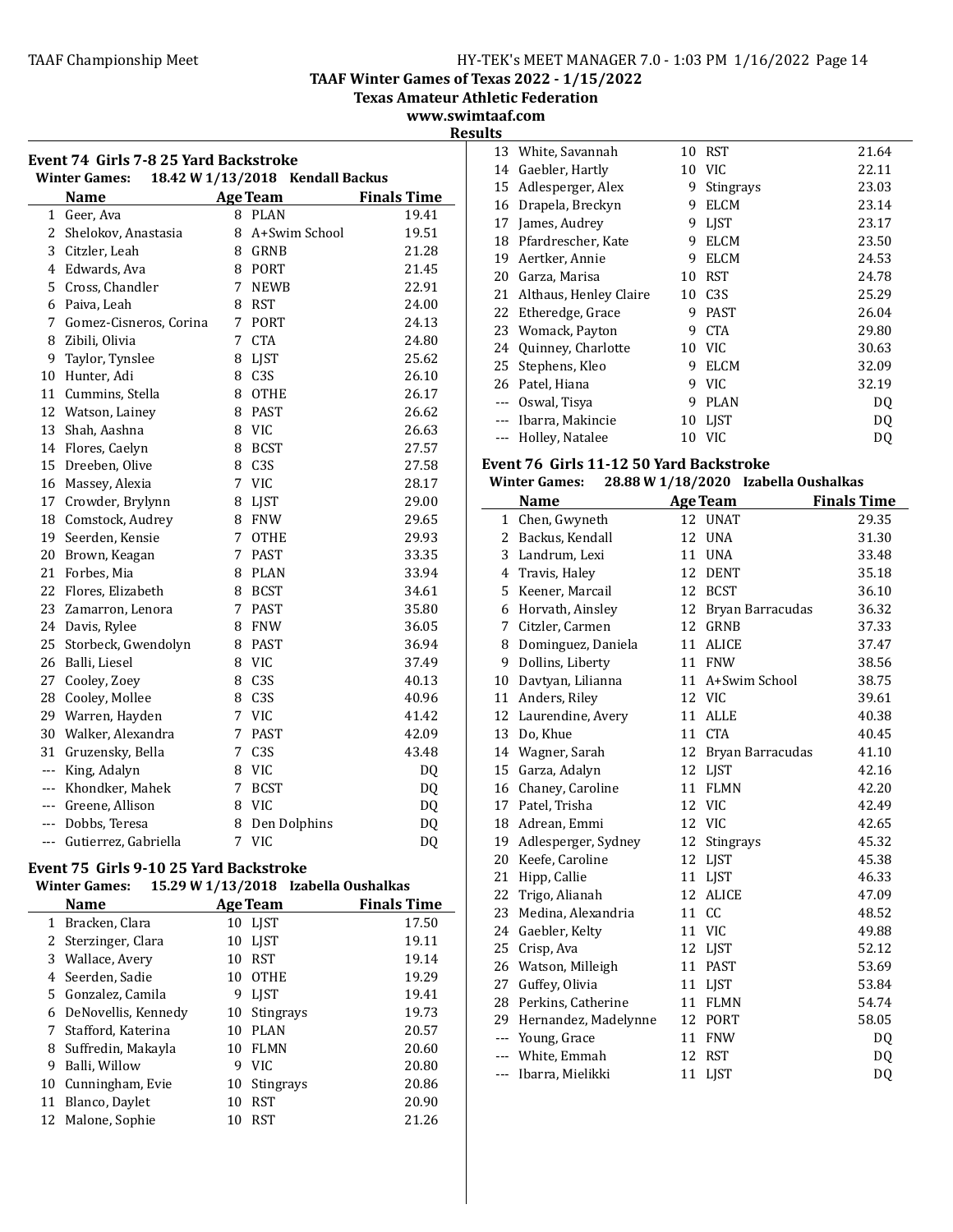**TAAF Winter Games of Texas 2022 - 1/15/2022**

**Texas Amateur Athletic Federation** 

**www.swimtaaf.com**

**Results**

|   | Winter Games: 28.77 W 1/14/2017 K'Lee Rudd                                                    | Event 77 Girls 13-14 50 Yard Backstroke |                                                         |
|---|-----------------------------------------------------------------------------------------------|-----------------------------------------|---------------------------------------------------------|
|   | Name                                                                                          |                                         | <b>Age Team</b> Finals Time                             |
|   | 1 Crowe, Bethany                                                                              | 14 GRNB                                 | 30.63                                                   |
|   | 2 Kadlecik, Hope                                                                              | 13 LJST                                 | 32.01                                                   |
| 3 | Miksch, Abigail                                                                               | 13 OTHE                                 | 32.27                                                   |
|   | 4 Ho, Iris                                                                                    | 13 CTA                                  | 33.51                                                   |
|   | 5 Ping, Micaela                                                                               | 14 RST                                  | 36.17                                                   |
|   | 6 Kalil, Maxine                                                                               |                                         | 13 Bryan Barracudas<br>38.96                            |
|   | 7 Taylor, Jordyn                                                                              | 14 RST                                  | 39.81                                                   |
|   | 8 Bland, Emily                                                                                | 13 VIC                                  | 40.28                                                   |
|   | 9 Scruggs, Christina                                                                          | 14 C3S                                  | 41.49                                                   |
|   | 10 Miller, Kalei                                                                              | 13 RST                                  | 41.98                                                   |
|   | 11 Bobrovskikh, Daria                                                                         | 13 A+Swim School                        | 43.94                                                   |
|   | 12 Jones, Allie                                                                               | 13 LJST                                 | 43.98                                                   |
|   | 13 Nelson, Olivia                                                                             | 13 Stingrays                            | 49.27                                                   |
|   | 14 Wright, Isabella                                                                           | 13 CTA                                  | 51.59                                                   |
|   | 15 Stephens, Glorya                                                                           | 13 OTHE                                 | 52.11                                                   |
|   | 16 Lopez, Breanna                                                                             | 13 CTA                                  | 53.57                                                   |
|   | 17 Ebey, Michelle                                                                             | 14 LJST                                 | 56.13                                                   |
|   | --- Warkins, Payton                                                                           | 13 Stingrays                            | DQ                                                      |
|   | 1 Gattis, Malia                                                                               | Age Team<br>16 DENT                     | <b>Finals Time</b>                                      |
|   |                                                                                               |                                         |                                                         |
|   | 2 Trevino, Estela                                                                             | 15 RST                                  | 34.99<br>37.64                                          |
|   | 3 Moehrig, Chloe                                                                              | 15 BCST                                 | 37.99                                                   |
|   | 4 Rogers, Caroline                                                                            | 16 C3S                                  | 42.60                                                   |
|   | Event 79 Women 18-24 50 Yard Backstroke<br><b>Winter Games:</b>                               |                                         | 30.05 W 1/15/2017 Kaylee Brawner                        |
|   | <b>Name</b>                                                                                   |                                         |                                                         |
|   | 1 Ebey, Ashlyn                                                                                | <b>Example 2</b> Age Team<br>19 LJST    | <b>Finals Time</b><br>49.67                             |
|   | Event 79 Women 35-39 50 Yard Backstroke<br><b>Winter Games:</b>                               |                                         | 37.15 W 1/19/2020 Audrey Hooks                          |
|   | <b>Name</b>                                                                                   | <b>Age Team</b><br>37 FLMN              | <b>Finals Time</b>                                      |
|   | 1 Chaney, Robin<br>2 Rathke, Samantha                                                         | 37 C3S                                  | 37.40<br>43.29                                          |
|   | Event 79 Women 45-49 50 Yard Backstroke<br><b>Winter Games:</b><br>Name                       | <b>Age Team</b>                         | 43.43 W 1/15/2017 Christi Clinger<br><b>Finals Time</b> |
|   | 1 Lawler, Kimberly                                                                            | 48 OTHE                                 |                                                         |
|   | Event 79 Women 50-54 50 Yard Backstroke<br>Winter Games: 38.15 W 1/18/2015 Jill Kurtz         |                                         |                                                         |
|   | <b>Name</b>                                                                                   | Age Team                                | 40.54W<br><b>Finals Time</b>                            |
|   | 1 Martinez, Renee                                                                             | 53 SBEL                                 | 1:45.38                                                 |
|   | Event 79 Women 60-64 50 Yard Backstroke<br>Winter Games: 1:16.38 W 1/15/2017 Gwen Princehouse |                                         |                                                         |
|   | <b>Name</b>                                                                                   | <b>Age Team</b>                         | <b>Finals Time</b>                                      |

|              | Name                                          |                 | <b>Age Team</b>                   | <b>Finals Time</b> |
|--------------|-----------------------------------------------|-----------------|-----------------------------------|--------------------|
|              | 1 Johnson, Heidi                              |                 | 75 Den Dolphins                   | 1:36.16            |
|              | Event 80 Girls 8 & Under 25 Yard Breaststroke |                 |                                   |                    |
|              | <b>Winter Games:</b>                          |                 | 20.46 W 1/13/2018 Cadence Johnson |                    |
|              | <b>Name</b>                                   |                 | <b>Age Team</b>                   | <b>Finals Time</b> |
| $\mathbf{1}$ | Shelokov, Anastasia                           |                 | 8 A+Swim School                   | 22.02              |
|              | 2 Edwards, Ava                                | 8               | <b>PORT</b>                       | 23.53              |
|              | 3 Cawthon, Jubilee                            | 8               | C <sub>3S</sub>                   | 24.56              |
|              | 4 Paiva. Leah                                 |                 | 8 RST                             | 26.50              |
|              | 5 Ermel, Adelynn                              |                 | 7 LJST                            | 31.28              |
|              | 6 Schnurpel, Jillian                          |                 | 7 PORT                            | 32.32              |
|              | 7 Flores, Elizabeth                           |                 | 8 BCST                            | 36.83              |
| 8            | Dreeben, Olive                                |                 | 8 C3S                             | 38.21              |
| ---          | Greene, Allison                               | 8               | VIC                               | DQ                 |
|              | --- Massey, Alexia                            | 7               | <b>VIC</b>                        | DQ                 |
|              | --- Hunter, Adi                               | 8.              | C <sub>3S</sub>                   | DQ                 |
|              | --- Dobbs, Teresa                             | 8               | Den Dolphins                      | DQ                 |
|              | Event 81 Girls 9-10 25 Yard Breaststroke      |                 |                                   |                    |
|              | <b>Winter Games:</b>                          |                 | 17.34 W 1/13/2018 Ava Light       |                    |
|              | <b>Name</b>                                   |                 | <b>Age Team</b>                   | <b>Finals Time</b> |
|              | 1 Bracken, Sierra                             | 10 <sup>1</sup> | LJST                              | 18.57              |
|              | 2 Bohland, Tori                               | 9               | <b>ALLE</b>                       | 20.14              |
|              | 3 Brimage, McKenna                            |                 | 9 UNA                             | 20.56              |
|              | 4 Vazquez, Jazalynn                           |                 | 10 CTA                            | 21.19              |
|              | 5 Crisp, Claire                               | 10              | LJST                              | 21.71              |
|              | 6 Worden, Reagan                              | 9               | LJST                              | 24.15              |
| 7            | Rogers, Roxanne                               | 10              | Stingrays                         | 25.33              |
|              | 8 Sterzinger, Clara                           | 10              | LJST                              | 25.42              |
|              | 9 Garza, Marisa                               |                 | 10 RST                            | 25.88              |
|              | 10 Stafford, Katerina                         |                 | 10 PLAN                           | 26.23              |
|              | 11 James, Audrey                              |                 | 9 LJST                            | 27.29              |
|              |                                               |                 |                                   |                    |
|              | 12 Schnurpel, Jennavie                        |                 | 9 PORT                            | 29.25              |

| 13 Riefler, Arria    | 10 DENT     | 30.81          |
|----------------------|-------------|----------------|
| 14 Oswal, Tisya      | 9 PLAN      | 31.50          |
| 15 Perkins, Reagan   | 10 LJST     | 31.95          |
| 16 Hurlburt, Sadie   | 10 RST      | 36.04          |
| --- Lafko, Ivy       | 9 Stingrays | DO.            |
| --- Bland, Adalyn    | 10 VIC      | D <sub>0</sub> |
| --- Etheredge, Grace | 9 PAST      | DO             |

## Event 82 Girls 11-12 50 Yard Breaststroke

**Winter Games: 33.28 W 1/18/2020 Lucy Backus**

|    | <b>Name</b>           |    | <b>Age Team</b>     | <b>Finals Time</b> |
|----|-----------------------|----|---------------------|--------------------|
|    | 1 Bracken, Larissa    |    | 12 LIST             | 35.21              |
|    | 2 Toriz, Tessa        |    | 12 UNAT             | 36.81              |
|    | 3 Sohl, Kirra         |    | 11 PAST             | 42.32              |
|    | 4 Ballou, Laynee      |    | 12 FNW              | 42.82              |
|    | 5 Peters, Jazlyn      |    | 11 PAST             | 43.13              |
|    | 6 Montgomery, Emerson |    | 12 LIST             | 43.30              |
|    | 7 Wagner, Sarah       |    | 12 Bryan Barracudas | 43.93              |
| 8  | Peters, Jaielle       | 11 | PAST                | 44.10              |
| 9  | Smith, Tapal          |    | 11 ALICE            | 44.17              |
| 10 | Migura, Carly         |    | <b>UNA</b>          | 44.27              |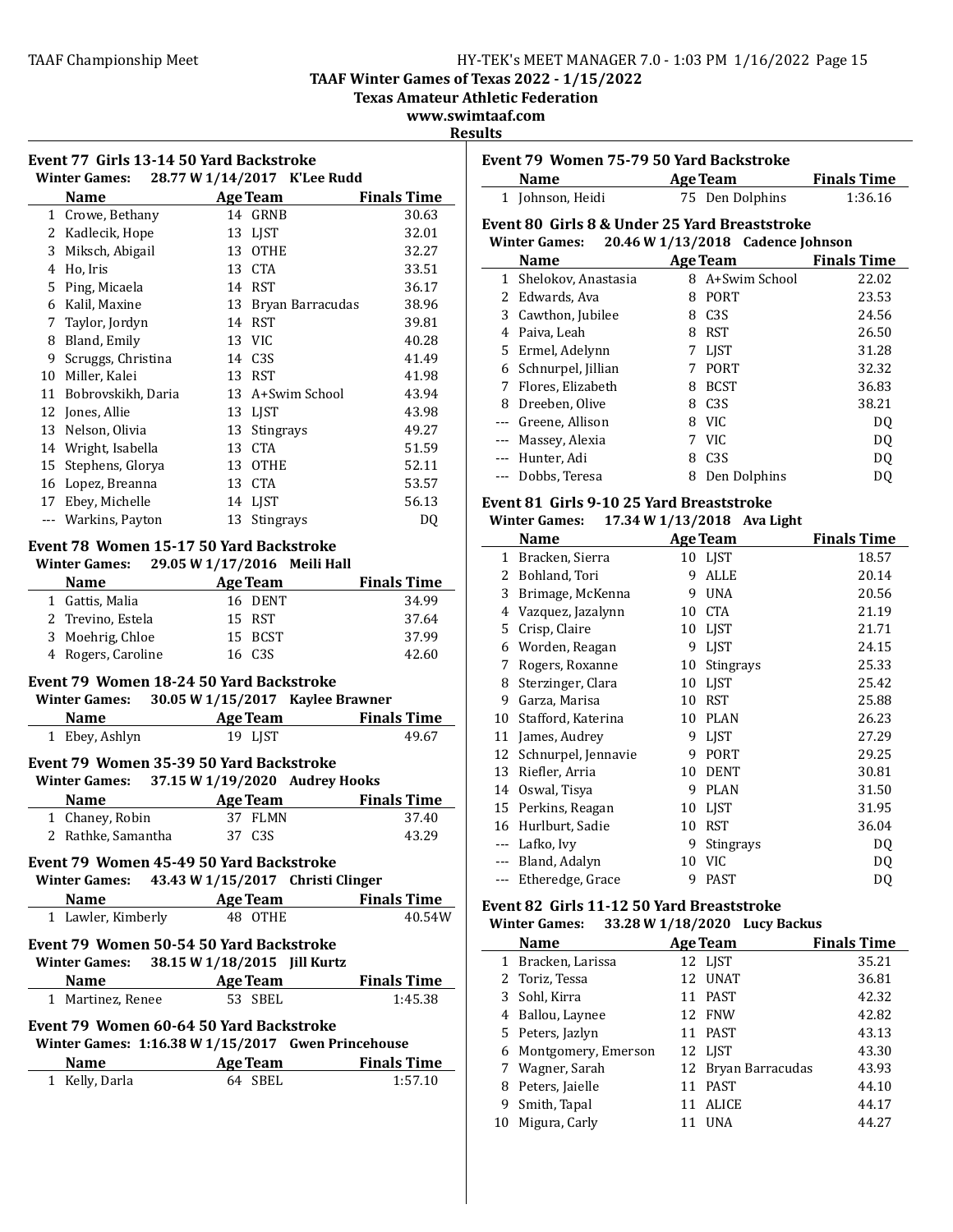**TAAF Winter Games of Texas 2022 - 1/15/2022**

**Texas Amateur Athletic Federation** 

**www.swimtaaf.com**

|    | (Event 82 Girls 11-12 50 Yard Breaststroke) |    |                  |                    |  |
|----|---------------------------------------------|----|------------------|--------------------|--|
|    | Name                                        |    | <b>Age Team</b>  | <b>Finals Time</b> |  |
|    | 11 Scruggs, Julianna                        |    | 11 C3S           | 44.85              |  |
| 12 | White, Emmah                                | 12 | RST              | 45.76              |  |
| 13 | Santiago, Gabriella                         |    | 12 TMST          | 46.05              |  |
| 14 | Adlesperger, Sydney                         |    | 12 Stingrays     | 47.20              |  |
| 15 | Do, Khue                                    | 11 | <b>CTA</b>       | 47.53              |  |
| 16 | Brashars, Anika                             | 11 | High Performance | 48.85              |  |
| 17 | Veliz, Alaina                               |    | 12 TMST          | 49.19              |  |
| 18 | Crisp, Ava                                  |    | 12 LIST          | 50.30              |  |
| 19 | O'toole, Lilly                              | 11 | <b>UNAT</b>      | 52.11              |  |
| 20 | Medina, Autumn                              |    | 11 CC            | 52.52              |  |
| 21 | Albarran, Cora                              |    | 11 LJST          | 55.19              |  |
|    | 22 Stuart, Madeleine                        | 11 | <b>RST</b>       | 55.22              |  |
| 23 | Vincent, Jules                              | 12 | <b>BCST</b>      | 1:04.61            |  |
| 24 | Fort, Alexa                                 |    | 11 LJST          | 1:07.38            |  |
|    | Watson, Milleigh                            | 11 | <b>PAST</b>      | D0                 |  |
|    |                                             |    |                  |                    |  |

# Event 83 Girls 13-14 50 Yard Breaststroke

## **Winter Games: 31.48 W 1/18/2014 Jennifer Roessler**

|    | Name                 |    | Age Team         | <b>Finals Time</b> |
|----|----------------------|----|------------------|--------------------|
| 1  | Light, Ava           |    | 14 RST           | 34.16              |
| 2  | Fort, Jaycie         | 13 | LIST             | 35.72              |
| 3  | Garza, Danica        | 14 | <b>RST</b>       | 38.22              |
| 4  | Rogers, Phoebe       | 13 | <b>PORT</b>      | 38.96              |
| 5  | Rubio, Aileen        | 13 | <b>CTA</b>       | 40.93              |
| 6  | Reyes, Audrina       | 13 | <b>STARS</b>     | 41.13              |
| 7  | Jiminian, Suzanne    | 14 | <b>ALICE</b>     | 41.97              |
| 8  | Ping, Micaela        | 14 | <b>RST</b>       | 42.19              |
| 9  | Scruggs, Christina   |    | 14 C3S           | 42.93              |
| 10 | Taylor, Jordyn       | 14 | <b>RST</b>       | 43.69              |
| 11 | Bobrovskikh, Daria   | 13 | A+Swim School    | 44.71              |
| 12 | Kalil, Maxine        | 13 | Bryan Barracudas | 46.01              |
| 13 | Bolton, Maribelle    | 13 | C <sub>3</sub> S | 46.87              |
| 14 | Tunchez, Daniella    | 13 | ALICE            | 47.58              |
| 15 | Ebey, Michelle       | 14 | <b>LIST</b>      | 56.52              |
| 16 | Lopez, Breanna       | 13 | <b>CTA</b>       | 58.70              |
|    | 17 Williams, Mikayla | 14 | SBEL             | 59.20              |
|    | 18 Warkins, Payton   | 13 | Stingrays        | 1:09.82            |
|    | --- Tidmore, Anna    | 13 | <b>RST</b>       | DQ                 |

# Event 84 Women 15-17 50 Yard Breaststroke

# **Winter Games:** 31.00 W 1/18/2015 Jennifer Roessler

|   | <b>Name</b>           | <b>Age Team</b>     | <b>Finals Time</b> |
|---|-----------------------|---------------------|--------------------|
|   | 1 Cone, Celeste       | 16 C3S              | 36.87              |
|   | 2 Trevino, Estela     | 15 RST              | 38.27              |
|   | 3 Immenhauser, Hannah | 16 VIC              | 38.71              |
|   | 4 Page, Laney         | 15 PORT             | 39.54              |
|   | 5 Kronke, Cassandra   | 15 Bryan Barracudas | 41.37              |
|   | 6 Belvin, Audry       | 15 VIC              | 41.89              |
|   | Juarez, Abigail       | 15 RST              | 46.91              |
| 8 | Rogers, Caroline      | 16 C3S              | 48.10              |

# Event 85 Women 18-24 50 Yard Breaststroke

# **Winter Games:** 34.50 **W**  $1/15/2017$  **Kaylee Brawner**

| <b>Name</b>   | Age Team | <b>Finals Time</b> |
|---------------|----------|--------------------|
| 1 Lane, Abbie | 18 WEAT  | 37.50              |

|     | 2 Chancoco, Gemini                                                 |   | 21 RST                                | 38.10              |
|-----|--------------------------------------------------------------------|---|---------------------------------------|--------------------|
|     | Event 85 Women 30-34 50 Yard Breaststroke<br><b>Winter Games:</b>  |   | 38.57 W 1/19/2014 Kristin Payne       |                    |
|     | <b>Example 2 Age Team</b><br><b>Name</b>                           |   |                                       | <b>Finals Time</b> |
|     | 1 Bartlett, Analynn                                                |   | 32 Den Dolphins                       | 42.14              |
|     | Event 85 Women 35-39 50 Yard Breaststroke                          |   |                                       |                    |
|     | <b>Winter Games:</b>                                               |   | 40.41 W 1/19/2013 Summer Lawrence     |                    |
|     | Name Age Team                                                      |   |                                       | <b>Finals Time</b> |
|     | 1 Rathke, Samantha                                                 |   | 37 C <sub>3</sub> S                   | 45.06              |
|     | Event 85 Women 40-44 50 Yard Breaststroke                          |   |                                       |                    |
|     | Winter Games: 40.41 W 1/18/2015 Amy Weltman                        |   |                                       |                    |
|     | Name Age Team Finals Time                                          |   |                                       |                    |
|     | 1 Albarran, Celeste                                                |   | 41 LIST                               | 52.52              |
|     | Event 85 Women 45-49 50 Yard Breaststroke                          |   |                                       |                    |
|     | <b>Winter Games:</b>                                               |   | 39.95 W 1/13/2018 Kathy Hammons       |                    |
|     | <b>Name</b>                                                        |   | <b>Example 2 Age Team</b> Finals Time |                    |
|     | --- Smith, Dori                                                    |   | 47 Den Dolphins                       | DQ                 |
|     |                                                                    |   |                                       |                    |
|     | Event 86 Girls 8 & Under 25 Yard Butterfly<br><b>Winter Games:</b> |   | 16.63 W 1/13/2018 Cadence Johnson     |                    |
|     | Name                                                               |   | <b>Age Team</b> Finals Time           |                    |
|     | 1 Geer, Ava                                                        |   | 8 PLAN                                | 17.72              |
|     | 2 Shelokov, Anastasia                                              |   | 8 A+Swim School                       | 19.15              |
|     | 3 Rodriguez, Payton                                                |   | 7 PORT                                | 22.52              |
|     | 4 Cross, Chandler                                                  |   | 7 NEWB                                | 23.17              |
|     | 5 Watson, Lainey                                                   |   | 8 PAST                                | 23.52              |
|     | 6 Citzler, Leah                                                    |   | 8 GRNB                                | 24.71              |
|     | 7 Schnurpel, Jillian                                               |   | 7 PORT                                | 27.07              |
|     | 8 Forbes, Mia                                                      |   | 8 PLAN                                | 31.32              |
|     | 9 Montgomery, Peyton                                               |   | 7 LJST                                | 32.40              |
|     | 10 Zamarron, Lenora                                                |   | 7 PAST                                | 32.59              |
|     | --- Griffiths, Ariana                                              |   | 6 A+Swim School                       | <b>DQ</b>          |
| --- | Khondker, Mahek                                                    | 7 | <b>BCST</b>                           | DQ                 |
|     |                                                                    |   |                                       |                    |

#### Event 87 Girls 9-10 25 Yard Butterfly

#### **Winter Games: 14.43 W 1/17/2015 Isabelle Irani**

|    | <b>Name</b>             |    | <b>Age Team</b>  | <b>Finals Time</b> |
|----|-------------------------|----|------------------|--------------------|
| 1  | Bracken, Clara          |    | 10 LJST          | 16.21              |
|    | Bohland, Tori           | 9  | <b>ALLE</b>      | 17.05              |
| 3  | Gomez-cisneros, Carlota | 9  | <b>PORT</b>      | 18.15              |
| 4  | Payne, Adysen           | 10 | <b>LIST</b>      | 18.87              |
|    | 5 Wallace, Avery        | 10 | <b>RST</b>       | 18.90              |
| 6  | DeNovellis, Kennedy     | 10 | <b>Stingrays</b> | 19.13              |
| 7  | Aertker, Annie          | 9  | <b>ELCM</b>      | 19.66              |
| 8  | Lafayette, Autumn       | 10 | <b>PAST</b>      | 20.16              |
| 9  | Seerden, Sadie          | 10 | <b>OTHE</b>      | 20.49              |
| 10 | Newell, Skyler          | 10 | <b>RST</b>       | 20.76              |
| 11 | Gonzalez, Camila        | 9  | <b>LIST</b>      | 21.24              |
| 12 | Lafko, Ivv              | 9  | <b>Stingrays</b> | 25.68              |
|    | 13 Schnurpel, Jennavie  | 9  | PORT             | 26.40              |
| 14 | Vincent, Ellie          | 9  | <b>BCST</b>      | 28.35              |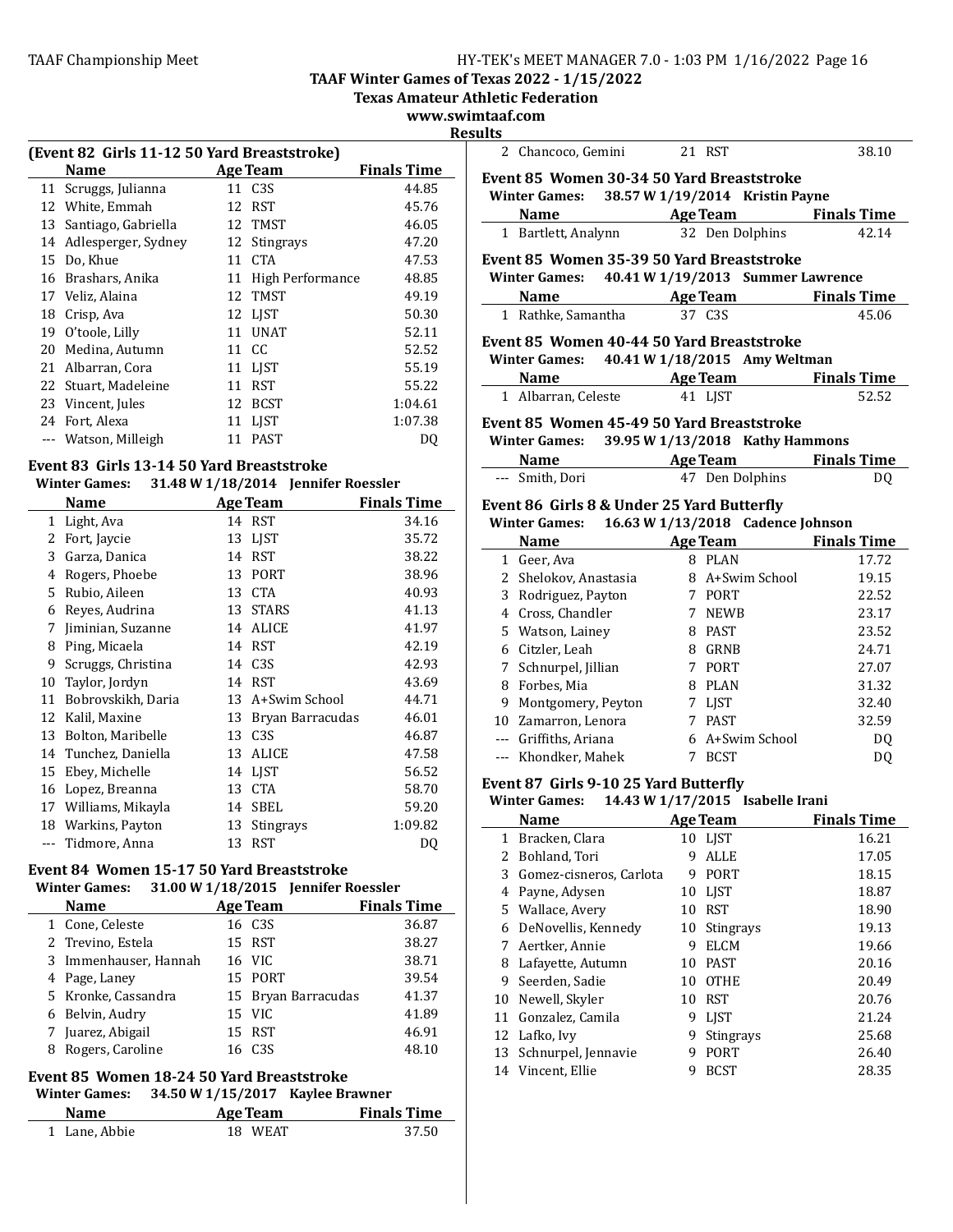#### **TAAF Winter Games of Texas 2022 - 1/15/2022**

**Texas Amateur Athletic Federation**

**www.swimtaaf.com**

## **Results**

| Event 88 Girls 11-12 50 Yard Butterfly<br>28.54 W 1/14/2017 Minnie Tran<br><b>Winter Games:</b> |                   |    |                  |                    |
|-------------------------------------------------------------------------------------------------|-------------------|----|------------------|--------------------|
|                                                                                                 | <b>Name</b>       |    | Age Team         | <b>Finals Time</b> |
| 1                                                                                               | Chen, Gwyneth     | 12 | <b>UNAT</b>      | 27.48W             |
| 2                                                                                               | Travis, Haley     | 12 | <b>DENT</b>      | 33.01              |
| 3                                                                                               | Stacy, Madeline   | 12 | <b>ALICE</b>     | 33.71              |
| 4                                                                                               | Corn, Kesleigh    |    | 12 LIST          | 34.13              |
|                                                                                                 | 5 Landrum, Lexi   | 11 | <b>UNA</b>       | 34.40              |
| 6                                                                                               | Pierce, Kyndahl   | 11 | <b>BCST</b>      | 35.11              |
| 7                                                                                               | Horvath, Ainsley  | 12 | Bryan Barracudas | 36.93              |
| 8                                                                                               | Anders, Riley     |    | 12 VIC           | 37.16              |
| 9                                                                                               | Citzler, Carmen   | 12 | GRNB             | 38.16              |
| 10                                                                                              | Chaney, Caroline  | 11 | <b>FLMN</b>      | 43.99              |
| 11                                                                                              | Keefe, Caroline   |    | 12 LIST          | 45.84              |
| 12                                                                                              | Stuart, Madeleine | 11 | <b>RST</b>       | 45.87              |
| 13                                                                                              | Hipp, Callie      | 11 | <b>LIST</b>      | 47.85              |
| 14                                                                                              | Adrean, Emmi      | 12 | <b>VIC</b>       | 51.07              |
| 15                                                                                              | Ibarra, Mielikki  | 11 | <b>LIST</b>      | 59.89              |

#### Event 89 Girls 13-14 50 Yard Butterfly **Winter Games: 27.22 W 1/18/2014 Jennifer Roessler**

|       | $\frac{1}{2}$       |    |                  |                    |
|-------|---------------------|----|------------------|--------------------|
|       | <b>Name</b>         |    | <b>Age Team</b>  | <b>Finals Time</b> |
| $1\,$ | Berger, Allison     |    | 14 VIC           | 29.76              |
| 2     | Fort, Jaycie        |    | 13 LJST          | 31.01              |
| 3     | Palmer, Glory       |    | 13 VIC           | 31.23              |
| 4     | Ho, Iris            |    | 13 CTA           | 32.14              |
|       | 5 Salamon, Colette  |    | 14 RST           | 32.38              |
| 6.    | Nichols, Makena     |    | 13 OTHE          | 32.78              |
| 7     | Veliz, Gianna       |    | 14 TMST          | 35.04              |
| 8     | Garza, Danica       |    | 14 RST           | 35.44              |
| 9     | Harris, Bailey      |    | 14 LIST          | 35.49              |
| 10    | Rogers, Phoebe      | 13 | PORT             | 36.08              |
|       | 11 Wilkinson, Julia |    | 13 LIST          | 39.63              |
|       | 12 Moreno, Jocelyn  | 13 | <b>CTA</b>       | 46.93              |
|       | 13 Tidmore, Anna    |    | 13 RST           | 48.89              |
|       | Nelson, Olivia      | 13 | <b>Stingrays</b> | DO                 |

#### **Event 90 Women 15-17 50 Yard Butterfly**

# **Winter Games: 26.41 W 1/18/2020 Lezli Sisung**

| <b>Name</b>        | Age Team | <b>Finals Time</b> |
|--------------------|----------|--------------------|
| 1 Dollins, Whitney | 17 FNW   | 28.87              |
| 2 Almanza, Jocelyn | 15 CTA   | 30.69              |
| 3 Rogers, Ann      | 15 PORT  | 34.32              |

# **Event 91 Women 18-24 50 Yard Butterfly**

| <b>Winter Games:</b> | 27.81 W 1/15/2017 Kaylee Brawner |                    |
|----------------------|----------------------------------|--------------------|
| <b>Name</b>          | Age Team                         | <b>Finals Time</b> |

| 1 Lane, Abbie<br>18 WEAT<br>18 SBEL | машс                | лес теаш | тшаю тше |       |
|-------------------------------------|---------------------|----------|----------|-------|
|                                     |                     |          |          | 31.47 |
|                                     | 2 Martinez, Cinthea |          |          | 39.50 |

# Event 91 Women 35-39 50 Yard Butterfly

# **Winter Games: 32.15 W 1/17/2011 Louise Keetley**

| <b>Name</b>     | Age Team | <b>Finals Time</b> |
|-----------------|----------|--------------------|
| 1 Chaney, Robin | 37 FLMN  | 35.16              |

|    | Event 92 Girls 6 & Under 25 Yard Freestyle<br>17.71 W 1/13/2018 Lyza Sosa<br><b>Winter Games:</b> |    |                  |                    |  |
|----|---------------------------------------------------------------------------------------------------|----|------------------|--------------------|--|
|    | Name                                                                                              |    | <b>Age Team</b>  | <b>Finals Time</b> |  |
| 1  | Kringle, Camille                                                                                  |    | 6 UNAT           | 19.90              |  |
| 2. | Griffiths, Ariana                                                                                 | 6. | A+Swim School    | 22.63              |  |
| 3  | Gaebler, Paitly                                                                                   | 6  | VIC.             | 25.92              |  |
| 4  | Carlson, Freya                                                                                    | 6  | C <sub>3</sub> S | 26.58              |  |
| 5. | Borodyansky, Ziva                                                                                 |    | 6 A+Swim School  | 27.59              |  |
| 6  | Light, Keeara                                                                                     | 6  | <b>RST</b>       | 28.58              |  |
| 7  | Rogers, Susie                                                                                     | 5. | PORT             | 31.93              |  |
| 8  | Patel, Anshi                                                                                      | 6  | VIC.             | 32.99              |  |
| 9  | Branco, Landry                                                                                    | 5. | C3S              | 34.18              |  |
| 10 | Cawthon, Liberty                                                                                  | 5. | C <sub>3</sub> S | 34.57              |  |
| 11 | Schlosser, Kylee                                                                                  | 6  | <b>DENT</b>      | 38.19              |  |
| 12 | Shelokov, Polina                                                                                  | 6  | A+Swim School    | 38.31              |  |
| 13 | Storbeck, Pearl                                                                                   | 6  | <b>PAST</b>      | 41.14              |  |
| 14 | Spence, Olivia                                                                                    | 6  | C <sub>3</sub> S | 44.24              |  |
| 15 | Keeler, Shiloh                                                                                    | 5  | <b>UNA</b>       | 46.78              |  |
|    | 16 Schlosser, Alexis                                                                              | 6  | <b>DENT</b>      | 56.13              |  |

# **Event 93 Girls 7-8 25 Yard Freestyle**

|    | <b>Winter Games:</b>     |             |                  | 15.99 W 1/13/2018 Cadence Johnson |
|----|--------------------------|-------------|------------------|-----------------------------------|
|    | <b>Name</b>              |             | <b>Age Team</b>  | <b>Finals Time</b>                |
| 1  | Geer, Ava                |             | 8 PLAN           | 17.19                             |
| 2  | Edwards, Ava             | 8           | <b>PORT</b>      | 17.66                             |
|    | 3 Cawthon, Jubilee       |             | 8 C3S            | 18.35                             |
|    | 4 Gomez-Cisneros, Corina |             | 7 PORT           | 18.89                             |
| 5  | Rodriguez, Payton        | 7           | PORT             | 18.98                             |
| 6  | Paiva, Leah              | 8           | <b>RST</b>       | 19.46                             |
| 7  | Cross, Chandler          | 7           | <b>NEWB</b>      | 19.81                             |
| 8  | Watson, Lainey           | 8           | <b>PAST</b>      | 19.83                             |
|    | 9 Citzler, Leah          | 8           | <b>GRNB</b>      | 21.23                             |
|    | 10 Cummins, Stella       | 8           | <b>OTHE</b>      | 21.32                             |
| 11 | Ermel, Adelynn           | $7^{\circ}$ | <b>LJST</b>      | 21.46                             |
| 12 | Zibili, Olivia           | 7           | <b>CTA</b>       | 21.84                             |
| 13 | Flores, Caelyn           | 8           | <b>BCST</b>      | 22.35                             |
| 14 | Schnurpel, Jillian       | $7^{\circ}$ | PORT             | 22.40                             |
|    | 15 Crowder, Brylynn      | 8           | LJST             | 23.19                             |
| 16 | Shah, Aashna             |             | 8 VIC            | 23.70                             |
| 17 | Davis, Rylee             | 8           | <b>FNW</b>       | 23.93                             |
| 18 | Dobbs, Teresa            | 8           | Den Dolphins     | 24.31                             |
| 19 | Forbes, Mia              |             | 8 PLAN           | 24.40                             |
| 20 | Hunter, Adi              |             | 8 C3S            | 24.67                             |
| 21 | Seerden, Kensie          | 7           | <b>OTHE</b>      | 24.82                             |
| 22 | Hampton, Brianca         | 8           | <b>VIC</b>       | 26.25                             |
| 23 | Zamarron, Lenora         | 7           | <b>PAST</b>      | 27.21                             |
| 24 | Massey, Alexia           |             | 7 VIC            | 27.66                             |
| 25 | Dreeben, Olive           | 8           | C <sub>3</sub> S | 28.14                             |
| 26 | Brown, Keagan            | 7           | <b>PAST</b>      | 28.53                             |
| 27 | Flores, Elizabeth        | 8           | <b>BCST</b>      | 29.44                             |
| 28 | Comstock, Audrey         | 8           | <b>FNW</b>       | 29.74                             |
| 29 | Montgomery, Peyton       |             | 7 LJST           | 30.05                             |
| 30 | Gruzensky, Bella         |             | 7 C3S            | 30.71                             |
| 31 | Cooley, Mollee           | 8           | C <sub>3S</sub>  | 31.31                             |
| 32 | Gutierrez, Gabriella     | 7           | <b>VIC</b>       | 32.92                             |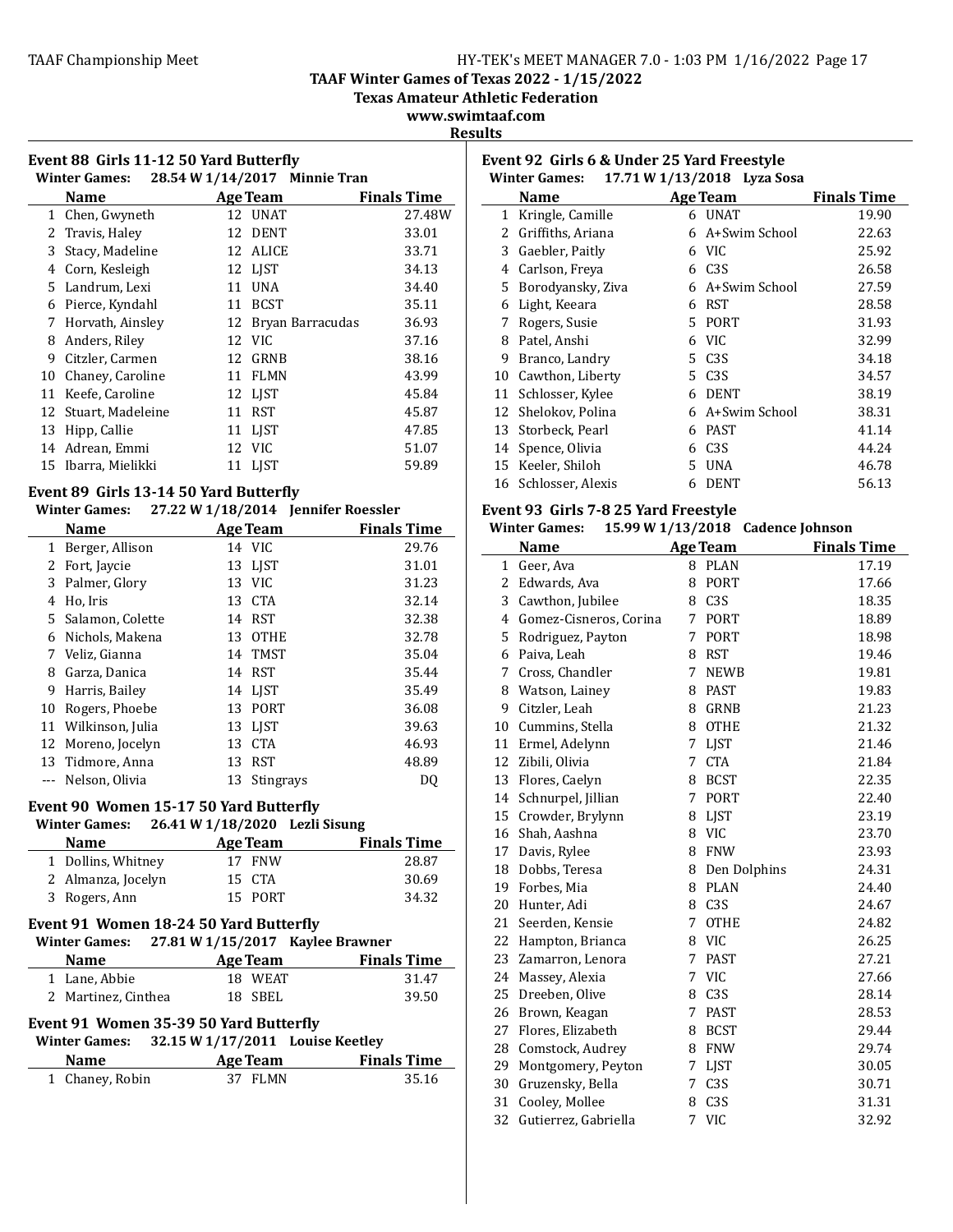**TAAF Winter Games of Texas 2022 - 1/15/2022**

**Texas Amateur Athletic Federation** 

**www.swimtaaf.com Results**

|    | (Event 93 Girls 7-8 25 Yard Freestyle) |   |                  |                    |  |
|----|----------------------------------------|---|------------------|--------------------|--|
|    | <b>Name</b>                            |   | <b>Age Team</b>  | <b>Finals Time</b> |  |
|    | 33 Warren, Hayden                      |   | 7 VIC            | 34.89              |  |
|    | 34 Greene, Allison                     | 8 | VIC.             | 34.90              |  |
|    | 35 Balli, Liesel                       | 8 | <b>VIC</b>       | 35.41              |  |
|    | 36 Storbeck, Gwendolyn                 | 8 | PAST             | 35.78              |  |
| 37 | King, Adalyn                           | я | VIC.             | 36.38              |  |
|    | 38 Khondker, Mahek                     |   | <b>BCST</b>      | 40.56              |  |
| 39 | Cooley, Zoey                           |   | C <sub>3</sub> S | 45.28              |  |
|    |                                        |   |                  |                    |  |

#### Event 94 Girls 9-10 25 Yard Freestyle

**Winter Games: 13.47 W 1/16/2010 Lily Wilson**

|    | <b>Name</b>             |    | <b>Age Team</b>  | <b>Finals Time</b> |
|----|-------------------------|----|------------------|--------------------|
| 1  | Payne, Adysen           | 10 | LJST             | 15.40              |
| 2  | Gomez-cisneros, Carlota | 9  | <b>PORT</b>      | 15.72              |
| 3  | Wallace, Avery          | 10 | <b>RST</b>       | 16.31              |
| 4  | Seerden, Sadie          | 10 | <b>OTHE</b>      | 16.48              |
| 5  | Brimage, McKenna        | 9  | <b>UNA</b>       | 16.61              |
| 6  | Suffredin, Makayla      | 10 | <b>FLMN</b>      | 16.72              |
| 7  | Sterzinger, Clara       | 10 | <b>LJST</b>      | 16.97              |
| 8  | DeNovellis, Kennedy     | 10 | <b>Stingrays</b> | 17.19              |
| 9  | Adlesperger, Alex       | 9  | Stingrays        | 17.22              |
| 10 | Blanco, Daylet          | 10 | <b>RST</b>       | 17.26              |
| 11 | Crisp, Claire           | 10 | LJST             | 17.27              |
|    | 12 Gonzalez, Camila     | 9  | LJST             | 17.45              |
| 13 | Cunningham, Evie        | 10 | Stingrays        | 17.49              |
| 14 | Gaebler, Hartly         | 10 | <b>VIC</b>       | 17.78              |
| 15 | Rogers, Roxanne         | 10 | <b>Stingrays</b> | 17.88              |
| 16 | Aertker, Annie          | 9  | <b>ELCM</b>      | 18.33              |
| 17 | Malone, Sophie          | 10 | <b>RST</b>       | 18.58              |
| 18 | Schnurpel, Jennavie     | 9  | <b>PORT</b>      | 18.98              |
|    | 19 White, Savannah      | 10 | <b>RST</b>       | 19.23              |
| 20 | Etheredge, Grace        | 9  | <b>PAST</b>      | 19.60              |
| 21 | Althaus, Henley Claire  | 10 | C3S              | 20.20              |
| 22 | Riefler, Arria          | 10 | <b>DENT</b>      | 20.34              |
| 23 | Lafko, Ivy              | 9  | Stingrays        | 20.76              |
| 24 | Drapela, Breckyn        | 9  | <b>ELCM</b>      | 20.80              |
| 25 | Stafford, Katerina      | 10 | <b>PLAN</b>      | 20.87              |
| 26 | Bland, Adalyn           | 10 | VIC              | 21.03              |
| 27 | Pfardrescher, Kate      | 9  | <b>ELCM</b>      | 21.34              |
| 28 | Oswal, Tisya            | 9  | <b>PLAN</b>      | 22.58              |
| 29 | Womack, Payton          | 9  | <b>CTA</b>       | 22.98              |
| 30 | Holley, Natalee         | 10 | <b>VIC</b>       | 23.84              |
| 31 | Patel, Hiana            | 9  | <b>VIC</b>       | 28.51              |
| 32 | Ibarra, Makincie        | 10 | <b>LJST</b>      | 29.86              |
| 33 | Quinney, Charlotte      | 10 | <b>VIC</b>       | 31.32              |
| 34 | Hurlburt, Sadie         | 10 | <b>RST</b>       | 32.85              |

## Event 95 Girls 11-12 50 Yard Freestyle

| <b>Winter Games:</b> |                       |                 | 26.15 W 1/18/2020 Lucy Backus |
|----------------------|-----------------------|-----------------|-------------------------------|
| <b>Name</b>          |                       | <b>Age Team</b> | <b>Finals Time</b>            |
|                      | 1 Backus, Kendall     | 12 UNA          | 27.49                         |
| 2 Potter, Tinsley    |                       | 12 FLMN         | 28.71                         |
| 3 García, Andrea     |                       | 12 MCAL         | 30.57                         |
| 4 Corn, Kesleigh     |                       | 12 LJST         | 31.42                         |
|                      | 5 Santiago, Gabriella | 12 TMST         | 31.47                         |

| 6     | Anders, Riley        | 12 | <b>VIC</b>       | 31.82 |
|-------|----------------------|----|------------------|-------|
| 7     | Pierce, Kyndahl      | 11 | <b>BCST</b>      | 31.84 |
| 8     | Toriz, Tessa         | 12 | <b>UNAT</b>      | 32.09 |
| 9     | Stacy, Madeline      | 12 | ALICE            | 32.10 |
| 10    | Dominguez, Daniela   |    | 11 ALICE         | 32.73 |
| 11    | Smith, Tapal         | 11 | ALICE            | 33.69 |
| 12    | Laurendine, Avery    | 11 | ALLE             | 33.84 |
| 13    | Veliz, Alaina        | 12 | <b>TMST</b>      | 34.12 |
| 14    | Peters, Jaielle      | 11 | <b>PAST</b>      | 34.38 |
| 15    | Dollins, Liberty     | 11 | <b>FNW</b>       | 34.41 |
| 16    | Scruggs, Julianna    |    | 11 C3S           | 34.56 |
| 17    | Peters, Jazlyn       | 11 | <b>PAST</b>      | 34.71 |
| 18    | Migura, Carly        | 11 | <b>UNA</b>       | 35.83 |
| 19    | Do, Khue             | 11 | <b>CTA</b>       | 35.97 |
| 20    | Sohl, Kirra          | 11 | <b>PAST</b>      | 37.26 |
| 21    | O'toole, Lilly       | 11 | <b>UNAT</b>      | 37.44 |
| 22    | Crisp, Ava           | 12 | LJST             | 37.46 |
| 23    | Adlesperger, Sydney  | 12 | <b>Stingrays</b> | 37.61 |
| 24    | Wickham, Khloe       | 11 | <b>FNW</b>       | 37.87 |
| 25    | Keefe, Caroline      | 12 | LJST             | 37.88 |
| 26    | Trigo, Alianah       | 12 | <b>ALICE</b>     | 38.03 |
| 27    | Garza, Adalyn        | 12 | LJST             | 38.07 |
| 28    | Medina, Alexandria   | 11 | cc               | 38.31 |
| 29    | Adrean, Emmi         | 12 | <b>VIC</b>       | 38.47 |
| 30    | White, Emmah         | 12 | <b>RST</b>       | 39.25 |
| 31    | Klement, Julia       | 11 | <b>NRST</b>      | 39.29 |
| 32    | Gaebler, Kelty       | 11 | <b>VIC</b>       | 39.30 |
| 33    | Albarran, Cora       | 11 | LJST             | 39.47 |
| 34    | Vincent, Jules       | 12 | <b>BCST</b>      | 40.09 |
| $*35$ | Hernandez, Madelynne | 12 | <b>PORT</b>      | 41.09 |
| $*35$ | Patel, Trisha        | 12 | <b>VIC</b>       | 41.09 |
| 37    | Guffey, Olivia       |    | 11 LJST          | 41.24 |
| 38    | Perkins, Catherine   |    | 11 FLMN          | 44.15 |
| 39    | Fort, Alexa          |    | 11 LJST          | 46.71 |
| 40    | Ibarra, Mielikki     |    | 11 LJST          | 47.39 |
| 41    | Watson, Milleigh     | 11 | <b>PAST</b>      | 47.52 |
| 42    | Young, Grace         | 11 | <b>FNW</b>       | 51.63 |

# Event 96 Girls 13-14 50 Yard Freestyle

# **Winter Games:** 25.89 W 1/18/2014 Jennifer Roessler

|    | <b>Name</b>       |    | <b>Age Team</b>     | <b>Finals Time</b> |
|----|-------------------|----|---------------------|--------------------|
| 1  | Pickens, Virginia |    | 14 High Performance | 25.94              |
| 2  | Berger, Allison   |    | 14 VIC              | 26.87              |
| 3  | Hays, Kenzi       | 14 | <b>FNW</b>          | 27.29              |
| 4  | Garcia, Arriana   |    | 13 Stingrays        | 27.39              |
|    | 5 Light, Ava      | 14 | <b>RST</b>          | 27.41              |
| 6  | Miksch, Abigail   | 13 | <b>OTHE</b>         | 27.98              |
| 7  | Kadlecik, Hope    | 13 | LIST                | 29.01              |
| 8  | Palmer, Glory     | 13 | VIC.                | 29.39              |
| 9  | Veliz, Gianna     |    | 14 TMST             | 29.76              |
| 10 | Salamon, Colette  | 14 | RST                 | 29.86              |
| 11 | Nichols, Makena   | 13 | <b>OTHE</b>         | 30.28              |
| 12 | Rubio, Aileen     | 13 | <b>CTA</b>          | 30.53              |
| 13 | Jiminian, Suzanne | 14 | ALICE               | 30.60              |
|    | 14 Ping, Micaela  | 14 | RST                 | 31.21              |
| 15 | Rogers, Phoebe    | 13 | PORT                | 32.23              |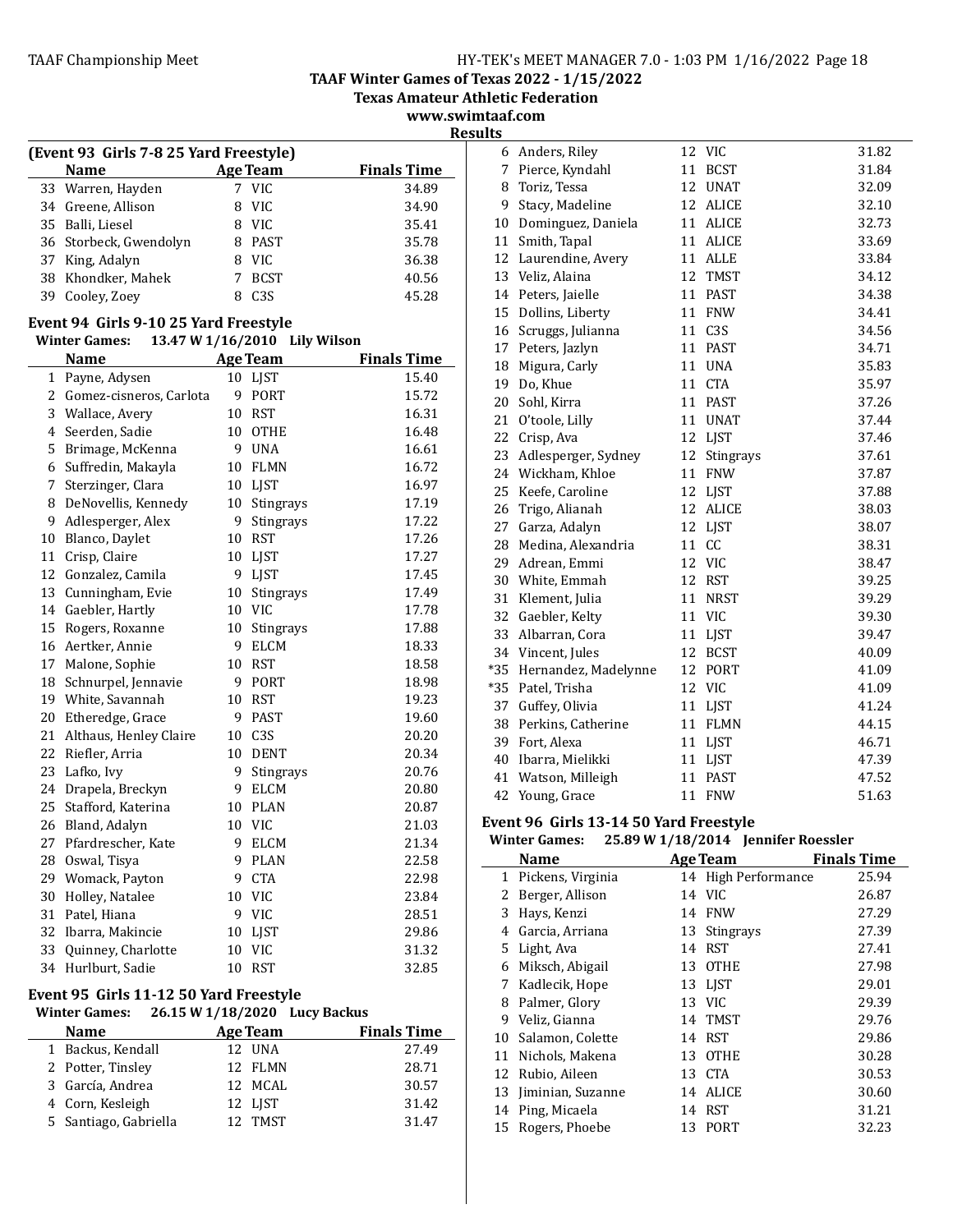**TAAF Winter Games of Texas 2022 - 1/15/2022**

**Texas Amateur Athletic Federation** 

# **www.swimtaaf.com**

**Results**

| (Event 96 Girls 13-14 50 Yard Freestyle)                 |                    |    |                  |                    |  |
|----------------------------------------------------------|--------------------|----|------------------|--------------------|--|
|                                                          | Name               |    | Age Team         | <b>Finals Time</b> |  |
|                                                          | 16 Harris, Bailey  |    | 14 LJST          | 32.31              |  |
| 17                                                       | Kalil, Maxine      | 13 | Bryan Barracudas | 32.33              |  |
| 18                                                       | Miller, Kalei      | 13 | <b>RST</b>       | 33.05              |  |
| 19                                                       | Taylor, Jordyn     | 14 | <b>RST</b>       | 33.22              |  |
| 20                                                       | Wilkinson, Julia   | 13 | <b>LIST</b>      | 33.41              |  |
| 21                                                       | Tunchez, Daniella  | 13 | <b>ALICE</b>     | 34.07              |  |
| 22                                                       | Bland, Emily       | 13 | <b>VIC</b>       | 34.34              |  |
| 23                                                       | Bolton, Maribelle  |    | 13 C3S           | 36.73              |  |
| 24                                                       | Wollny, Madeline   | 13 | MCAL             | 37.41              |  |
| 25                                                       | Jones, Allie       | 13 | <b>LJST</b>      | 38.22              |  |
| 26                                                       | Lopez, Breanna     | 13 | CTA              | 39.34              |  |
| 27                                                       | Moreno, Jocelyn    |    | 13 CTA           | 40.37              |  |
| 28                                                       | Ebey, Michelle     |    | 14 LJST          | 42.48              |  |
| 29                                                       | Bryan, Kaylyn      | 13 | <b>VIC</b>       | 42.61              |  |
| 30                                                       | Nelson, Olivia     | 13 | Stingrays        | 43.69              |  |
| 31                                                       | Wright, Isabella   | 13 | <b>CTA</b>       | 44.79              |  |
|                                                          | 32 Warkins, Payton | 13 | <b>Stingrays</b> | 45.28              |  |
| Event 97 Women 15-17 50 Yard Freestyle                   |                    |    |                  |                    |  |
| 24.88 W 1/17/2016 Kaylee Brawner<br><b>Winter Games:</b> |                    |    |                  |                    |  |
| Ago Toam<br>Finale Timo<br>Namo                          |                    |    |                  |                    |  |

| <b>Name</b>   |                       | <b>Age Team</b> | <b>Finals Time</b> |  |
|---------------|-----------------------|-----------------|--------------------|--|
|               | 1 Dollins, Whitney    | 17 FNW          | 26.26              |  |
|               | 2 Immenhauser, Hannah | 16 VIC          | 28.33              |  |
|               | 3 Gattis, Malia       | 16 DENT         | 28.70              |  |
|               | 4 Moehrig, Chloe      | 15 BCST         | 30.16              |  |
| 5 Page, Laney |                       | 15 PORT         | 30.33              |  |
|               | 6 Juarez, Abigail     | 15 RST          | 34.41              |  |
|               | 7 Rogers, Caroline    | 16 C3S          | 36.81              |  |
|               |                       |                 |                    |  |

## Event 98 Women 18-24 50 Yard Freestyle

**Winter Games:** 25.69 **W**  $1/14/2012$  **Blythe Nava** 

| <b>Name</b>    | Age Team | <b>Finals Time</b> |
|----------------|----------|--------------------|
| 1 Lane, Abbie  | 18 WEAT  | 29.03              |
| 2 Ebey, Ashlyn | 19 LIST  | 45.63              |

#### Event 98 Women 35-39 50 Yard Freestyle

| <b>Winter Games:</b> |                 | 31.53 W 1/19/2013 Summer Lawrence |       |
|----------------------|-----------------|-----------------------------------|-------|
| <b>Name</b>          | <b>Age Team</b> | <b>Finals Time</b>                |       |
| 1 Rathke, Samantha   | 37 C3S          |                                   | 34.56 |

#### Event 98 Women 40-44 50 Yard Freestyle **Winter Games: 33.66 W 1/15/2017 Michelle Miller**

| winter Games:       | 33.66 W 1/15/2017 Michelle Miller |                    |
|---------------------|-----------------------------------|--------------------|
| <b>Name</b>         | Age Team                          | <b>Finals Time</b> |
| 1 Albarran, Celeste | 41 LIST                           | 40.66              |

## Event 98 Women 50-54 50 Yard Freestyle **Winter Games: 32.98 W 1/17/2016 Leigh Ann Epperson**

| williel gailles.   | $32.50$ W $1/17/2010$ Leigh Allii Epperson |                    |
|--------------------|--------------------------------------------|--------------------|
| <b>Name</b>        | <b>Age Team</b>                            | <b>Finals Time</b> |
| 1 McDaniel, Carrie | 50 WHAL                                    | 43.39              |

# Event 98 Women 60-64 50 Yard Freestyle

| <b>Winter Games:</b> | 28.51 W 1/18/2015 Lynn Morrison |                    |
|----------------------|---------------------------------|--------------------|
| <b>Name</b>          | Age Team                        | <b>Finals Time</b> |
| 1 Kelly, Darla       | 64 SBEL                         | 1:36.50            |

| Event 98 Women 75-79 50 Yard Freestyle |                                                                                                                                                                                                                               |    |                         |                    |
|----------------------------------------|-------------------------------------------------------------------------------------------------------------------------------------------------------------------------------------------------------------------------------|----|-------------------------|--------------------|
|                                        | Name and the same state of the state of the state of the state of the state of the state of the state of the state of the state of the state of the state of the state of the state of the state of the state of the state of |    | Age Team                | <b>Finals Time</b> |
|                                        | 1 Riedl, Barbara                                                                                                                                                                                                              |    | 75 Den Dolphins         | 42.93              |
|                                        | Event 99 Girls 8 & Under 100 Yard IM                                                                                                                                                                                          |    |                         |                    |
|                                        | Winter Games: 1:22.62 W 1/20/2019 Anna Oushalkas                                                                                                                                                                              |    |                         |                    |
|                                        | <b>Name</b>                                                                                                                                                                                                                   |    | <b>Age Team</b>         | <b>Finals Time</b> |
|                                        | 1 Cawthon, Jubilee                                                                                                                                                                                                            |    | 8 C3S                   | 1:44.44            |
|                                        | 2 Gomez-Cisneros, Corina                                                                                                                                                                                                      |    | 7 PORT                  | 2:07.40            |
|                                        | --- Taylor, Tynslee                                                                                                                                                                                                           |    | 8 LJST                  | DQ                 |
|                                        | <b>Event 100 Girls 9-10 100 Yard IM</b>                                                                                                                                                                                       |    |                         |                    |
|                                        | Winter Games: 1:11.25 W 1/19/2008                                                                                                                                                                                             |    | <b>Destiny M Nelson</b> |                    |
|                                        | <b>Name</b>                                                                                                                                                                                                                   |    | <b>Age Team</b>         | <b>Finals Time</b> |
|                                        | 1 Vazquez, Jazalynn                                                                                                                                                                                                           |    | 10 CTA                  | 1:23.92            |
|                                        | 2 Bracken, Sierra                                                                                                                                                                                                             |    | 10 LJST                 | 1:23.98            |
|                                        | 3 Bracken, Clara                                                                                                                                                                                                              |    | 10 LJST                 | 1:26.06            |
|                                        | 4 Bohland, Tori                                                                                                                                                                                                               |    | 9 ALLE                  | 1:27.38            |
|                                        | 5 Brimage, McKenna                                                                                                                                                                                                            |    | 9 UNA                   | 1:32.74            |
|                                        | 6 Lafayette, Autumn                                                                                                                                                                                                           |    | 10 PAST                 | 1:39.37            |
|                                        | 7 Gomez-cisneros, Carlota                                                                                                                                                                                                     |    | 9 PORT                  | 1:39.85            |
|                                        | 8 Worden, Reagan                                                                                                                                                                                                              |    | 9 LJST                  | 1:40.04            |
|                                        | 9 Newell, Skyler                                                                                                                                                                                                              |    | 10 RST                  | 1:44.74            |
|                                        | 10 Adlesperger, Alex                                                                                                                                                                                                          |    | 9 Stingrays             | 1:52.32            |
|                                        | 11 Vincent, Ellie                                                                                                                                                                                                             |    | 9 BCST                  | 1:59.48            |
|                                        | 12 James, Audrey                                                                                                                                                                                                              |    | 9 LJST                  | 2:03.36            |
|                                        | 13 Perkins, Reagan                                                                                                                                                                                                            |    | 10 LJST                 | 2:09.79            |
|                                        | <b>Event 101 Girls 11-12 100 Yard IM</b>                                                                                                                                                                                      |    |                         |                    |
|                                        | Winter Games: 1:04.22 W 1/18/2020                                                                                                                                                                                             |    | Izabella Oushalkas      |                    |
|                                        | <b>Name</b>                                                                                                                                                                                                                   |    | <b>Age Team</b>         | <b>Finals Time</b> |
|                                        | 1 Chen, Gwyneth                                                                                                                                                                                                               |    | 12 UNAT                 | 1:04.46            |
|                                        | 2 Bracken, Larissa                                                                                                                                                                                                            |    | 12 LJST                 | 1:09.19            |
|                                        | 3 Potter, Tinsley                                                                                                                                                                                                             |    | 12 FLMN                 | 1:10.97            |
|                                        | 4 Landrum, Lexi                                                                                                                                                                                                               |    | 11 UNA                  | 1:17.04            |
|                                        | 5 Keener, Marcail                                                                                                                                                                                                             |    | 12 BCST                 | 1:22.38            |
|                                        | 6 Montgomery, Emerson                                                                                                                                                                                                         |    | 12 LJST                 | 1:22.69            |
|                                        | 7 García, Andrea                                                                                                                                                                                                              |    | 12 MCAL                 | 1:22.95            |
|                                        | 8 Santiago, Gabriella                                                                                                                                                                                                         |    | 12 TMST                 | 1:27.79            |
|                                        | 9 Wagner, Sarah                                                                                                                                                                                                               | 12 | Bryan Barracudas        | 1:28.21            |
| 10                                     | Citzler, Carmen                                                                                                                                                                                                               | 12 | GRNB                    | 1:28.47            |
| 11                                     | Laurendine, Avery                                                                                                                                                                                                             | 11 | ALLE                    | 1:28.67            |
| 12                                     | Smith, Tapal                                                                                                                                                                                                                  | 11 | ALICE                   | 1:28.97            |
|                                        | 13 Brashars, Anika                                                                                                                                                                                                            | 11 | High Performance        | 1:29.93            |
|                                        | 14 Scruggs, Julianna                                                                                                                                                                                                          | 11 | C3S                     | 1:31.57            |
|                                        | 15 Peters, Jazlyn                                                                                                                                                                                                             | 11 | PAST                    | 1:32.04            |
|                                        | 16 Davtyan, Lilianna                                                                                                                                                                                                          | 11 | A+Swim School           | 1:32.72            |
| 17                                     | Peters, Jaielle                                                                                                                                                                                                               |    | 11 PAST                 | 1:36.86            |
| 18                                     | O'toole, Lilly                                                                                                                                                                                                                |    | 11 UNAT                 | 1:38.94            |
| 19                                     | Medina, Autumn                                                                                                                                                                                                                | 11 | CC                      | 1:39.88            |
|                                        | 20 Stuart, Madeleine                                                                                                                                                                                                          |    | 11 RST                  | 1:40.39            |
|                                        | 21 Klement, Julia                                                                                                                                                                                                             | 11 | NRST                    | 1:41.33            |
|                                        | 22 Hipp, Callie                                                                                                                                                                                                               | 11 | LJST                    | 1:41.76            |
| 23                                     | Albarran, Cora                                                                                                                                                                                                                | 11 | LJST                    | 1:42.96            |
|                                        | 24 Chaney, Caroline                                                                                                                                                                                                           | 11 | <b>FLMN</b>             | 1:43.97            |
| ---                                    | Sohl, Kirra                                                                                                                                                                                                                   |    | 11 PAST                 | DQ                 |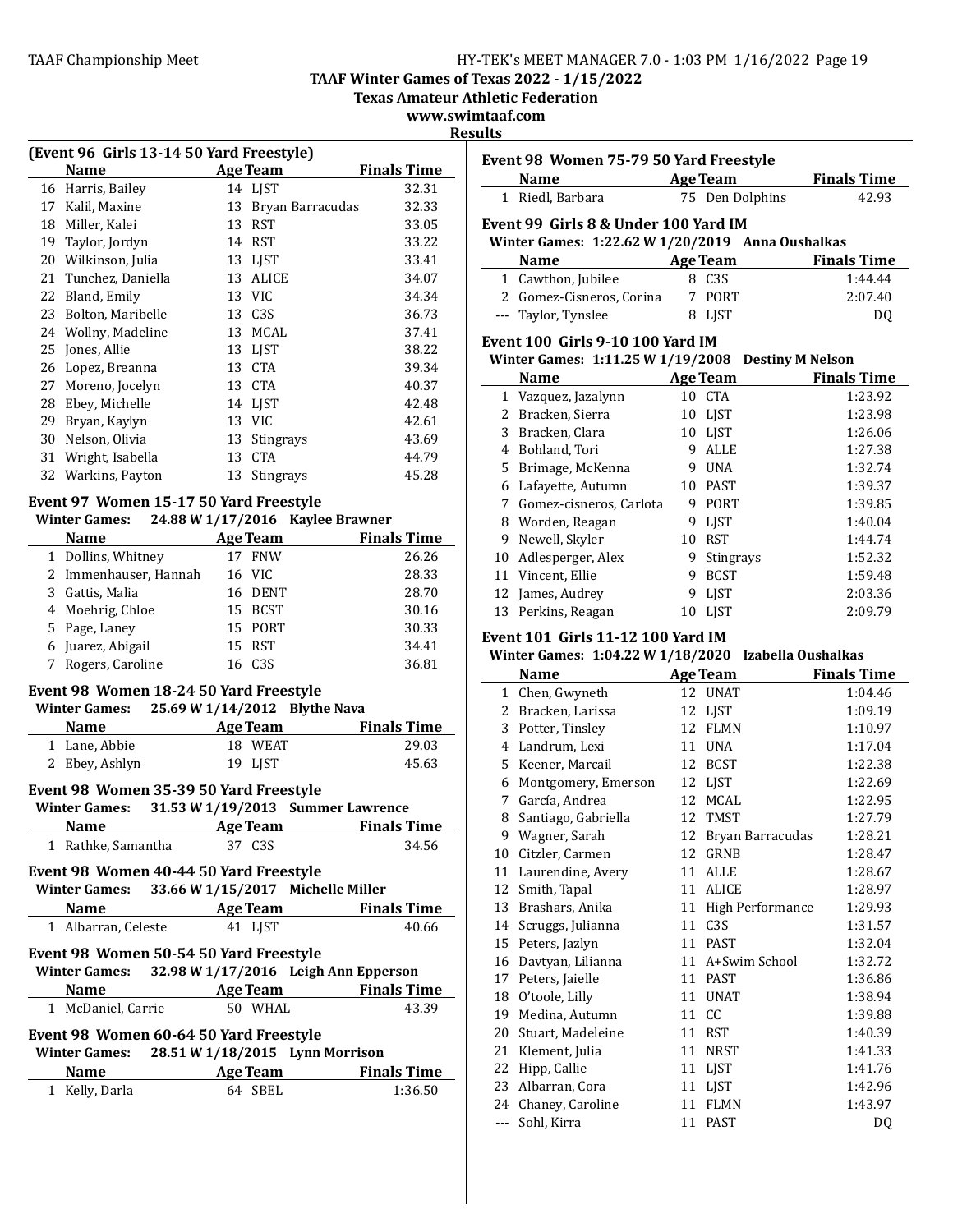**TAAF Winter Games of Texas 2022 - 1/15/2022**

**Texas Amateur Athletic Federation** 

**www.swimtaaf.com**

## **Results**

| (Event 101 Girls 11-12 100 Yard IM) |                                          |                                                                                                   |                    |  |
|-------------------------------------|------------------------------------------|---------------------------------------------------------------------------------------------------|--------------------|--|
|                                     |                                          | Name Age Team                                                                                     | <b>Finals Time</b> |  |
|                                     | --- Ballou, Laynee                       | 12 FNW                                                                                            | DQ.                |  |
|                                     | <b>Event 102 Girls 13-14 100 Yard IM</b> |                                                                                                   |                    |  |
|                                     |                                          | Winter Games: 1:04.24 W 1/14/2017 K'Lee Rudd                                                      |                    |  |
|                                     | Name                                     | <b>Age Team</b>                                                                                   | <b>Finals Time</b> |  |
|                                     | 1 Crowe, Bethany                         | 14 GRNB                                                                                           | 1:07.61            |  |
|                                     | 2 Light, Ava                             | 14 RST                                                                                            | 1:09.12            |  |
|                                     | 3 Berger, Allison                        | 14 VIC                                                                                            | 1:09.53            |  |
|                                     | 4 Hays, Kenzi                            | 14 FNW                                                                                            | 1:09.72            |  |
|                                     | 5 Fort, Jaycie                           | 13 LJST                                                                                           | 1:11.78            |  |
|                                     | 6 Garza, Danica                          | 14 RST                                                                                            | 1:14.07            |  |
|                                     | 7 Ho, Iris                               | 13 CTA                                                                                            | 1:15.39            |  |
|                                     | 8 Garcia, Arriana                        | 13 Stingrays                                                                                      | 1:16.38            |  |
|                                     | 9 Rubio, Aileen                          | 13 CTA                                                                                            | 1:18.31            |  |
|                                     | 10 Veliz, Gianna                         | 14 TMST                                                                                           | 1:18.51            |  |
|                                     | 11 Scruggs, Christina                    | 14 C3S                                                                                            | 1:27.09            |  |
|                                     | 12 Tunchez, Daniella                     | 13 ALICE                                                                                          | 1:30.57            |  |
|                                     | 13 Jones, Allie                          | 13 LJST                                                                                           | 1:58.55            |  |
|                                     |                                          |                                                                                                   |                    |  |
|                                     | Event 103 Women 15-17 100 Yard IM        |                                                                                                   |                    |  |
|                                     |                                          | Winter Games: 1:04.37 W 1/19/2014 Kaylee Brawner                                                  |                    |  |
|                                     |                                          | Name Age Team Finals Time                                                                         |                    |  |
|                                     | 1 Cone, Celeste                          | 16 C3S                                                                                            | 1:17.46            |  |
|                                     | 2 Kronke, Cassandra                      | 15 Bryan Barracudas                                                                               | 1:18.49            |  |
|                                     | 3 Trevino, Estela                        | 15 RST                                                                                            | 1:19.36            |  |
|                                     | 4 Belvin, Audry                          | 15 VIC                                                                                            | 1:19.84            |  |
|                                     | Name<br>1 Chancoco, Gemini               | Winter Games: 1:12.15 W 1/16/2010 Ling Yi Peng<br><b>Example 2 Age Team</b> Finals Time<br>21 RST | 1:21.16            |  |
|                                     | 2 Ebey, Ashlyn                           | 19 LJST                                                                                           | 2:01.81            |  |
|                                     |                                          |                                                                                                   |                    |  |
|                                     | Event 104 Women 30-34 100 Yard IM        |                                                                                                   |                    |  |
|                                     |                                          | Winter Games: 1:39.79 W 1/17/2016 April Ng                                                        |                    |  |
|                                     |                                          | Name Age Team                                                                                     | <b>Finals Time</b> |  |
|                                     | 1 Bartlett, Analynn                      | 32 Den Dolphins                                                                                   | 1:28.88W           |  |
|                                     | Event 104 Women 40-44 100 Yard IM        |                                                                                                   |                    |  |
|                                     |                                          | Winter Games: 1:22.59 W 1/18/2015 Amy Weltman                                                     |                    |  |
|                                     | <b>Name</b>                              | <b>Age Team</b>                                                                                   | <b>Finals Time</b> |  |
|                                     | 1 Morgan, Nicole                         | 43 WHAL                                                                                           | 1:21.04W           |  |
|                                     | 2 Albarran, Celeste                      | 41 LJST                                                                                           | 1:48.29            |  |
|                                     | <b>Event 104 Women 75-79 100 Yard IM</b> |                                                                                                   |                    |  |
|                                     | <b>Name</b>                              | <b>Age Team</b>                                                                                   | <b>Finals Time</b> |  |
|                                     | 1 Johnson, Heidi                         | 75 Den Dolphins                                                                                   | 1:31.79            |  |
|                                     |                                          |                                                                                                   |                    |  |
|                                     |                                          | Event 105 Girls 13-14 200 Yard Freestyle                                                          |                    |  |
|                                     |                                          | Winter Games: 1:59.17 W 1/18/2020 Maria Jhoanne Oushalkas                                         |                    |  |
|                                     | Name                                     | <b>Age Team</b>                                                                                   | <b>Finals Time</b> |  |
|                                     | 1 Pickens, Virginia                      | 14 High Performance                                                                               | 2:03.89            |  |
|                                     | 2 Kadlecik, Hope                         | 13 LJST                                                                                           | 2:25.09            |  |
|                                     | 3 Jiminian, Suzanne                      | 14 ALICE                                                                                          | 2:35.21            |  |
|                                     | 4 Reyes, Audrina                         | 13 STARS                                                                                          | 2:48.44            |  |
|                                     | 5 Williams, Mikayla                      | 14 SBEL                                                                                           | 3:33.87            |  |
|                                     |                                          |                                                                                                   |                    |  |

| Event 106 Women 15-17 200 Yard Freestyle<br>Winter Games: 2:04.90 W 1/15/2017 Melia Dibello   |                     |          |
|-----------------------------------------------------------------------------------------------|---------------------|----------|
| Name Age Team Finals Time                                                                     |                     |          |
|                                                                                               |                     | 2:20.09  |
| 1 Almanza, Jocelyn<br>2 Rogers, Ann 15 PORT<br>3 Moehrig, Chloe 15 BCST                       | 15 PORT             | 2:23.16  |
|                                                                                               |                     | 2:31.18  |
| 4 Kronke, Cassandra                                                                           | 15 Bryan Barracudas | 2:32.57  |
| Event 107 Women 18-24 200 Yard Freestyle                                                      |                     |          |
| Winter Games: 2:21.30 W 1/19/2014 Jennifer Princehouse                                        |                     |          |
|                                                                                               |                     |          |
| <b>Name Age Team Finals Time</b><br>1 Martinez, Cinthea <b>18 SBEL 2:52.79</b>                |                     |          |
| Event 107 Women 30-34 200 Yard Freestyle                                                      |                     |          |
| Winter Games: 2:25.93 W 1/15/2017 Kelsey Gliesing                                             |                     |          |
| Name Age Team Finals Time                                                                     |                     |          |
| 1 Bartlett, Analynn 32 Den Dolphins                                                           |                     | 2:45.11  |
| Event 107 Women 35-39 200 Yard Freestyle                                                      |                     |          |
| Winter Games: 2:41.71 W 1/19/2013 Gigi Goesling                                               |                     |          |
|                                                                                               |                     |          |
| <b>Name Age Team Finals Time</b><br>1 Chaney, Robin <b>37 FLMN 2:42.57</b>                    |                     |          |
|                                                                                               |                     |          |
| Event 107 Women 40-44 200 Yard Freestyle<br>Winter Games: 2:45.12 W 1/17/2016 Kimberly Lawler |                     |          |
|                                                                                               |                     |          |
| <b>Name Age Team</b> Finals Time<br>1 Morgan, Nicole 43 WHAL                                  |                     | 2:38.58W |
|                                                                                               |                     |          |
| Event 107 Women 45-49 200 Yard Freestyle                                                      |                     |          |
| Winter Games: 2:14.41 W 1/19/2014 Suellen van der Colff                                       |                     |          |
| <b>Name Age Team</b> Finals Time                                                              |                     |          |
| 1 Lawler, Kimberly 48 OTHE                                                                    |                     | 2:42.10  |
| Event 107 Women 50-54 200 Yard Freestyle                                                      |                     |          |
| Winter Games: 2:45.64 W 1/17/2016 Kelli Busby                                                 |                     |          |
|                                                                                               |                     |          |
| <b>Name Age Team Finals Time</b><br>1 McDaniel, Carrie <b>50 WHAL 4:02.79</b>                 |                     |          |
| Event 107 Women 75-79 200 Yard Freestyle                                                      |                     |          |
| Name Age Team Finals Time                                                                     |                     |          |
| 1 Riedl, Barbara                                                                              | 75 Den Dolphins     | 2:43.16  |
| Event 108 Cirls 6 8 Under 100 Vard Erectvle Polar                                             |                     |          |

#### **Event 108 Girls 6 & Under 100 Yard Freestyle Relay Winter Games: 1:32.48 W 1/14/2012 Unattached G Gibbens, A Lyons, S Gambrel, I Ramos**

| <b>Team</b>           | Relay                 | <b>Finals Time</b> |
|-----------------------|-----------------------|--------------------|
| WHAL                  | А                     | 2:14.46            |
| 1) Gaebler, Paitly 6  | 2) Keeler, Shiloh 5   |                    |
| 3) Patel, Anshi 6     | 4) Kringle, Camille 6 |                    |
| 2 C <sub>3</sub> S    | А                     | 2:49.38            |
| 1) Branco, Landry 5   | 2) Carlson, Freya 6   |                    |
| 3) Cawthon, Liberty 5 | 4) Spence, Olivia 6   |                    |